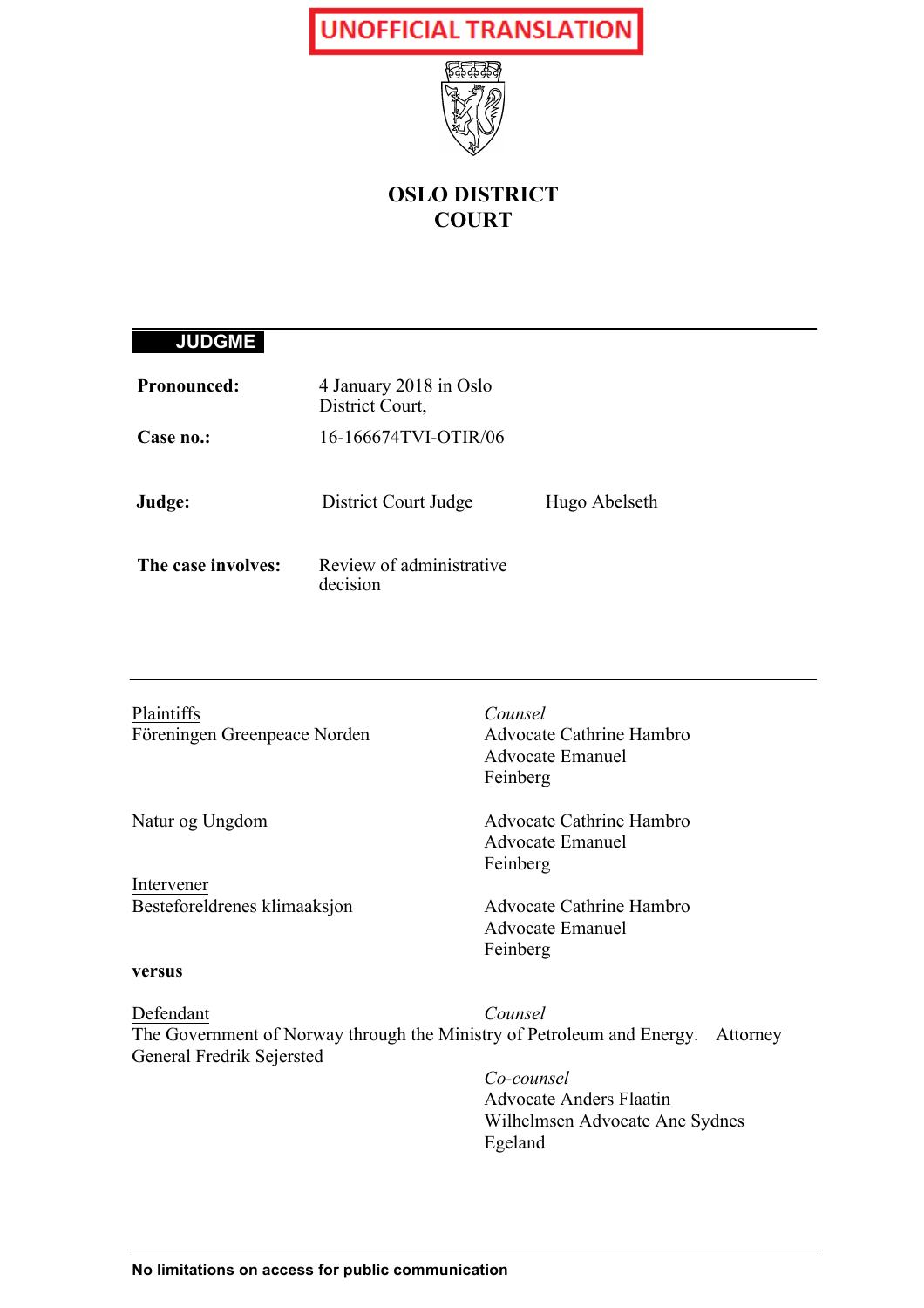#### **JUDGMENT**

#### **1 THE CASE IN BRIEF**

The first question in the case is whether the Royal Decree of 10 June 2016 (hereinafter also called the Decision) is invalid because it is contrary to Article 112 of the Constitution. Secondly, the case raises questions as to whether the Decision is invalid because it relies on an inadequate assessment, there are errors in the factual basis for the Decision or it is inadequately justified.

#### **2 PRESENTATION OF THE CASE**

2.1 Joint agreed presentation of parts of the facts in the case The parties have prepared a joint agreed presentation of parts of the facts in the case. The presentation is dated 30 October 2017 and is based on the Court's decision of May 2017. The statement is included as a part of the basis for decision in the case, see section 9-9, subsection 1, second sentence, in the Dispute Act. The presentation and the introduction to this are incorporated in their entirety in the following.

*See the court record from scheduling conference held on 15 May 2017, sub-item 3. The parties' jointly agreed presentation of parts of the facts in the case appears below, see section 9-9 (3) and (4) of the Dispute Act.*

*The statement below covers those parts of the facts which the parties agree are relevant in the legal assessment of the case. It is primarily the process that led to the decision on awarding the 23rd licensing round on 10 June 2016, including the preceding processes of opening the Barents Sea South (BS) in 1989 and the Barents Sea South-east (BSE) in 2013. In addition, there is a brief presentation of the principal features of the international climate cooperation that Norway is participating in, including the Paris Agreement of 2015 and the participation in the European Union's emissions trading system.*

*Beyond this, as pointed out in the pleadings and during the scheduling conference, there are divided opinions between the parties regarding what the relevant factual circumstances are in a legal assessment of the validity of the Decision under Article 112 of the Constitution and the other rules that are cited. This disagreement makes it difficult for the parties to draft a joint presentation of matters which only one or the other of the parties considers legally relevant. The parties are therefore of the opinion that it is most appropriate for each of the parties to present on its own in the usual manner during the trial those parts of the facts that will be argued are relevant.*

#### **Agreed systematic statement of some factual matters in the case:**

#### 1 THE FRAMEWORKS FOR NORWEGIAN PETROLEUM ACTIVITIES AND THE 23RD LICENSING ROUND

#### **1.1 Introduction**

On 10 June 2016, the Norwegian Government reached a decision by Royal Decree on awarding production licences in the 23rd licensing round pursuant to Section 3-3 of the Petroleum Act. This case involves the validity of this decision.

Ten production licences were awarded for a total of 40 blocks or sub-blocks. The production licences are called "Production Licences", abbreviated as "PLs". The ten production licences are called respectively PL 609C, 851, 852, 853, 854, 855, 856, 857, 858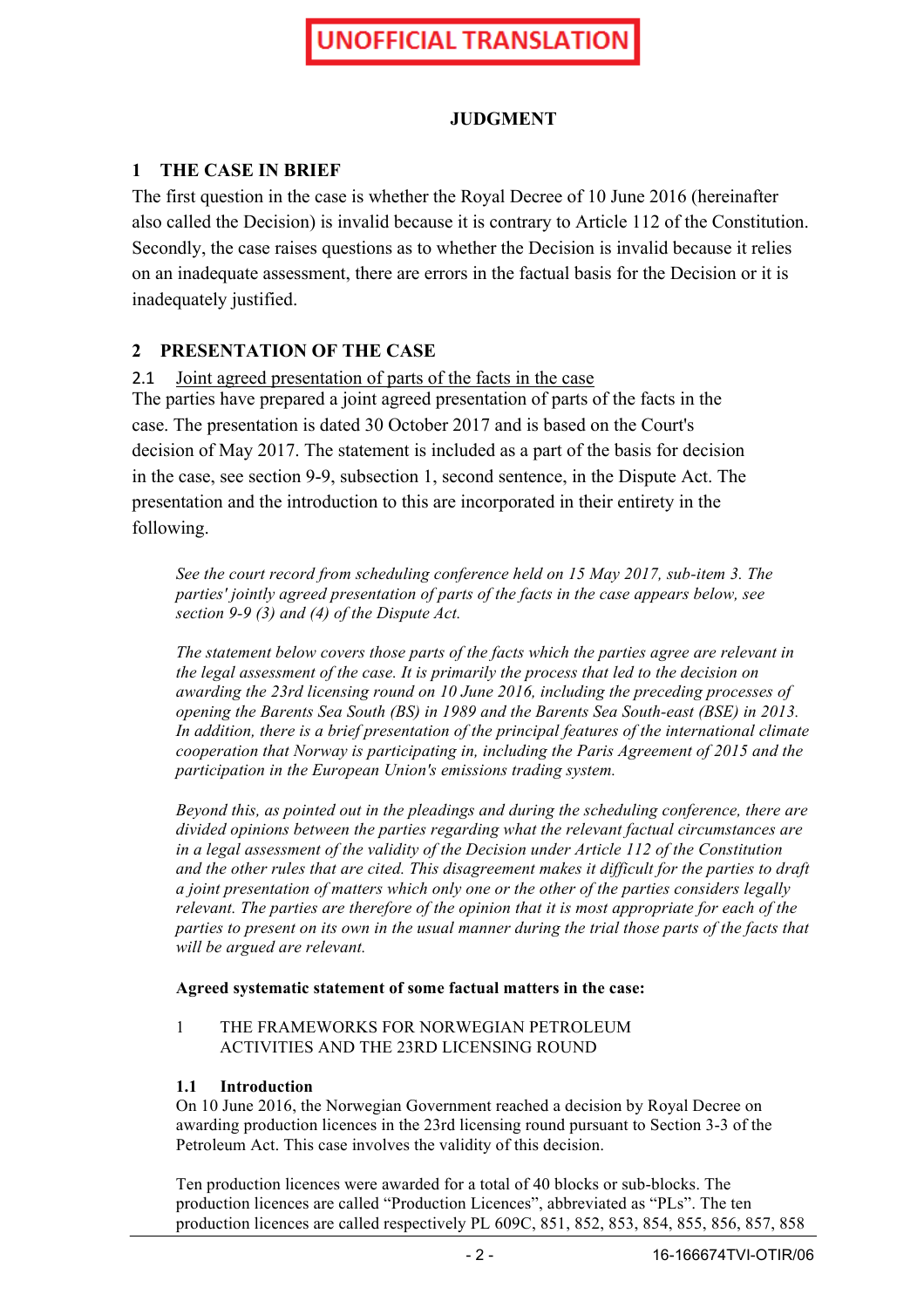and 859. The production licences indicate precisely where petroleum production may occur. Seven of the production licences (14 blocks) are located in Barents Sea South and three of the production licences (26 blocks) are located in Barents Sea South-east. All the blocks are located north of Norway between 71° 30' and 74° 30' North latitude, and from 20° 40' East longitude to the delimitation line facing the Russian Federation.

#### **1.2 Opening of maritime areas for petroleum activities**

Prior to a decision on awarding production licences, an "opening" of maritime areas for petroleum activities occurs, see Section 3-1 of the Petroleum Act. The provision imposes a requirement to weigh the various interests that apply in the area in question. For use in this weighing, "*an assessment shall be made of the impact of the petroleum activities on trade, industry and the environment and of possible risks of pollution, as well as the economic and social effects that may be a result of the petroleum activities*».

The opening process means in practice that the Ministry of Petroleum and Energy conducts an impact assessment for the area on the Norwegian continental shelf that is planned to be opened, see Norwegian Regulations of 27 June 1997 No. 653 relating to petroleum activities (the Petroleum Regulations), Chapter 2. Effects on the environment and nature are among the impacts that are to be assessed.

The opening of a new area for petroleum activities is submitted to the Storting, see Section 6d of the Petroleum Regulations. An explanation must be provided in the case presentation of how the effects from opening a new area for petroleum activities and the submitted consultation statements have been evaluated, as well as the significance that has been assigned to these. The Storting decides on opening an area for petroleum activities on the basis of the submitted impact assessment.

Barents Sea South (BS) was opened for petroleum activities in 1989. The impact assessment was submitted to the Storting in Report to the Storting No. 40 (1988–1989), which the Storting concurred with in the consideration of Recommendation to the Storting No. 216 (1988–1989). A number of production licences have subsequently been awarded in Barents Sea South, and there are two areas in production: Snøhvit and Goliat. In addition, several finds have been made, including "Johan Castberg", "Wisting" and "Alta/Gohta".

Barents Sea South-east (BSE) was opened for petroleum activities in 2013. The basis for this was the treaty with the Russian Federation from 2010 concerning maritime delimitation and cooperation in the Barents Sea and the Arctic Ocean (the Delimitation Agreement). Among other things, the treaty meant that the maritime area east of the already opened Barents Sea South became available for Norwegian petroleum activities. The impact assessment was presented to the Storting in Report to the Storting No. 36 (2012–2013) and the supplementary report to this, Report to the Storting 41 (2012–2013), and the Storting concurred during the consideration of Recommendation to the Storting No. 433 (2010– 2011).

The opening of Barents Sea South-east for petroleum activities is the first opening of a new area in 19 years. It is the first opening of new area in the Barents Sea in 24 years.

#### **1.3 Production licence and actual production of petroleum**

As mentioned, the case involves the validity of decisions to award production licences in Barents Sea South and Barents Sea South-east.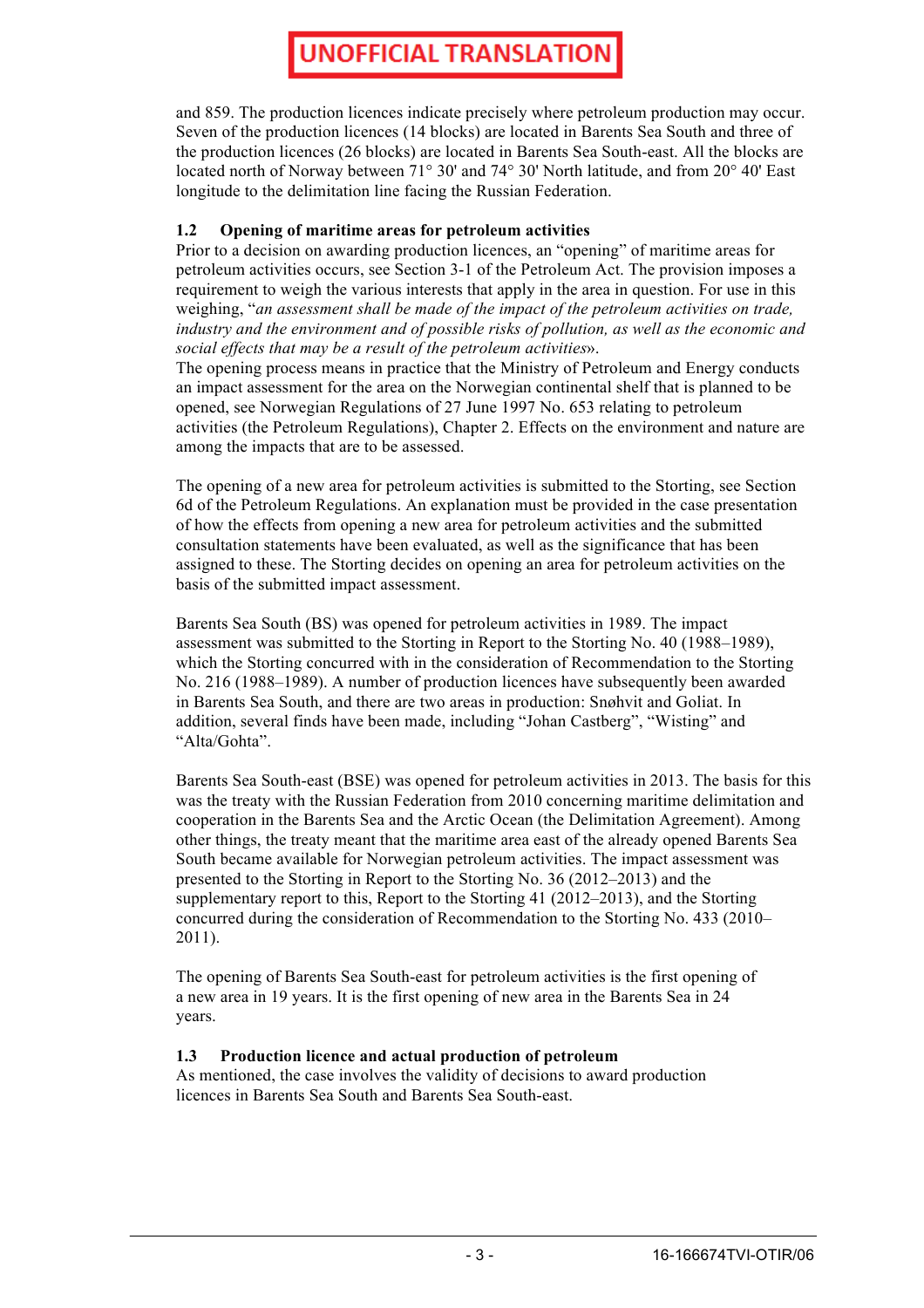A production licence grants the licensee exclusive rights to conduct surveys and search for and produce petroleum within the geographic area covered by the licence. The licensee becomes the owner of the petroleum that is produced. The licence also governs the rights and obligations of the holders of a production licence in dealings with the national government. The production licence supplements the provisions in the legislation and imposes detailed conditions for the activities.

If commercially exploitable finds are made under a production licence, the process is started towards actual production of the find in question. This process is governed by Chapter 4 of the Petroleum Act and Chapter 4 of the Petroleum Regulations. Among other things, a licensee must have a plan approved for development and operation, based on an impact assessment, before development and operation can be commenced, see Section 4-2 of the Petroleum Act.

Norwegian petroleum activities must occur in line with what is laid down in the Management Plan for the maritime area where the activities will take place. The purpose of the Management Plan is to provide a framework for creation of wealth through sustainable use of resources and ecosystem services, while maintaining the ecosystems' structure, mode of operation, productivity and natural diversity. The applicable plan for the Barents Sea is contained in Report to the Storting 10 (2010–2011).

#### **1.4 Particulars regarding 23rd licensing round**

The 23rd licensing round was started in August 2013. The then Government invited the companies on the Norwegian continental shelf to nominate areas they wished to include in the 23rd licensing round. The deadline for nominating areas expired in January 2014. The oil companies used the nomination process to present their view on which blocks they considered the most geologically interesting. Forty companies submitted proposals for blocks they wished to include in the 23rd licensing round. The nominations comprised 160 blocks, 140 of which were in the Barents Sea and 20 in the Norwegian Sea. Eight-six blocks were nominated by two or more companies.

In February 2014, proposals for blocks to be included in the 23rd licensing round were sent out for consultation. It was proposed to announce in the 23rd licensing round a total of 61 blocks, divided into 7 blocks in the Norwegian Sea, 34 blocks in Barents Sea South-east and 20 blocks in the rest of Barents Sea South. For the newly opened area in the Barents Sea South-east, the only input requested related to whether new, significant information had come to light after the Storting considered Report to the Storting No. 36 (2012-2013) and Report to the Storting No. 41 (2012–2013). For other areas, the only input requested related to whether new, significant information had come to light after the respective management plan had been adopted, see Report to the Storting 28 (2010–2011). After the expiry of the consultation deadline, the Ministry of Petroleum and Energy considered the submitted statements. A proposal to the government was prepared for which areas should be included in the announcement and on what terms, together with an assessment of the consultation statements. The 23rd licensing round was announced in January 2015. The round comprised 57 blocks or parts of blocks. These were divided into 34 blocks in the Barents Sea Southeast, 20 blocks in the Barents Sea South and three blocks in the Norwegian Sea.

At the expiry of the application deadline in December 2015, 26 companies had submitted applications to the Ministry to be allocated a new area. After the application deadline, the applications were processed in the usual manner and were assessed by the Norwegian Petroleum Directorate, Petroleum Safety Authority Norway, the Ministry of Labour and Social Affairs and the Ministry of Petroleum and Energy. The negotiation meetings with the companies were held in March 2016, and then the Government decided which companies would receive offers of ownership interests and operatorships including terms and conditions and work programmes. The offers were sent out in May 2016. The exploration and production licences were subsequently awarded on 10 June 2016.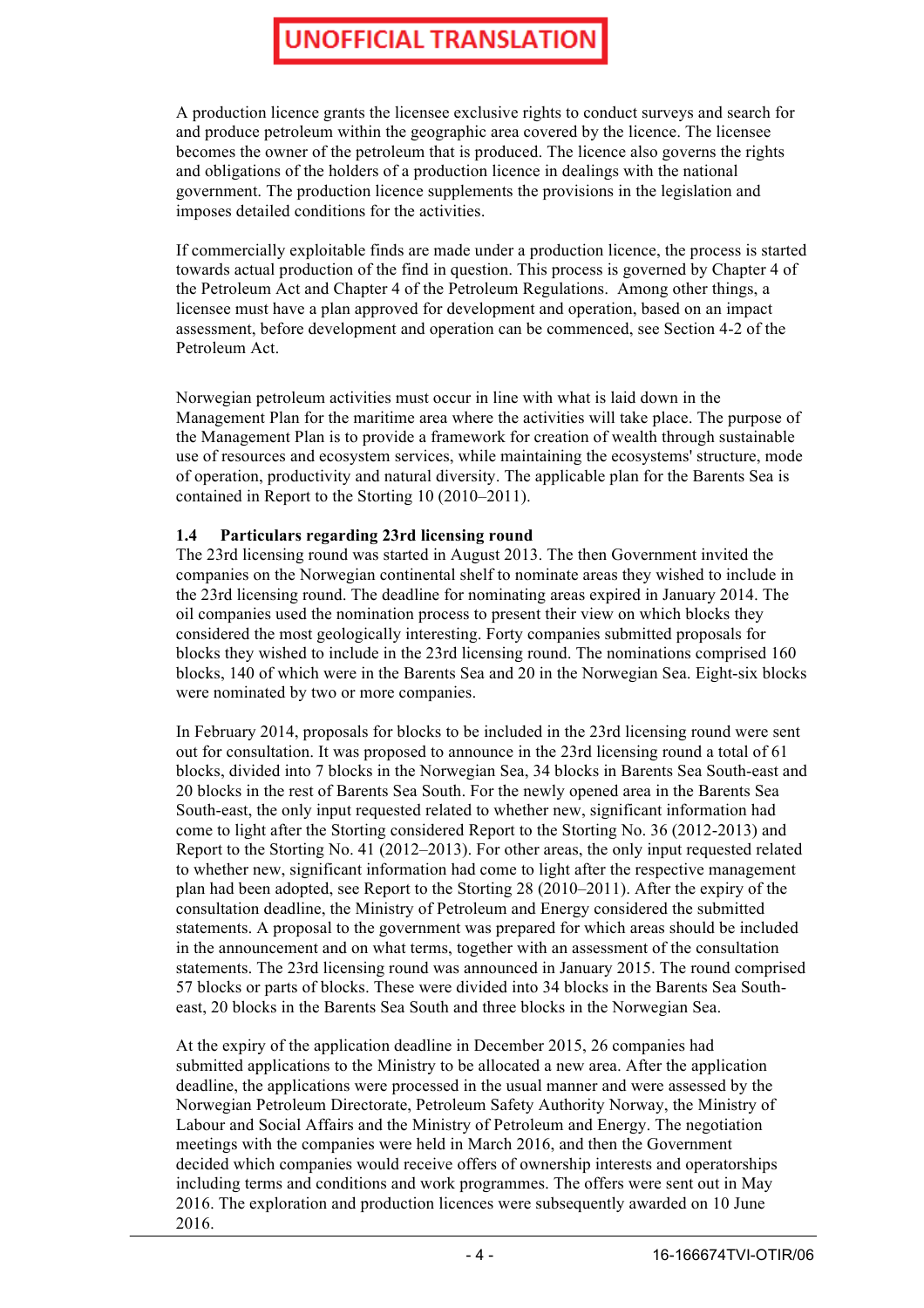#### 2 INTERNATIONAL CLIMATE COOPERATION

Norway has participated in the international climate cooperation since this was first put on the agenda. The overarching international legal framework is the UN Framework Convention on Climate Change (UNFCCC), which was adopted in Rio de Janeiro in 1992. Norway ratified this agreement on 11 June 1993, see Proposition to the Storting No. 36 (1992– 93). The Kyoto Protocol is an agreement under the Convention on Climate Change, adopted in 1997 and ratified by Norway in 2002 during the Storting's consideration of Proposal to the Storting No. 49 (2001–2002). The agreement entails quantified emission commitments for Norway and other industrialised countries. The Kyoto Protocol's system allows the emission commitments to be met through flexible implementation mechanisms and cooperation between countries as a supplement to national measures.

The Kyoto Protocol entered into force in 2005. The first commitment period was from 2008 to 2012 and was settled in 2015. The Kyoto Protocol's second commitment period, adopted at the meeting of the parties to the Convention on Climate Change in Doha in 2012, applies for the period 2013 to 2020. The Doha amendments have not yet entered into force, see Articles 20 and 21 in the Kyoto Protocol, but Norway is following the agreement nevertheless in line with the Vienna Convention. Norway has committed itself to reducing emissions by thirty per cent compared with emissions levels in 1990 in the the period leading up to 2020. The target was part of the climate settlement in the Storting in 2012, see Recommendation to the Storting No. 390 (2011–2012), which in turn builds on the climate settlement from 2008.

The Paris Agreement was negotiated in Paris in December 2015 and is the most recently adopted protocol to the UN Framework Convention on Climate Change. It is intended that the Paris Agreement's regulations take over when the Kyoto Protocol's second commitment period expires in 2020. A goal of the Agreement and its mechanisms is to hold the increase in the global average temperature to well below 2°C compared with the pre-industrial level and to strive to limit the temperature increase to 1.5°C above the pre-industrial level, see Article 2. The states which have signed and ratified the Paris Agreement are obligated to determine and communicate "nationally determined contributions", see Article 4, no. 2, first sentence. The national contributions shall be reported or updated every five years, see Article 4, no. 9. Each update shall build on the preceding, successive contribution, see Article 4, No. 2, and involve more ambitious targets, see Article 4, no. 3. Furthermore, states are obligated to obtain necessary information concerning the national contributions, see Article 4, no. 8, account for the national contributions, see Article 4, no. 13, and report under a special mechanism for transparency, see Article 13.

Norway ratified the Paris Agreement on 20 June 2016 based on Proposal to the Storting No. 115 (2015–2016) and Recommendation to the Storting No. 407 (2015–2016). The Paris Agreement entered into force on 4 November 2016. Norway has communicated to the UN a conditional commitment to reduce emissions by at least 40 per cent in 2030 compared with 1990, see Report to the Storting 13 (2014–2015) *New emission commitment for Norway for 2030* – *towards joint fulfilment with the EU* and Recommendation 211 (2014–2015).

The UN's Intergovernmental Panel on Climate Change (IPCC) was appointed by the World Meteorological Organization (WMO) and the United Nations Environment Programme (UNEP) in 1988. The purpose is to provide the nations of the world the best possible scientific basis for understanding climate changes and potential effects on humans, the environment and society. In 1989, the General Assembly of the United Nations decided to assign the IPCC the task of preparing a report which described climate status. This was later followed up by the first conference of the parties under the Convention on Climate Change (the Conference of the Parties, COP). Today it is regular practice for the Conference of the Parties to receive the IPCC's reports. The IPCC submitted its Fifth Assessment Report in 2013–2014.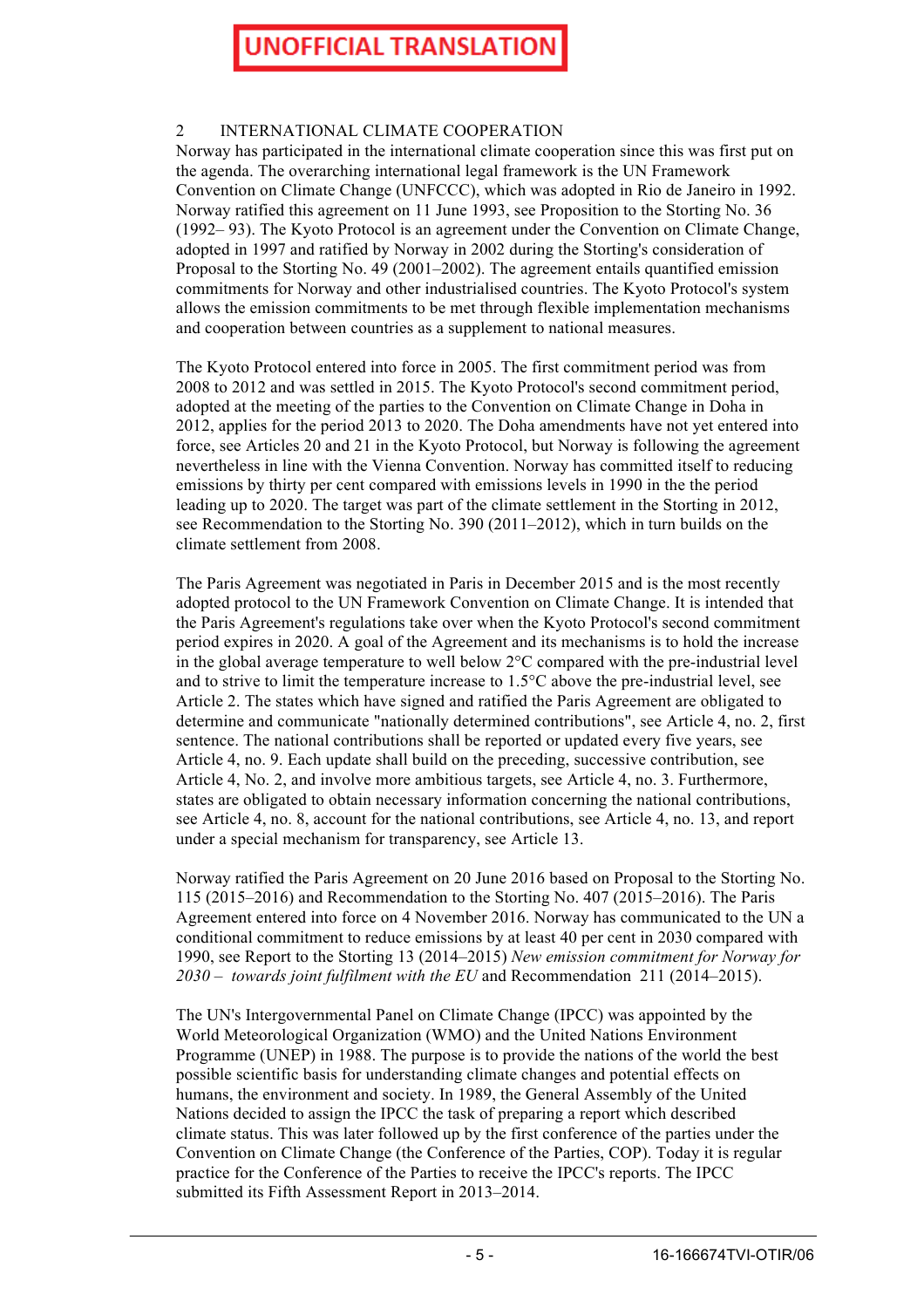The Assessment Report consists of three sub-reports from three working groups ("The Physical Science Basis", "Impacts, Adaptation, and Vulnerability" and "Mitigation of Climate Change") and a summary of the findings in these (the "Synthesis Report").

Under Section 1.2 in the presentation of the case, it is stated: "The impact assessment was presented to the Storting in Report to the Storting Report No. 36 (2012–2013) and the supplementary report to this, Report to the Storting 41 (2012–2013), and the Storting concurred during the consideration of Recommendation to the Storting No. 433 (2010– 2011)". This is not correct. What is correct is that the Storting concurred with Recommendation to the Storting no. 495 (2012-2013).

### 2.2 Consideration of the case before the Court

A notice of proceedings in the case was filed with Oslo District Court on 18 October 2016. The Government of Norway filed a defence on 14 December 2016. The Norwegian Grandparents Climate Campaign joined the case as an intervener on 11 July 2017. Three scheduling conferences have been held during the preparation of the case. The main proceeding was held from 14–22 November 2017. The party representatives for the Plaintiffs and the Intervener gave evidence. Four expert witnesses did the same. Documentation was provided in the form of digital extracts.

The Court has received three written submissions pursuant to Section 15-8 of the Dispute Act. The submissions are from:

- The Environmental Law Alliance Worldwide (ELAW)
- The Allard K. Lowenstein International Human Rights Clinic
- The Center for International Environmental Law (CIEL)

### **3 PLAINTIFFS' AND INTERVENER'S PRAYER FOR RELIEF AND GROUNDS**

The Plaintiffs and the Intervener (also called the Environmental Organisations) have essentially argued:

#### 3.1 The Decision is contrary to Article 112 of the Constitution

It is primarily argued that the Decision is wholly or partially invalid because it is contrary to Article 112 of the Constitution. Article 112 of the Constitution establishes that "every person has the right to an environment that is conducive to health" and that natural resources shall be managed based on long-term considerations which "will safeguard this right for future generations as well". The Decision is not consistent with this right. It is primarily argued that the Decision is contrary to an absolute limit in Article 112. The wording of Article 112, the prior history and the preparatory works indicate that individuals have rights under the provision. It is clear that the Storting has intended this. The limit for what is permitted must be based on the best possible scientific basis of knowledge.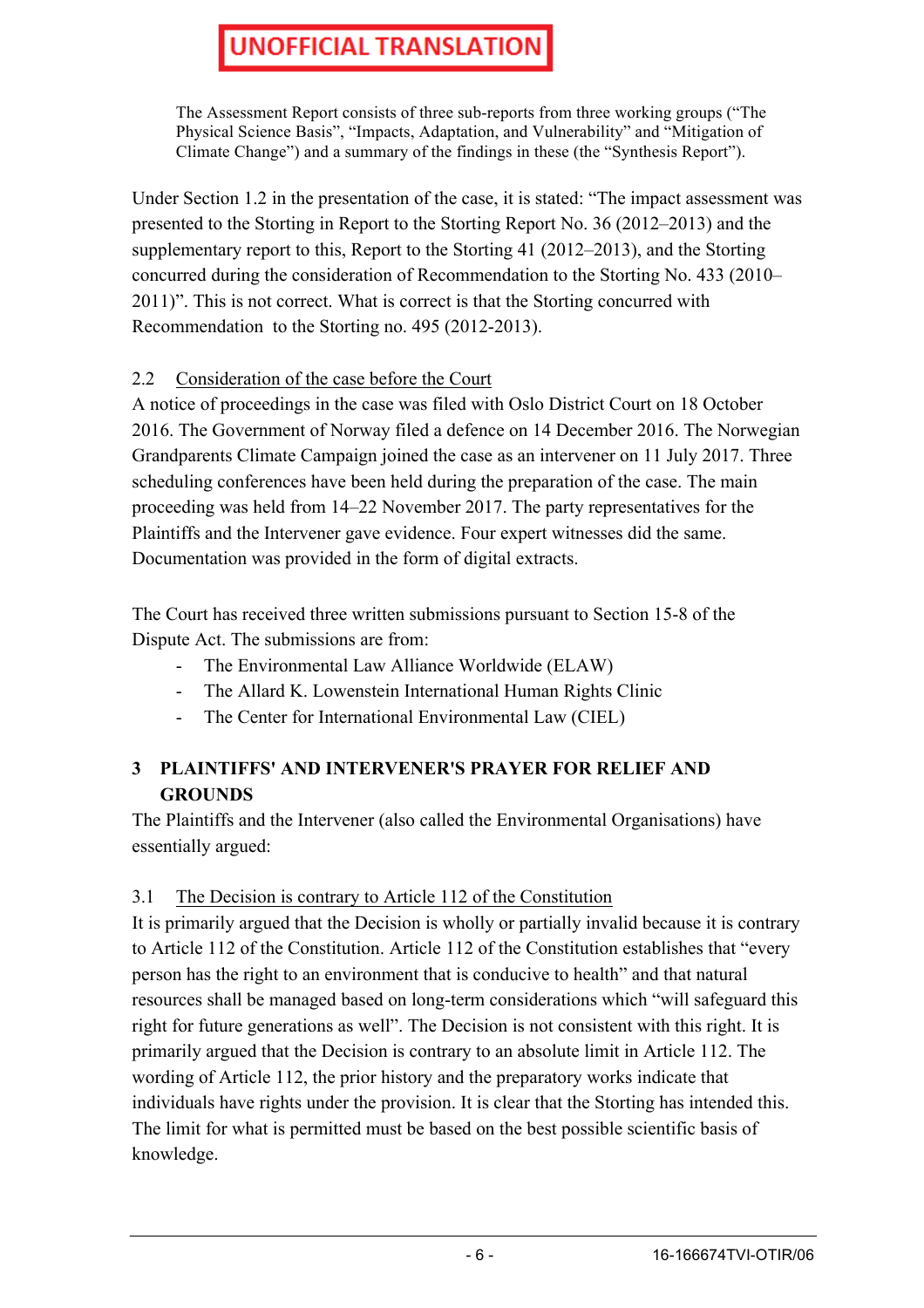Emissions abroad which occur based on oil and gas exports from Norway are relevant when assessing whether the limit in Article 112 has been exceeded. Norwegian law is based on a solidarity principle. When interpreting Article 112, Norway's international obligations are relevant, including those under the European Convention on Human Rights.

The Government's alternative interpretation of the first paragraph of Article 112 and the Environmental Organisations' primary interpretation are nearly identical. The parties agree under these circumstances that the provision entails in part a prohibition against certain official measures that may lead to negative effects for the environment and nature above a certain threshold. The parties also agree that the first paragraph must be interpreted in the context of the third paragraph, which means that the first paragraph is not contravened if appropriate measures are taken. The Environmental Organisations are of the opinion – in contrast to the Government – that a high threshold does not apply for overruling a decision. Furthermore, it is not enough that the measures taken pursuant to Article 112, third paragraph, are appropriate. They must be sufficient.

The fact that the Government has pointed to a number of measures is not sufficient to determine that there is no breach of the first paragraph of Article 112. There are two principal reasons why the Decision is not consistent with Article 112. The first (the climate argument) is because the world is experiencing serious anthropogenic global warming that requires drastic and immediate measures. The Decision means the opposite. It will lead to enormous emissions.

Secondly, the Decision involves areas close to and partially in the movable ice edge and the polar front, i.e. in an area with a very special ecological system (the vulnerability argument). Oil spills will result in a catastrophe for this ecological system. Soot emissions ("Black Carbon", abbreviated as BC) will have major negative impacts. Production has never previously been permitted so close to the ice edge and so far from land. The Norwegian Environment Agency and the Norwegian Polar Institute advised against 20 of 40 blocks.

The climate argument and the vulnerability argument jointly and severally entail a breach of Article 112.

The Decision must also be assessed in a broader context. These are the first licences granted after there is reliable knowledge that the world's proven fossil fuel resources exceed what can be burned in order to reach the goals in the Paris Agreement. The way is being opened for petroleum activities further east and north than ever before. The objective is to maintain petroleum production at the current level despite the fact that emissions must be reduced at a dramatic tempo. The Decision will stimulate extensive investments and technology development that will contribute to increased fossil fuel production (the path argument). It will be difficult to reverse the trend with respect to climate deterioration. We are now at a crossroads (the crossroads argument). There is not even room for emissions from discovered oil and gas reserves in the carbon budget. Everyone must take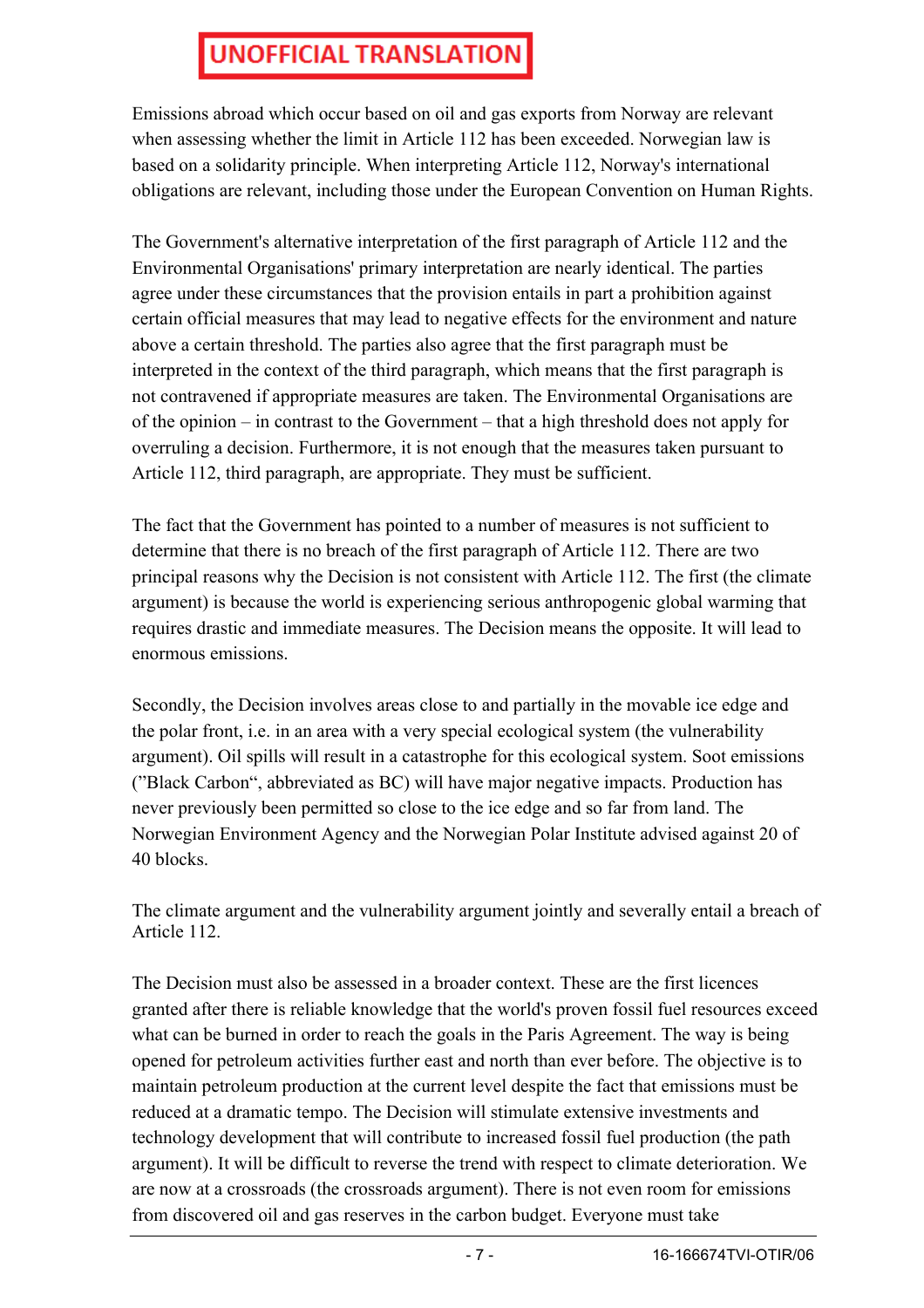responsibility, and Norway occupies a special position. The Government must point out which countries will let their resources lie unused so that the Government can produce more. The demand for oil and gas will be reduced in such a way that it is far from certain that the production from the blocks the Decision covers will be profitable.

If Article 112, first paragraph, see the third paragraph, must be understood with the limitation that a proportionality assessment must be carried out, it is argued that the Decision is disproportionate and for that reason is contrary to Article 112. This is because it has limited economic benefit.

In order for a decision to be contrary to Article 112, there must be a relationship between the decision and climatic and/or environmental harm. However, it is the potential for harm that must be assessed. The Government cannot wait until the problems materialise before initiating measures. Those who have been awarded licences for exploration and production will make major investments. In reality, it will not be possible to reverse the licences through permission to develop and operate under Section 4-2 of the Petroleum Act. From a legal perspective, there is only a limited opportunity to reverse the Decision.

The courts have the authority and obligation to review whether the licences are contrary to Article 112, see Article 89 of the Constitution. The case shows that constitutionallyestablished environmental protection is important and illustrates that Article 112 must be interpreted in such a way that the courts set limits for environmental encroachments.

3.2 The Decision is contrary to Section 3-3 of the Petroleum Act, see Section 3-1, see Article 112 of the Constitution Alternatively, it is argued that the Decision is wholly or partially invalid because it is contrary to Section 3-3 of the Petroleum Act, see Section 3- 1, as these provisions must be understood in light of Article 112 of the Constitution.

### 3.3 Breaches of case-handling rules etc. result in invalidity

Alternatively, it is asserted that the assessment prior to the Decision being reached was deficient and that the Decision is based on factual error. It is also asserted that the Decision does not meet the requirements that apply for justification.

Requirements for an assessment appear in both Chapter 3 of the Petroleum Act and Section 17 of the Public Administration Act. Article 112 of the Constitution supplements and reinforces the requirements out of concern for the environment and what is to be balanced against the environment.

The climatic effect of the Decision has been inadequately assessed. The Decision opens a new field and continues exploration activity in Barents Sea South for the purpose of maintaining Norwegian petroleum production at the same level as today beyond 2020. The climatic consequences of this must be thoroughly assessed.

An assessment has not been carried out of whether it will actually be possible to meet Norway's need for emissions cuts while maintaining the production level on the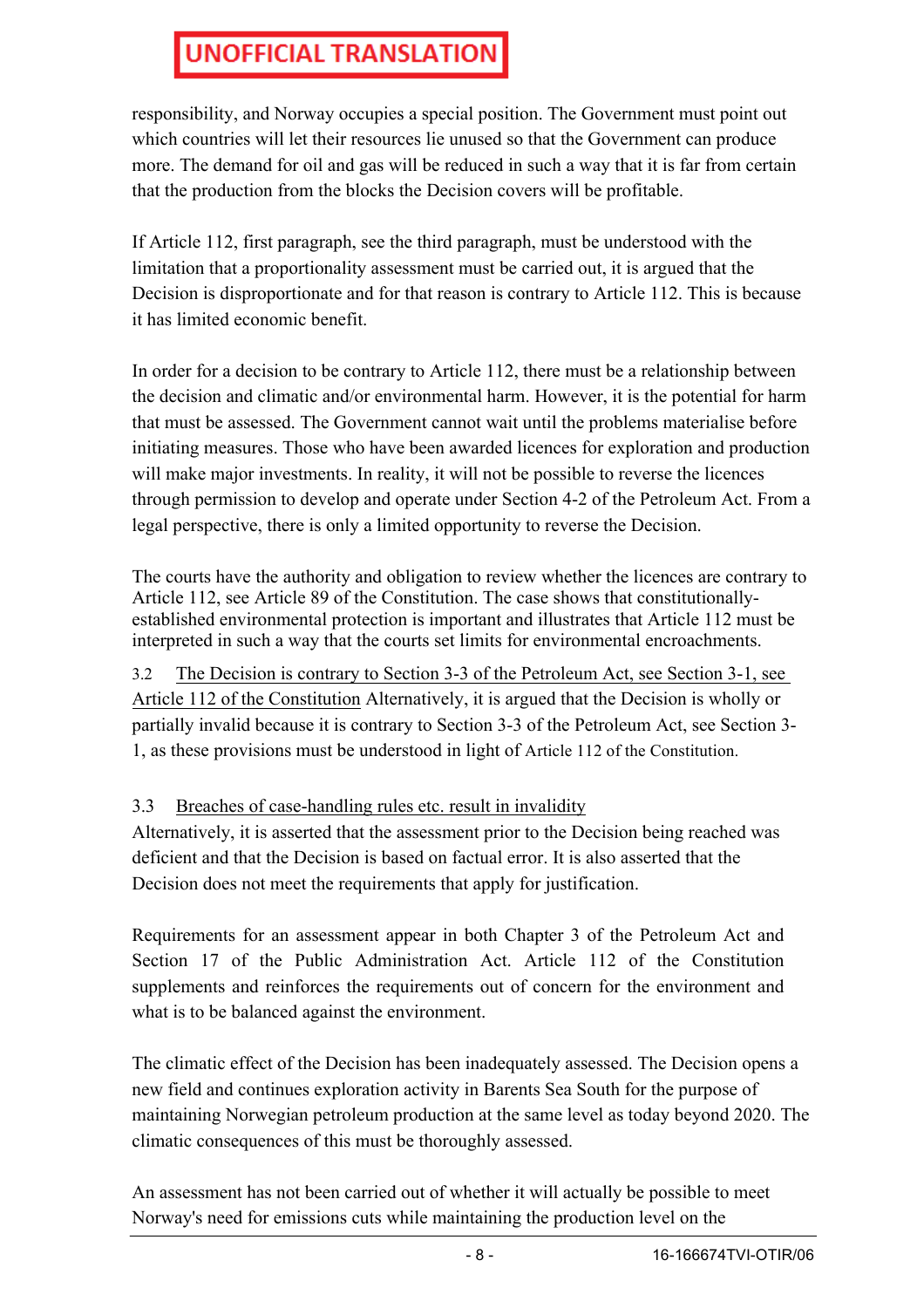Norwegian continental shelf beyond 2030. An assessment has not been carried out related to stimulating investments and technology development. Nor has it been assessed what significance this has for increased fossil fuel production. Nor has an assessment been carried out related to whether the emissions trading system will be effective.

The assessments that have been carried out are not thorough enough.

The Decision moves petroleum activities further north than ever before and partially into the variable ice edge at the polar front. The assessment leaves major questions with respect to challenges related to the variable ice edge and polar front. This is expressed with particular clarity in advice against proceeding from the Norwegian Polar Institute and the Norwegian Environment Agency. It will not be possible to bring this up with the companies afterwards. An assessment must be carried out for each licence.

There are several errors attached to the assessment of the economic consequences of opening Barents Sea South-east. It is an error that revenues and expenditures were not discounted. The employment effects have been estimated imprecisely and costs of CO emissions have not been calculated. The errors that were committed in the opening of Barents Sea South-east have affected the Decision. The obligation to provide sufficient grounds for the Decision stems from both general administrative principles and Article 112 of the Constitution. Deficiencies in the justification reflect the deficiencies in the assessment.

If the Decision is to be valid despite the procedural errors, there must be grounds to assume that the error cannot have been a deciding factor for the substance of the Decision. In this instance, the errors have individually and as a whole evidently  $-$  in any case, probably – affect the substance of the Decision. This is particularly the case for the awards that have been granted in Barents Sea South-east.

#### 3.4 Prayer for relief

The Plaintiffs and the Intervener have submitted the following prayer for relief:

- 1 The Royal Decree of 10 June 2016 on awarding production licences on the Norwegian continental shelf "the 23rd licensing round" is wholly or partially invalid.
- 2 Föreningen Greenpeace Norden, Natur og Ungdom and Besteforeldrenes klimaaksjon are awarded legal costs.

### **4 DEFENDANT'S PRAYER FOR RELIEF AND GROUNDS**

The Government has essentially argued the following:

#### 4.1 The Decision is not contrary to Article 112 of the Constitution

The Decision is valid. It is not contrary to Article 112 of the Constitution. It is primarily argued that there is no substantive limit in the provision as the Plaintiffs have asserted. In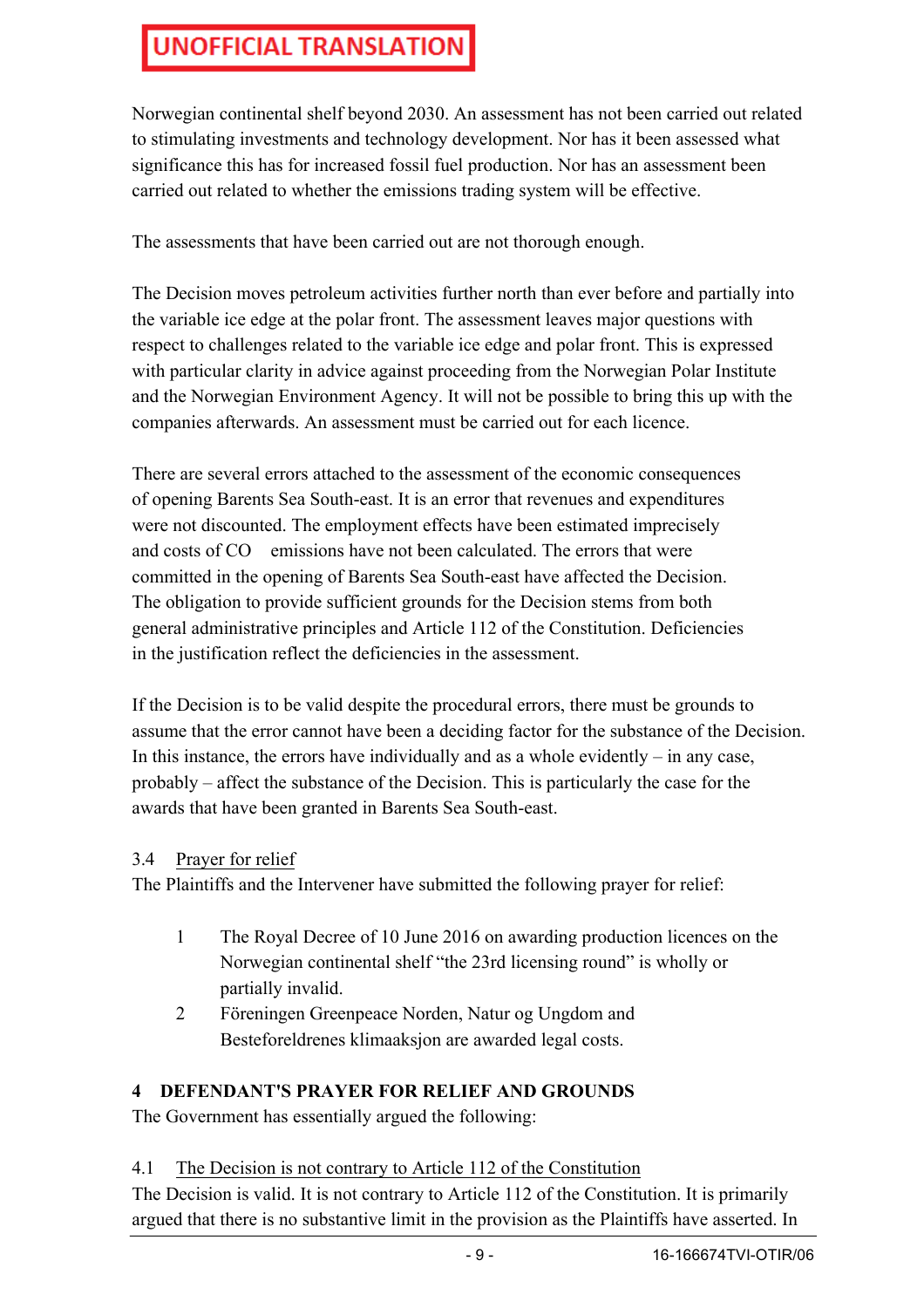any case, the Decision does not breach any such possible limit. The first paragraph of Article 112 cannot be understood to be a rights provision in itself. The provision protects common (collective) interests. Even though the provision does not constitute an independent basis for substantive environmental rights, the provision does have legal significance, including in statutory interpretation.

The wording of Article 112 and the context argue against the provision being understood as an individual rights provision. The preparatory works and the prior history for Article 112 do as well. So do the purpose of the provision and policy considerations of fairness, justice and feasibility. There is no legal basis for saying that (former) Article 110 b was fundamentally changed by adopting Article 112.

The provision has intentionally been worded differently than other rights provisions in the Constitution, and must be interpreted autonomously, on the basis of its own special nature and its own sources of law. Norway's international obligations, including to the European Convention on Human Rights, are irrelevant in the interpretation.

Under Article 112, third paragraph of the Constitution, state authorities have a duty to "take measures" in order to implement the "principles" stated in the first and second paragraphs. The concept that this duty to take measures is the essential legal substance of Article 112 stems from the wording, context, purpose, preparatory works and policy considerations – as well as the prior history of the paragraph during the adoption in 1992 and the amendment in 2014, in which the third paragraph was revised to make the duty to take measures clearer and more operative.

The legal issue to be considered in the case is not whether the Decision contravenes an (unclear) substantive bar in the first paragraph of Article 112, but whether the authorities (the Storting and the Government) have taken measures in this area to the extent Article 112 requires. This raises in turn questions regarding how far the duty to take measures extends, what is required to say that it has been met and how far the courts can and should go in reviewing this.

The most important measures the authorities take to comply with Article 112 is through generally applicable rules provided by the Storting and the Government, at the statutory and regulatory levels. This occurs in part through individual acts in the environmental and climate area (the Pollution Control Act, the Nature Diversity Act, the Climate Change Act, etc.) and in part through rules in other legislation attending to environmental considerations. The measures attend to both the duty related to possible national emissions and the risk of environmental harm. Article 112 establishes no duty for Norwegian authorities to take measures with respect to emissions abroad, nor emissions stemming from the export of oil and gas from Norway. Norway also participates in a number of measures as a part of the international work on climate change.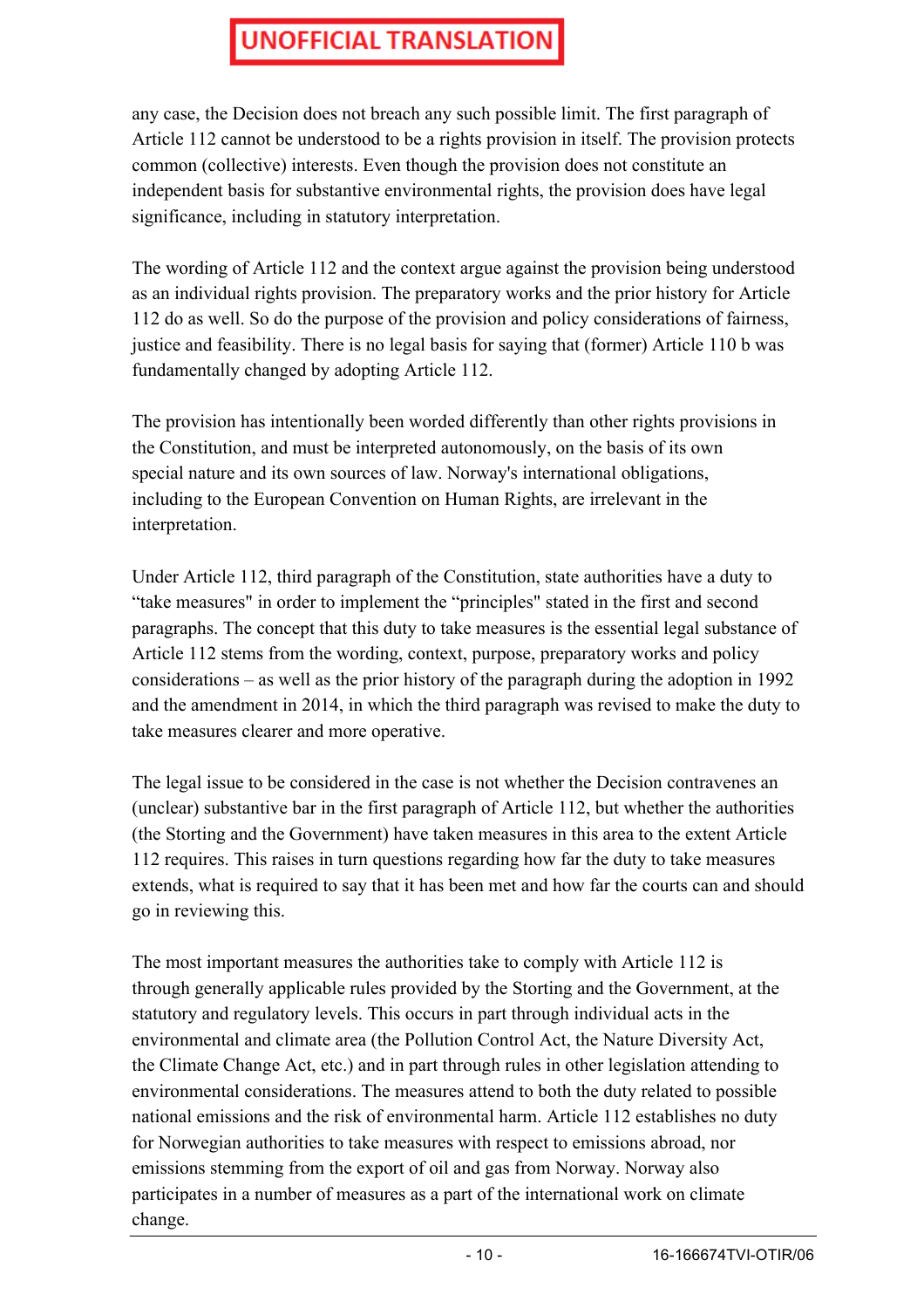The Storting's choice of measures is not subject to judicial review. Furthermore, it is unclear how far the duty to take measures is otherwise intended to be subject to such review. The Government's primary view is that it is not.

Which specific measures are taken will vary over time and depends on many factors of a technical and political nature. Often there is technical or political disagreement about which measures are best suited to meet an environmental challenge. Other times it may depend on financial aspects. And not rarely, consideration for the environment and the climate must be balanced against other legitimate considerations and societal interests. In the view of the Government, based on the sources of law this must be regarded most naturally as a circumstance which Article 112 is not intended to juridify, and where the discretionary assessments should not be subject to judicial review.

Alternatively, it is argued that if the courts should consider themselves to have jurisdiction to carry out a review, then there must be a high threshold which respects the authorities' legitimate need for room in which to act, as well as the many technical and political assessments and the balancing constantly carried out by the responsible technical authorities, by the Government and not least by the popularly elected majority of the Storting.

Legal minimum requirements for a causal relationship between the risk of environmental harm and the Decision must be met by being able to set aside the Decision under Article 112. There is also a requirement of foreseeability. There was broad agreement at the Storting on the opening of Barents Sea South in 1989, on the subsequent development of this area, on the opening of Barents Sea South-east in 2013 and on the activities that have subsequently been conducted there. Even though the Decision was formally taken by the Government (the King in Council), the awarding of licences has also been up for a vote in the Storting three times, in 2014, 2015 and 2016. In the last year a number of proposals have also been voted on regarding more general changes in the relationship between petroleum policy and environmental and climate policy, and there is currently pending a proposal to halt the ongoing 24th licensing round. All of the factual circumstances which the Plaintiffs have so far brought forward in the case have been or are currently before the Storting, as a part of the current democratic debate. This is a strong argument against the courts reviewing the Decision.

Questions regarding socio-economic benefits are not relevant in the interpretation of Article 112. In addition, efforts have been made to formulate petroleum policy so that development only occurs to the extent it is profitable. It was not possible when the Decision was taken, nor is it now, to say whether the blocks will be profitable. This depends on what is found. In that event, new thorough calculations will be made in accordance with Section 4-2 of the Petroleum Act.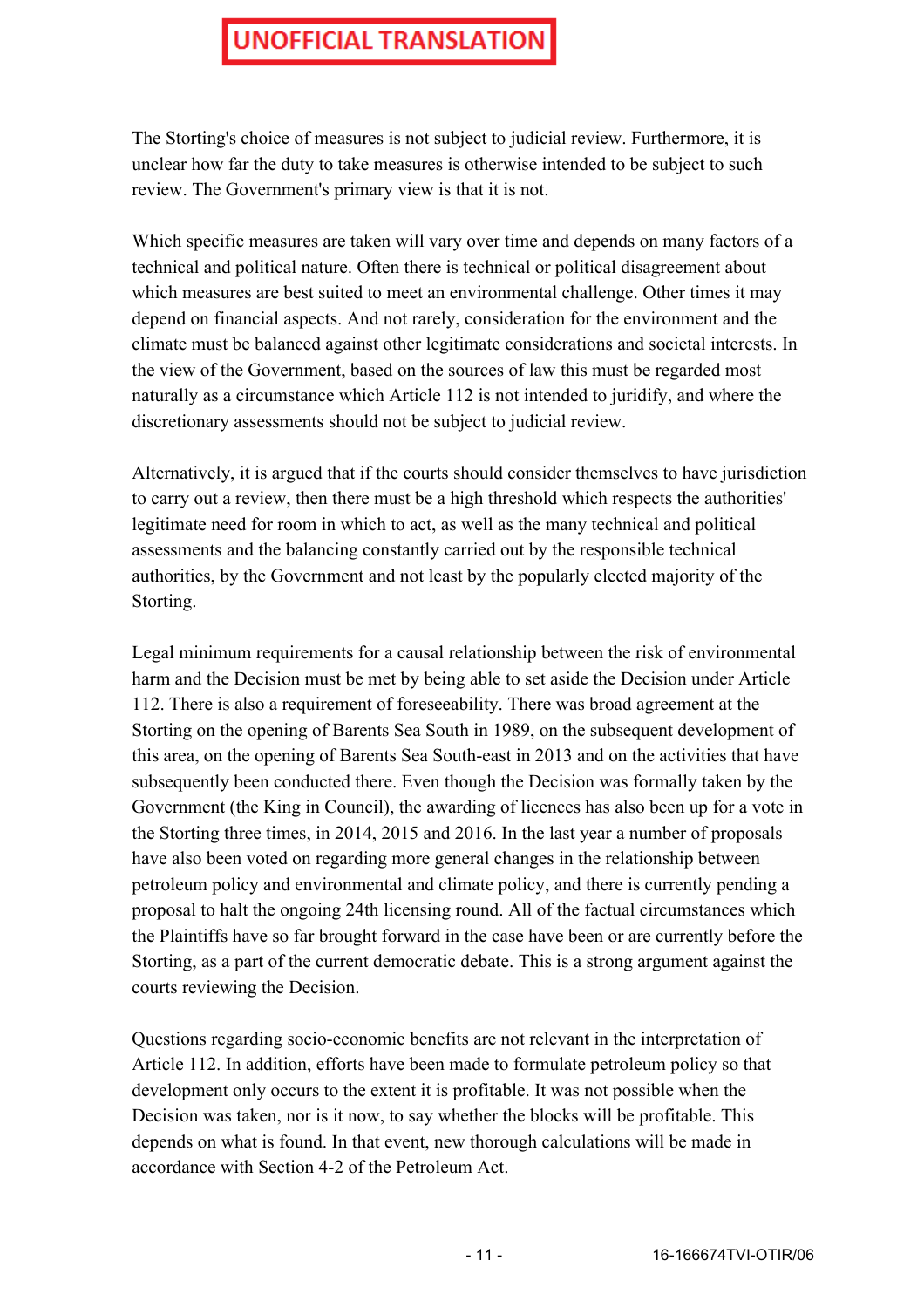4.2 The Decision is not contrary to Section 3-3 of the Petroleum Act, see Section 3-1, see Article 112 of the Constitution The Decision is not contrary to Section 3-3 of the Petroleum Act, see Section 3-1, even when these provisions are understood in light of Article 112 of the Constitution.

4.3 There are no procedural errors etc. resulting in the Decision being invalid Article 112 of the Constitution is operationalised in the petroleum legislation through requirements for an impact assessment in sections 3 1 and 4 2 of the Petroleum Act and by supplementary rules in regulations and long-standing administrative practice. The requirements resulting from Article 112 for the proceedings must be considered to be met through these rules. New, separate (unwritten) procedural requirements cannot be inferred from Article 112 beyond those the lawmakers have laid down in the petroleum legislation. The Public Administration Act applies in principle, but it does not lead to more rigorous obligations compared to the requirements of the Petroleum Act.

No procedural errors have been committed, much less errors that are relevant for the validity of the Decision. The Decision does not rest on an erroneous factual basis, and it meets the requirements for justification.

The Plaintiffs are mixing together the proceedings during the opening of Barents Sea South-east in 2013 and the proceedings prior to the Decision. Any procedural error during the opening of Barents Sea South-east in 2013 is only relevant in the assessment of the Decision if the error has meant that the decision on opening is invalid.

Impact assessments prior to the opening of Barents Sea South in 1989 and Barents Sea South-east in 2013 satisfied all requirements for assessment and justification. The Decision met all requirements under the Petroleum Act for procedure at this stage. Questions related to matters such as the ice edge, Black Carbon, vulnerable waters, emergency response, finance and emissions have been covered by all appropriate assessments and procedures n connection with the opening proceedings. In the event of any development and operation, a new assessment will be carried out. In addition, questions related to emissions of greenhouse gases are assessed and evaluated as a step in climate policy.

There are no serious defects in the assessments of possible future revenues from Barents Sea South-east. The information in the report – where the revenues were estimated – is sufficient for the purpose. It is a matter of estimates; it is unknown what will be found. The assessments state that only an overall assessment with uncertain calculations is involved. The report contains a calculation error, but this was corrected. The net figures are nevertheless correctly presented. There was no need for discounting. The reason the figures were not discounted is that they were intended to provide the right basis for the other calculations, such as the assessments of national and regional value-added and employment effects that were made by Statistics Norway and Pöyri, respectively.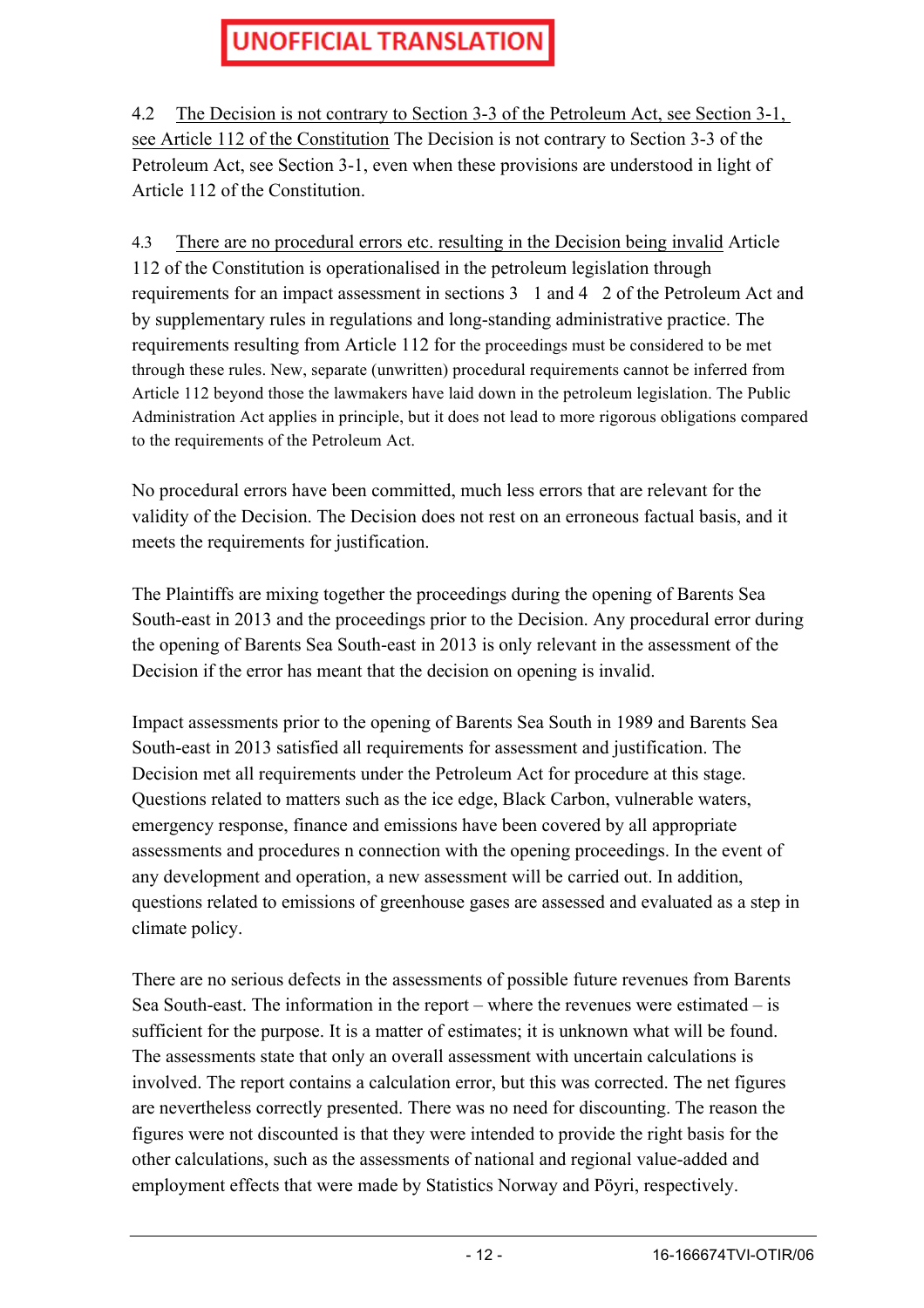New assessments will be carried out with respect to the environment, climate change issues and finance pursuant to Section 4-2 of the Petroleum Act development and operation of one or more of the blocks are proposed in the 23rd round.

#### 4.4 Prayer for relief

The Defendant has submitted the following prayer for relief:

- 1 The Government of Norway through the Ministry of Petroleum and Energy is found not liable.
- 2 The Government of Norway through the Ministry of Petroleum and Energy is awarded legal costs in the case.

### **5 COMMENTS BY THE COURT**

#### 5.1 Introduction

The parties disagree whether Article 112 of the Constitution means that the Decision is invalid. The disagreement involves how the provision is to be understood, but also how the provision might be applied.

The Environmental Organisations have primarily maintained that the first paragraph of Article 112 is a rights provision, so that it imposes a prohibition on certain official decisions that involve a risk of negative effects for the environment. However, they agree that if sufficient measures have been taken, see the third paragraph of Article 112, then a decision is nevertheless not prohibited. The Environmental Organisations have argued in the alternative that if a proportionality assessment is to be carried out under Article 112, where on the one hand weight shall be attached to environmental impacts and on the other hand to socio-economic effects, then the Decision must be regarded as disproportionate. The Government has primarily argued that the first paragraph of Article 112 is not a rights provision in itself, but that the legal issue is whether the duty to take measures under the third paragraph of Article 112 has been met. The Government's primary understanding is that the courts cannot review this question. The Government has argued in the alternative – if the first paragraph of Article 112 is to be understood as a rights provision – that a high threshold applies for the courts to be able to review the Decision. Nevertheless, this cannot occur if appropriate measures have been taken, see Article 112, third paragraph. The Government is of the opinion that there is no legal basis to conduct a proportionality assessment such as the Environmental Organisations have argued for.

The Court takes a position under Section 5.2 on the Environmental Organisations' argument that the Decision is invalid because it is contrary to Article 112 of the Constitution.

The Environmental Organisations and the Government also disagree whether procedural errors etc. have been committed that can lead to the Decision being invalid. The Court takes a position on this under Section 5.3. The Court's conclusion appears at Section 5.4.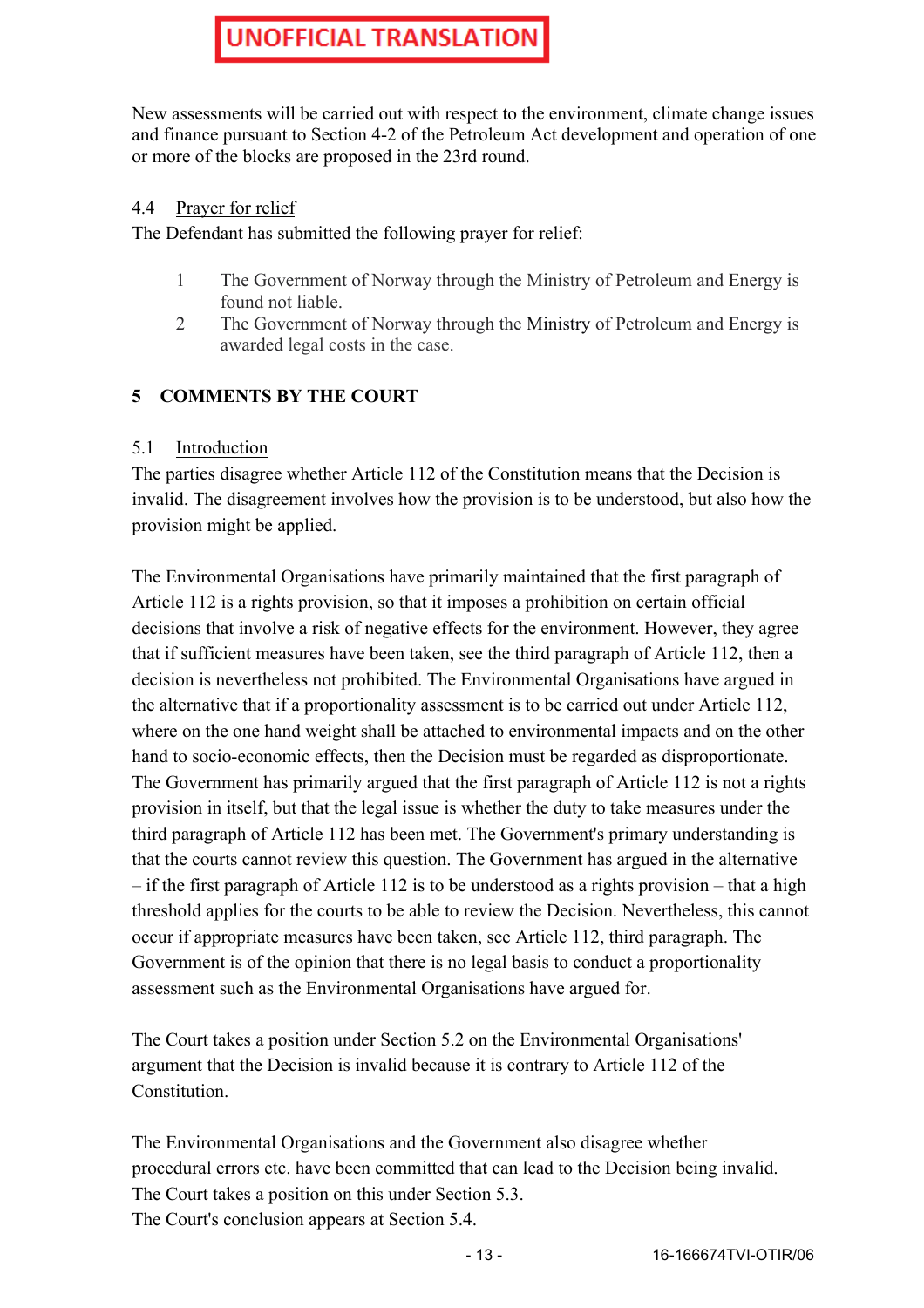Finally, in Section 5.5, the Court takes a position on the legal cost claims.

#### 5.2 Is the Decision wholly or partially contrary to Article 112 of the Constitution?

#### *5.2.1 Is Article 112 a rights provision?*

As mentioned, the parties disagree whether the first paragraph of Article 112 should be understood as a rights provision in itself, which means that the Decision – if it violates the right – is invalid.

Article 112 of the Constitution was adopted in 2014. Its predecessor was (former) Article 110 b from 1992. The starting point in the interpretation is the wording in Article 112 as it is understood in ordinary usage.

Article 112 of the Constitution reads as follows:

Every person has the right to an environment that is conducive to health and to a natural environment whose productivity and diversity are maintained. Natural resources shall be managed on the basis of comprehensive long-term considerations which will safeguard this right for future generations as well.

In order to safeguard their right in accordance with the foregoing paragraph, citizens are entitled to information on the state of the natural environment and on the effects of any encroachment on nature that is planned or carried out.

#### *The authorities of the state shall take measures for the implementation of these principles.*

The word "rett" is used in the first sentence of the first paragraph. This indicates that the provision is a rights provision. Such an understanding of the wording would appear, for example, to be consistent with what is pointed out by Smith in "Konstitusjonelt demokrati" ("Constitutional democracy") at page 320. He states that the provision cannot be understood other than according to the wording, which must imply that the wording in isolation must be understood so that "rett" means right.

The wording in the second sentence of the first paragraph of Article 112, which deals with "denne rett" ("this right") also argues for seeing the first sentence in the first paragraph as a rights provision.

The third paragraph in Article 112 calls the rights under the first paragraph "principles", which – based on a linguistic understanding – argues that the expression "rett" in the first paragraph should not be understood as a right, but as a common fundamental value. When the first and third paragraphs are read in context, it is thus unclear whether "rett" in the first paragraph means right. However, the wording in the third paragraph does not rule out "rett" meaning right and only indicates that there is another alternative interpretation.

The preparatory works for Article 112 are relevant when the provision is to be interpreted.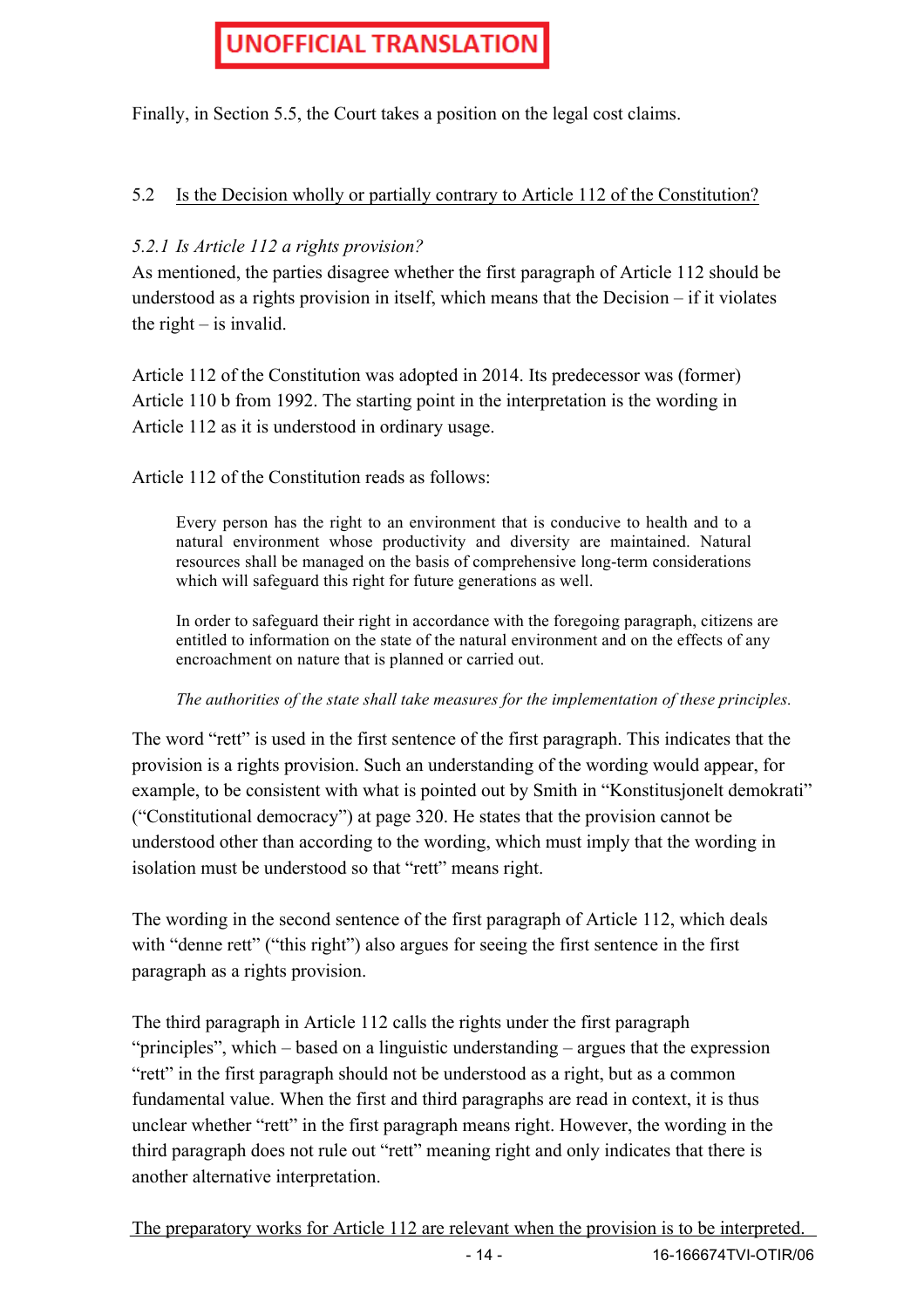As mentioned, Article 112 was adopted in 2014 as a step in a constitutional revision in which a number of provisions were added to Chapter E, "Human Rights". However, the substance of Article 112 was not new in 2014. As mentioned, the provision has a predecessor in (former) Article 110 b from 1992.

Article 112 of the Constitution was proposed in Document 16 (2011–2012) "Report to the Presidium of the Storting by the Human Rights Commission concerning Human Rights in the Constitution" (hereinafter called the Human Rights Commission report). The Court considers it appropriate to quote some parts of the report. At page 243 in the report, it is stated regarding (former) Article 110 b:

The Storting also assumed that private citizens or organisations in a given case can proceed with their environmental rights under Article 110b before the courts. This was presumed in the original constitutional proposal and seems to have been assumed by the Standing Committee on Foreign and Constitutional Affairs and by the Storting. However, it is not clear under what circumstances such direct requirements can be asserted, which may have weakened the importance of the provision.

From page 244:

It cannot be ruled out that the wording of the third paragraph of Article 110b of the Constitution may be a contributing reason for the provision's limited importance in practice.

………………

Article 110b of the Constitution is worded to a much greater degree than Articles 110 and 110a as a rights provision. Paragraphs 110 and 110a open with "It is the responsibility of the authorities of the State to create conditions enabling" various rights, while Article 110b specifies that there is a "right to an environment that is conducive to health". This linguistic difference and the clear statements in the preparatory works indicate that the provision must be regarded as a rights provision.

From page 245:

For the Commission, the question is whether the right to an environment that is conducive to health should be strengthened in the Constitution, and if so, how this can be done. From pages 245 and 246:

However, the Commission has considered whether the third paragraph in the provision should have a more appropriate wording, primarily to clarify the duty for the authorities to comply with the principles in the first paragraph regarding taking appropriate and necessary measures to protect the environment. It is presumed that this is the main justification for the provision, as it is currently worded. However, the provision could have been more precise with a view to it being a duty for the authorities of the state to pursue the right to an environment conducive to health. The Commission wishes to recommend that the third paragraph be replaced with a wording that the authorities of the state have a duty to take measures to implement the first and second paragraphs of Article 110b of the Constitution. This will clarify that the authorities have an active duty to take care of the environment through various forms of measures. There will still be plenty of room for political discretion with respect to which measures are put in place and at which times.

It is difficult to see this other than that the Human Rights Commission regarded (former)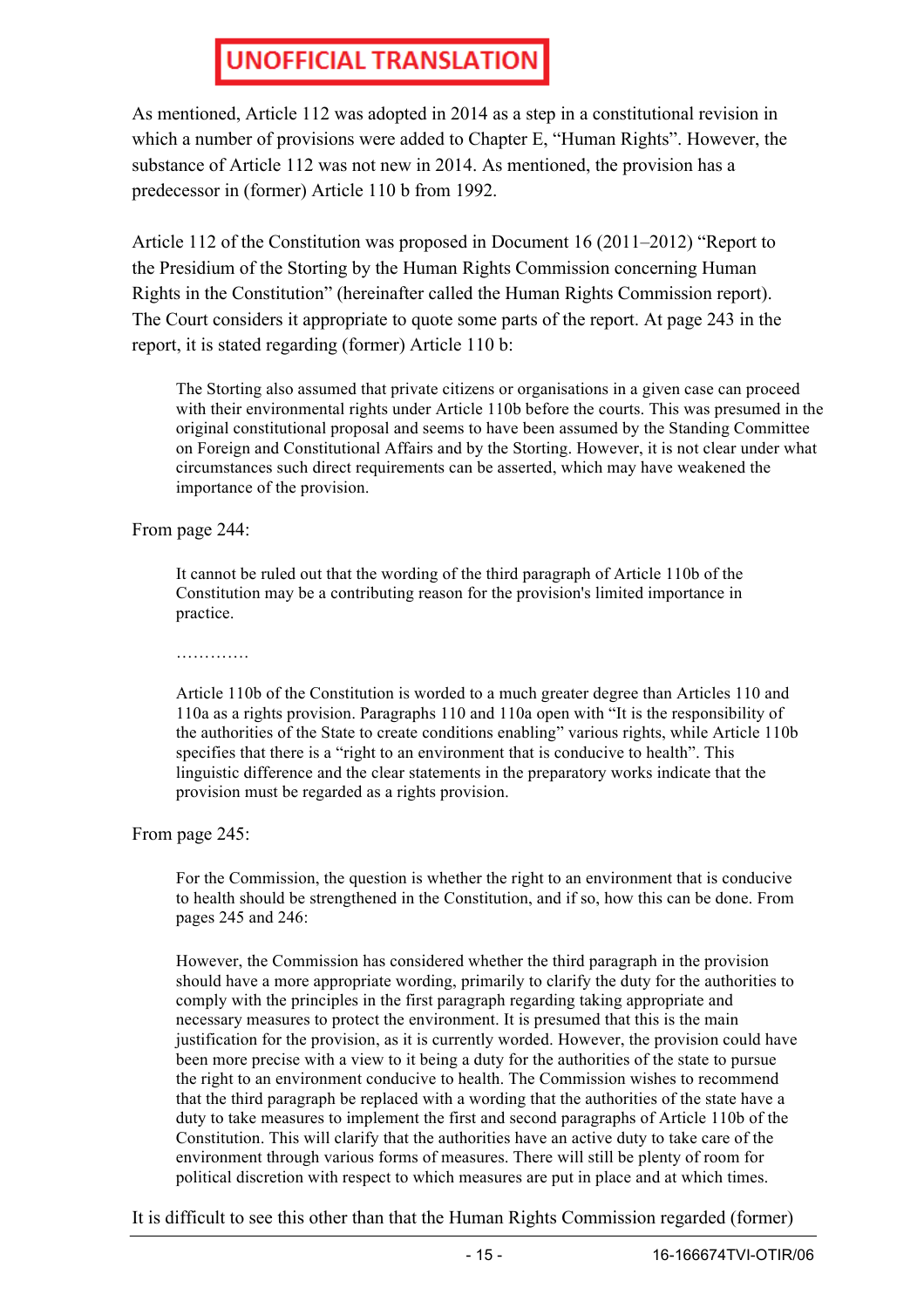Article 110 b as a rights provision and that the Commission wanted to strengthen this right, by clarifying the provision in the third paragraph.

The proposal of the Human Rights commission for Article 112 has been considered in the Storting's Standing Committee on Scrutiny and Constitutional Affairs. The following is quoted from Recommendation to the Storting No. 187 (2013-2014), pages 25 and 26:

A majority of the Committee, all except the Members from the Norwegian Progress Party, believe that the relationship between the environment and human rights should be linked more closely. The Human Rights Commission has proposed, referring to the fact that development of rights related to the environment is evolving internationally, a new Article 112 in the Constitution regarding the right to an environment conducive to health as an extension of Article 110 b of the Constitution. The majority agrees with the proposal.

The provision in Article 110 b was added to the Constitution in 1992. It can be regarded as a result of recommendations from the United Nations through the World Commission on Environment and Development and shall be read as a legally binding provision. The majority cites Recommendation to the Storting no. 163 (1991–1992) where it is stated: "legally a constitutional establishment will mean that a constitutional provision will take precedence over ordinary legislation if they conflict with each other". The provision should be read as an attempt to protect the quality of life and health for future generations and the individual.

The majority believes that there is a need to clarify the duty for the authorities to comply with the principles in the first paragraph regarding taking appropriate and necessary measures to safeguard the environment. The proposal that is made below must be read as an active duty for the authorities to take measures to look after the environment. Which measures will be up to each Storting to adopt.

……

The Committee's Members from the Norwegian Conservative Party point out that the provision regarding a right to an environment conducive to health already exists in the Constitution and that the expansion is so marginal that these members can assent to the proposal for a new Article 112. The constitutional provision in question is intended to be a rights provision, and after the amendment in the third paragraph this will appear more clearly, in the view of these Members.

The majority thus agreed to the proposal of the Human Rights Commission, and it was confirmed in the special comment from the Norwegian Conservative Party that Article 110 b is intended to be a "rights provision". It is also stated that the third paragraph of Article 112 will clarify the nature of the right. The representative of the Norwegian Conservative Party, Tetzschner, stated during the Storting debate that the "real" legal norms were being blended with the "quasi", for example, in the proposal for the Article 110 series, where one has "Articles 110 and 110 a, which do not grant rights, in contrast to Article 110 b, which can be invoked as a specific rights provision for the individual".

The Government's opinion is that the first paragraph of Article 112 bears the mark of being declarative in nature, i.e. the provision expresses a political manifesto. As support for its view, the Government has cited individual provisions in the Constitution, i.e. Article 93, fourth paragraph, Article 95, second paragraph, Article 98, second paragraph, Article 100,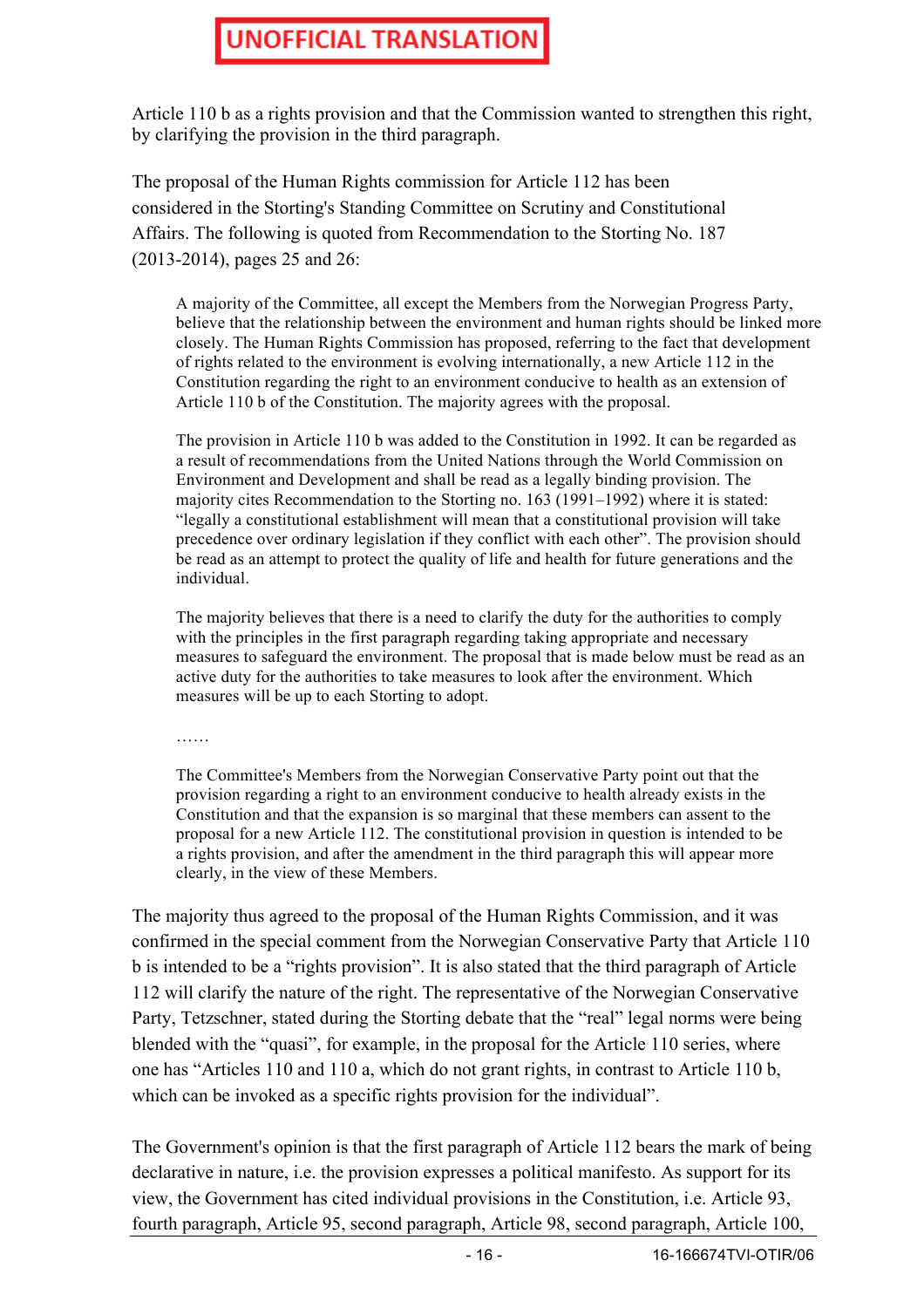sixth paragraph, Article 102, second paragraph, Article 104, third paragraph,

Article 108, Article 109, second paragraph and Article 110. It is difficult to see that the referenced provisions can be cited in support of Article 112 not being a rights provision. Some of the provisions the Government has cited indicate instead – as the Court sees it – that Article 112 is such a provision. Note in this connection that the Human Rights Commission stated that (former) Article 110 b, in part because of a different wording than (former and currently applicable) Article 110 and (former) Article 110 a (now Article 108), indicated that Article 110 b was a rights provision. See also Tetzschner's statement in the Storting debate, referred to above.

The Government has cited the fact that the Climate Change Act of June 2017 does not grant private rights and that a broad majority at the Storting on a general basis wanted to "advise against juridifying Norwegian climate policy". The statement has – as the Court sees it – limited weight in the understanding of Article 112. It is not related to Article 112, and in any event it does not apply to the entire area Article 112 covers, only the climate area.

The Government has also cited the prior history of Article 112 as support for its view. In this connection, the Government has maintained that (former) Article 110 b could not be understood to be a rights provision. There are grounds, however  $-$  as the Court sees it  $-$  to characterise (former) § 110 b as a rights provision, but with extremely limited content. The Court cites Backer in connection with this: "The courts and the environment" in Lov og Rett 1993 and "Innføring i naturressurs- og miljørett 2012" ("Introduction to natural resource and environmental law 2012"), where it is stated that the courts in given situations could interpret (former) Article 110 b as a bar. Fauchald in Tidsskrift for Rettsvitenskap (hereinafter TfR) 1-2/2007: "Forfatning og miljøvern – en analyse av Grunnloven § 110 B ("Constitution and environmental protection – an analysis of Article 110 B of the Constitution") thinks that (former) § 110 b could be an independent rights basis. See also what has been quoted above from the Human Rights Commission's report.

The Government has maintained that the need for technical and political room to act argues against Article 112 being regarded as a rights provision. The Government has also argued that political processes are generally far better than legal ones for clarifying environmental and climate questions and that there is a need to embed policy choices democratically. In the opinion of the Court, the considerations the Government points to here argue for, not against, Article 112 being regarded as a rights provision. However, these considerations are relevant when a position is to be taken on whether the duty to take measures has been complied with and thus in the assessment of whether the right has been infringed. The Court will return to this. In the article "En standardtilnærming til Grunnloven § 112" ("A standard approach to Article 112 of the Constitution") in TfR 1/2017, Thengs concludes the following – after a review of wording and preparatory works – at page 44: The conclusion must accordingly be that the first paragraph of Article 112, see the third paragraph, is a rights provision that grants each individual a right to an environment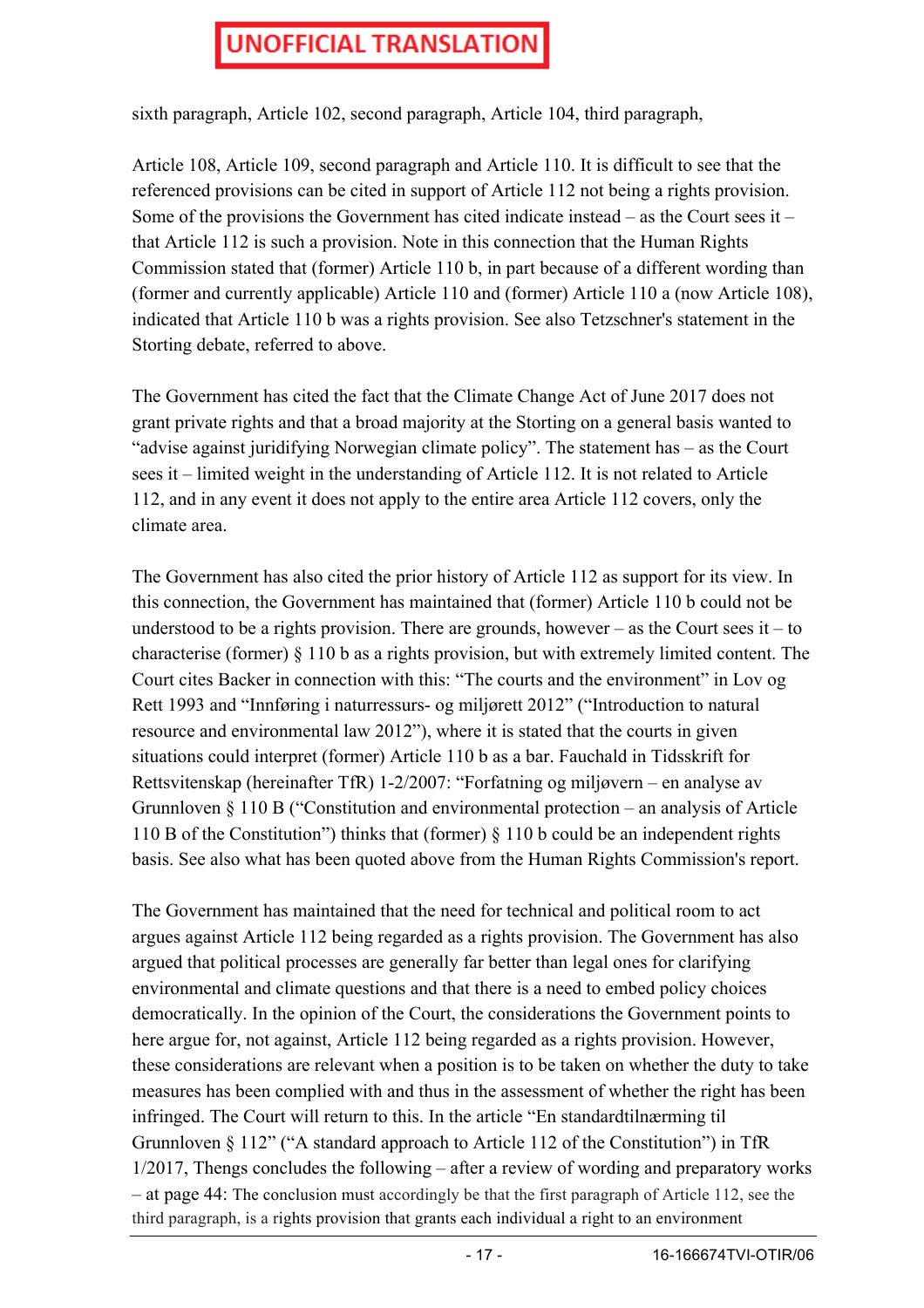conducive to health and a natural environment whose productivity and diversity are maintained.

The Court concurs in this conclusion. Article 112 is a new provision and the preparatory works must be accorded substantial weight. These clearly indicate that Article 112 is a rights provision. Such an understanding lies within the wording of the provision, and no determinative sources of law indicate the contrary.

#### *5.2.2 What does the right in Article 112 entail?*

The Court has concluded under Section 5.2.1 that Article 112 is a rights provision. Before deciding whether the right has been infringed in this case, it is deemed appropriate to explain the Court's view on what the right generally entails. An effort will be made to limit the explanation to what is relevant for the case.

The sources of law provide little guidance, but something can be inferred from the wording, the preparatory works and the prior history. In addition, the substance of the right – as the Court sees it – must depend on the policy considerations that come into play.

The parties agree that both (traditional) environmental harm and climate deterioration are covered by the provision. There are no grounds for the Court to have a different view on this. The word "environment" is used sometimes in the following in such a way that it encompasses both environment (in a narrow sense) and climate. Traditional environmental harm in the case involves possible harm to what are called particularly vulnerable areas, whereas climate deterioration is related to emissions of greenhouse gases, where CO is the most important.

At the outset, the Court will point out that it considers it obvious that Article 112 of the Constitution cannot be invoked for every encroachment that has a negative impact for the environment, which can be expressed as the right only arises with encroachments of a certain scope, or in other words: it must exceed a certain threshold. The Court understands that the parties agree on this. However, what they disagree on is how much is required before the threshold is exceeded. The Government has argued that the threshold must be high, while the Environmental Organisations have stated that the encroachment must be above a certain threshold. This case does not give rise to a reason for the Court to specify a more precise limit.

The right under Article 112 must be seen in context with the third paragraph. Such an understanding is in accordance with the argument of the Environmental Organisations and also in accordance with what the Government has argued in the alternative. Such an interpretation can be rooted in the proposal of the Human Rights Commission. It can be inferred from the proposal – as the Court sees it – that a right exists under Article 112 if the duty under the third paragraph has not been fulfilled. This means, consequently, that a decision such as the one here is not prohibited if the duty to take measures under the third paragraph of Article 112 is fulfilled. There is no disagreement between the parties whether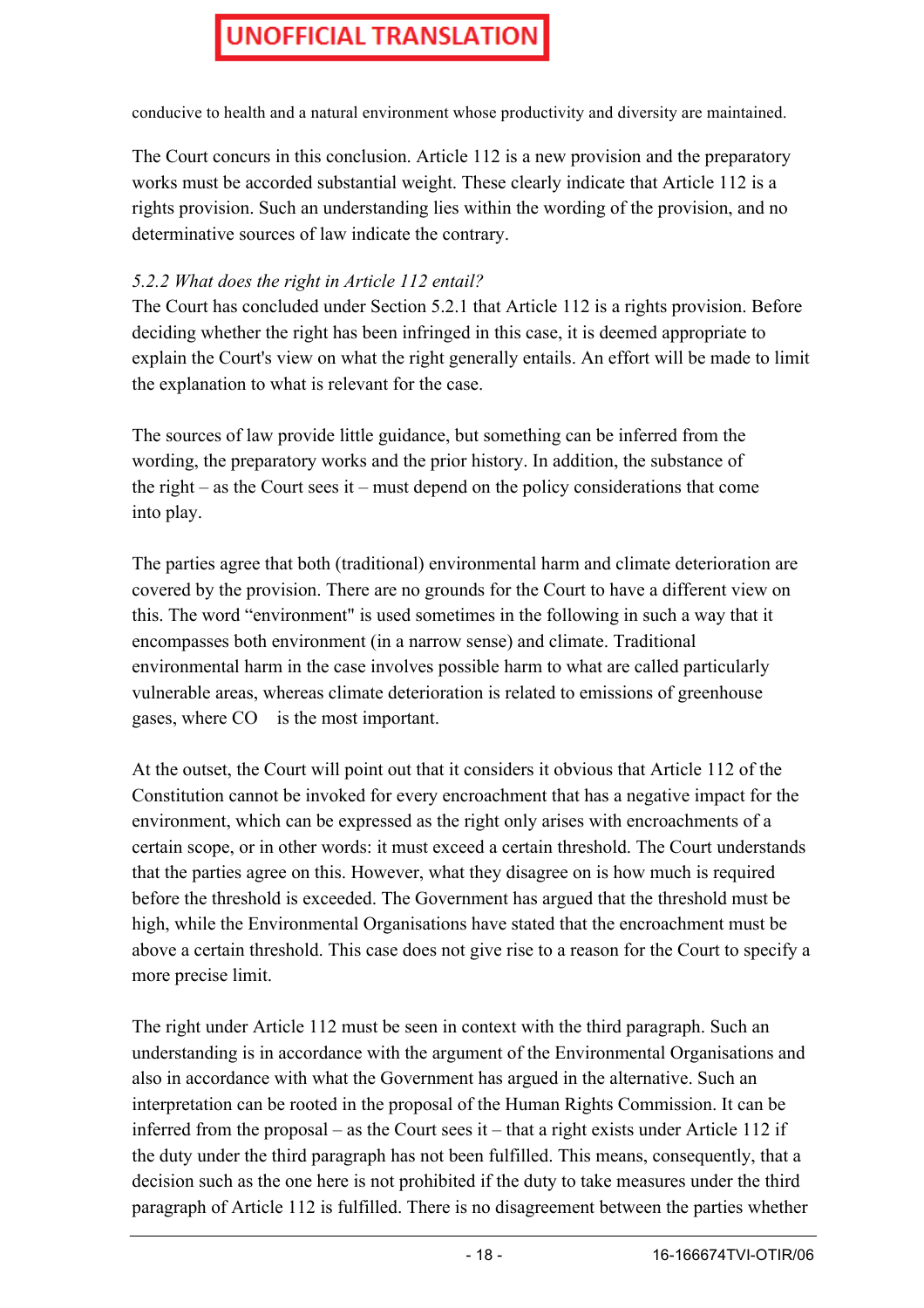the Decision triggers a duty to take measures.

In order for a measure to fulfil the duty under the third paragraph of Article 112, it must be appropriate and necessary. See the report from the Human Rights Commission. As mentioned, the Commission considered whether the third paragraph in (former) Article 110 b should be given a more appropriate wording, primarily to clarify the duty for the authorities to take "appropriate and necessary measures". In addition, the Court points out that the majority emphasised during the consideration by the Storting that it was necessary to clarify the duty for the authorities to comply with the principles regarding taking "appropriate and necessary measures". As indicated above, Article 112 cannot be invoked for every encroachment. It is only encroachments over a certain threshold that make the provision relevant. The relationship between the first and third paragraphs of Article 112 thus indicates that the measures under the third paragraph must bring the encroachment "down to" the permitted threshold. This can be expressed as the measure must be sufficient. A measures that is sufficient will satisfy the requirement that it must be "appropriate and necessary".

The term "measures" is broad linguistically and covers legislation, regulations and appropriations. There is no reason to understand the term more narrowly.

The parties disagree whether CO emissions that occur after combustion of Norwegian oil and gas abroad are covered by Article 112. As mentioned, fulfilment of the duty to take measures under the third paragraph of Article 112 will mean that a decision which is otherwise prohibited becomes lawful. How Norwegian authorities would be able to fulfil their duty to take measures for exported oil and gas has not been clarified for the Court. Important means for reducing national emissions of CO include a CO tax and a scheme with emissions allowances. According to what the Court understands, such measures will not be available to Norwegian authorities for emissions from activities abroad. The relationship between the first and third paragraphs of Article 112 therefore argues against – as the Court sees it – considering emissions abroad as covered by Article 112.

The second paragraph of Article 112 of the Constitution imposes requirements for the proceedings in a matter before a measure that may harm the environment is initiated. An assessment must be carried out to ensure that citizens are provided knowledge about planned "encroachment(s) on nature, so that they can look after "the right" they have under the first paragraph of Article 112. As the court will come back to in Section 5.3.2, the duty to carry out an assessment under the second paragraph of Article 112 of the Constitution is considered to be met by the requirements stated in Sections 3-1 and 4-2 of the Petroleum Act. In the opinion of the Court, the duty to carry out an assessment under these provisions does not cover the possible effect of CO emissions from exported oil and gas, see more specifically Section 5.3.5. The relationship between the first and second paragraphs of Article 112 therefore also argues against – as the Court sees it – considering emissions abroad from Norwegian oil and gas as covered by Article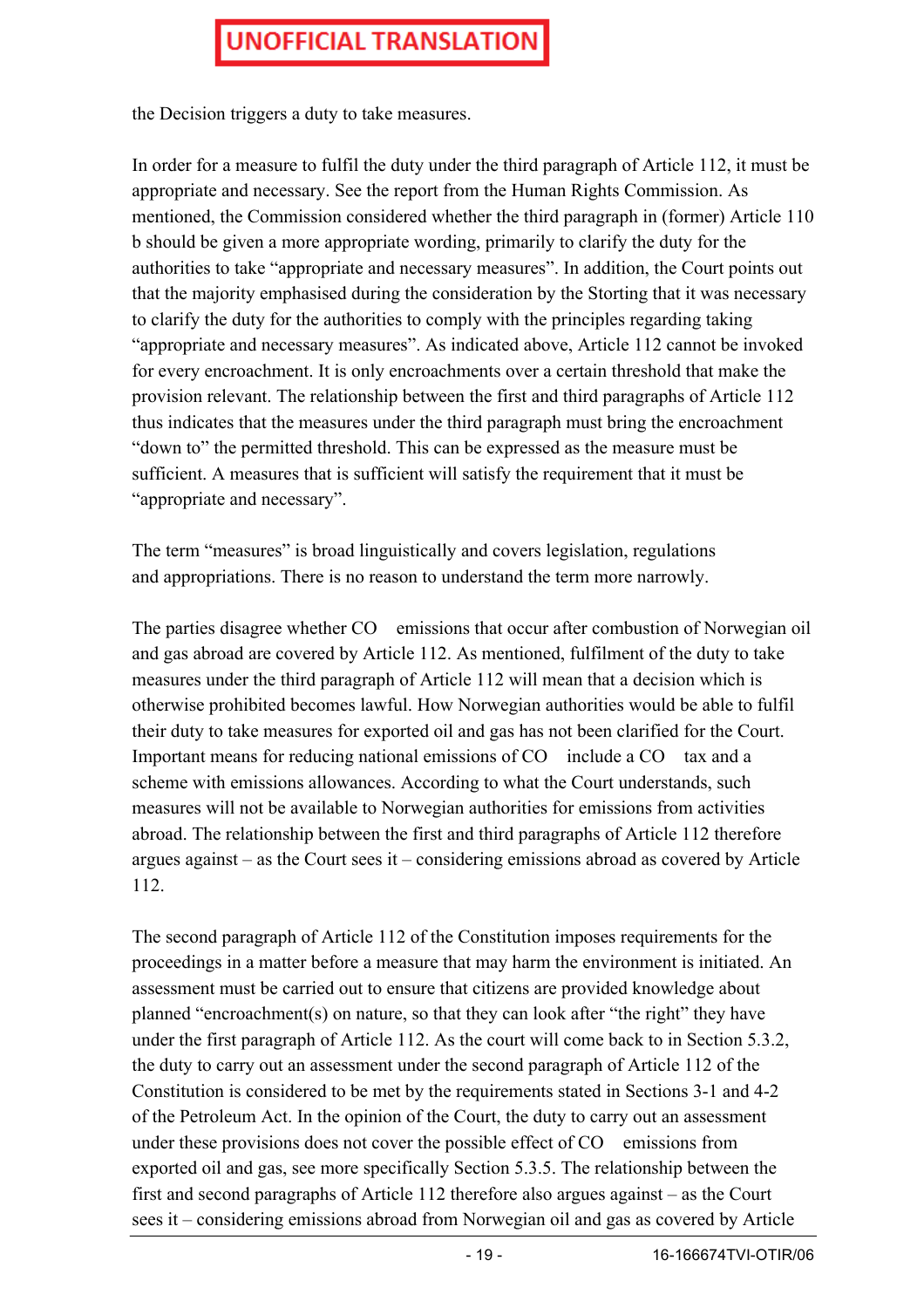#### 112.

Under international law, each country is responsible for greenhouse gas emissions on its territory. The Court thus understands this to mean that the international obligations of Norway and other countries under both the Kyoto Protocol and the Paris Agreement relate to national emissions targets. Neither Norway nor countries in the same situation have any duty to take measures to compensate for the effect from oil and gas exported to other countries. However, obligations under international law do not limit protection rules in domestic law, for example, under Article 112 of the Constitution. Nevertheless, it appears unclear what consequences it would have for international cooperation if Norway should be responsible for emissions from exported oil and gas in addition to the emitting country.

The Environmental Organisations have argued that Norwegian law rests on a solidarity principle and that emissions from exported oil and gas from Norway are also covered by Article 112. In connection with that, they have cited : Innføring i naturressurs- og miljørett ("Introduction to natural resources and environmental law"), pages 64 and 65, where it is pointed out:

This is a central element in the Brundtland Commission's way of thinking that the planet must be seen as a whole and that the natural resources on the planet must not be consumed by contemporary generations without thought for those who will come after us. This is now encapsulated in Norwegian law in Article § 110 b of the Constitution. It is also found in legislation, as in section 1, third paragraph, first sentence of the Land Act and Sections 1 and 57 of the Nature Diversity Act.

Nevertheless, at several places in Norwegian legislation it is evident that the authorities must pay the same attention to the environmental impacts of a measure whether they arise in Norway or *abroad* (or affect areas that fall outside national jurisdiction). This has been laid down as a fundamental guideline for the application of the Pollution Control Act (Section 2, no. 6). A principle of non-discrimination with respect to foreign citizens and environmental impacts abroad has also been adopted in the Nordic Environmental Protection Convention of 1974, which has been implemented in Norwegian law by the Act of 9 April 1976 No. 21. It is also evident in Section 14-4 of the Planning and Building Act regarding impact assessments in connection with transboundary effects (see also Section 4- 2, third paragraph, of the Planning and Building Act). Section 16, second paragraph of the Environmental Information Act of 9 May 2003, No. 31, also expresses solidarity across national boundaries by granting a right to environmental information on effects on the environment outside Norway when they are caused by products handled by Norwegian enterprises and produced or distributed outside Norway's boundaries.

Based on this, it can be said that there is a legal principle in Norwegian law of solidarity across boundaries and generations when the disposition of natural resources is involved.

As for the citation to (former) Article 110 b in the first paragraph of the quotation, it involves the relationship between generations, not the relationship between countries.

As the Court sees it, the legal provisions cited in the second paragraph in the quotation from Backer have in common that they regulate negative impacts to the environment abroad from activity in Norway. Viewed this way, the provisions are in accordance with a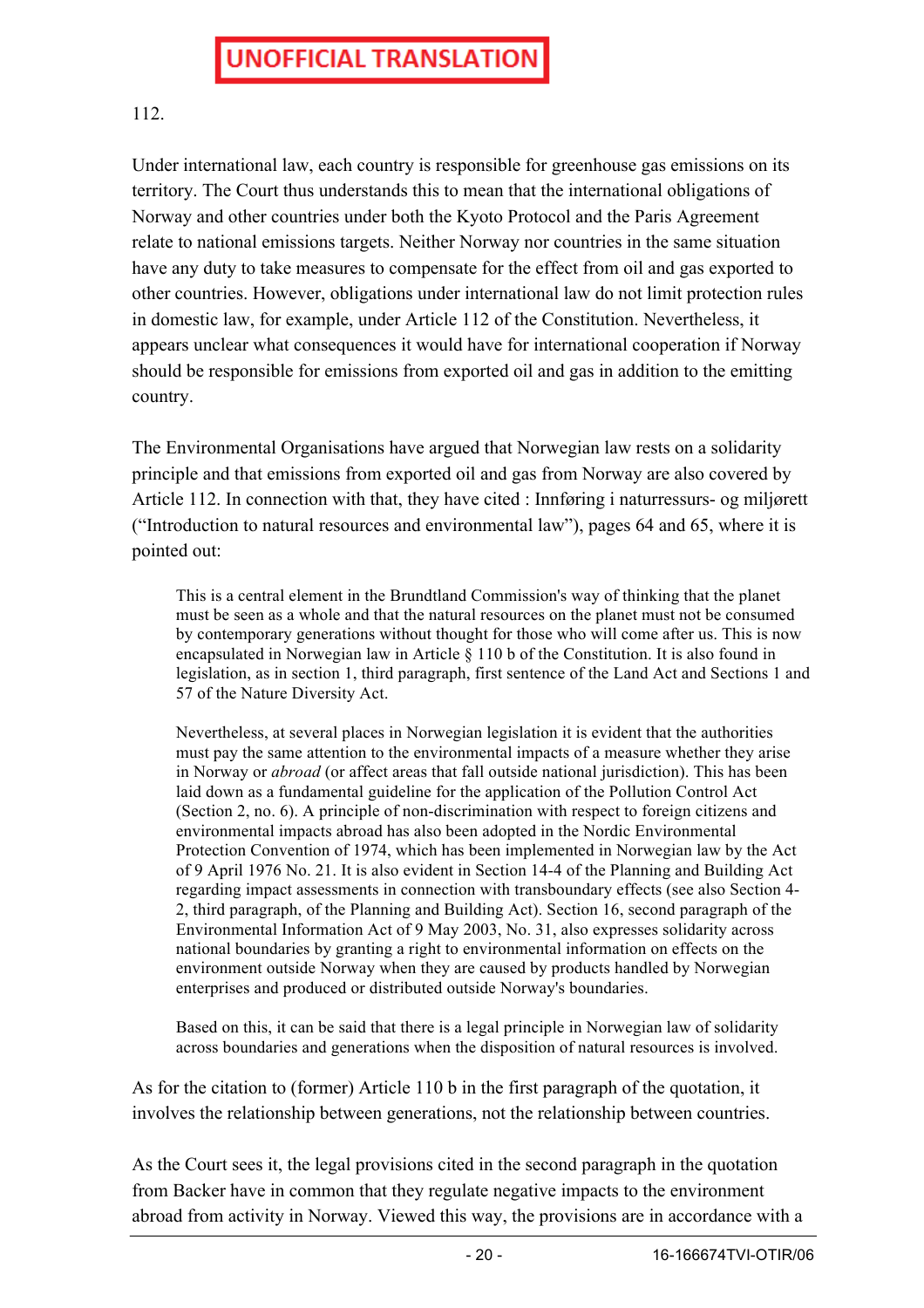principle that it is the country where the environmentally harmful activity occurs that is responsible for limiting the harm. Substantial transboundary environmental effects of petroleum development are also regulated in Section 22c of the Petroleum Regulations. The Court cannot see how the provisions hold Norway responsible for environmental harm after exports of Norwegian raw materials.

The provisions cited by Backer thus cannot be cited in support of Norway having a duty to take measures under Article 112 for emissions after combustion of Norwegian oil and gas abroad. Nor can the Court see that other sources of law have been cited which do so. Accordingly, the Court concurs with the Government's view on this point. Emissions of CO abroad from oil and gas exported from Norway are irrelevant when assessing whether the Decision entails a violation of Article 112.

In order for the Decision to entail a violation of Article 112, there must be a relationship between it and undesirable environmental impacts. This raises in turn a question of whether there must be a degree of certainty – in such case, how large – in order for undesirable impacts to occur. The Court finds that the parties agree that the "precautionary principle" indicates that there is no requirement that it be shown that the effects most likely will occur. Both parties have stated that risk is a more comprehensive criterion. This must be determined on the basis of impact and probability. Thus, there may be an acceptable risk even though the undesirable impact is great, when the probability that it will occur is sufficiently small.

The Human Rights Commission stated at page 246 that – after an intensification in the third paragraph - there "would still be plenty of room for political discretion with respect to which measures are put in place at which time". This indicates that the courts should be restrained in reviewing whether a given measure is sufficient.

If the Storting has taken measures, in the Court's opinion there are particular grounds to attach importance to this. This is because of the prior history of Article 112, i.e. (former) Article 110 b. Backer has stated the following in Lov og Rett 1993 and "Innføring i naturressurs- og miljørett 2012" ("Introduction to natural resource and environmental law 2012") regarding the meaning of this provision:

It is not intended for the courts to review the Storting's legislative decisions on which solution should be chosen to attend to environmental considerations. It can be said that the constitutional provision leaves it to the Storting to chose the way forwards for protecting the environment.

As mentioned, Backer has also stated that (former) Article 110 b under certain circumstances could be interpreted as a bar. After the right was strengthened through the adoption of Article 112, there are grounds in any event to assert that it [is] not without substance in areas that are regulated by statute, see Thengs "En standardtilnærming til Grunnloven § 112" ("A standard approach to Article 112 of the Constitution") in TfR 1/2017 at page 44: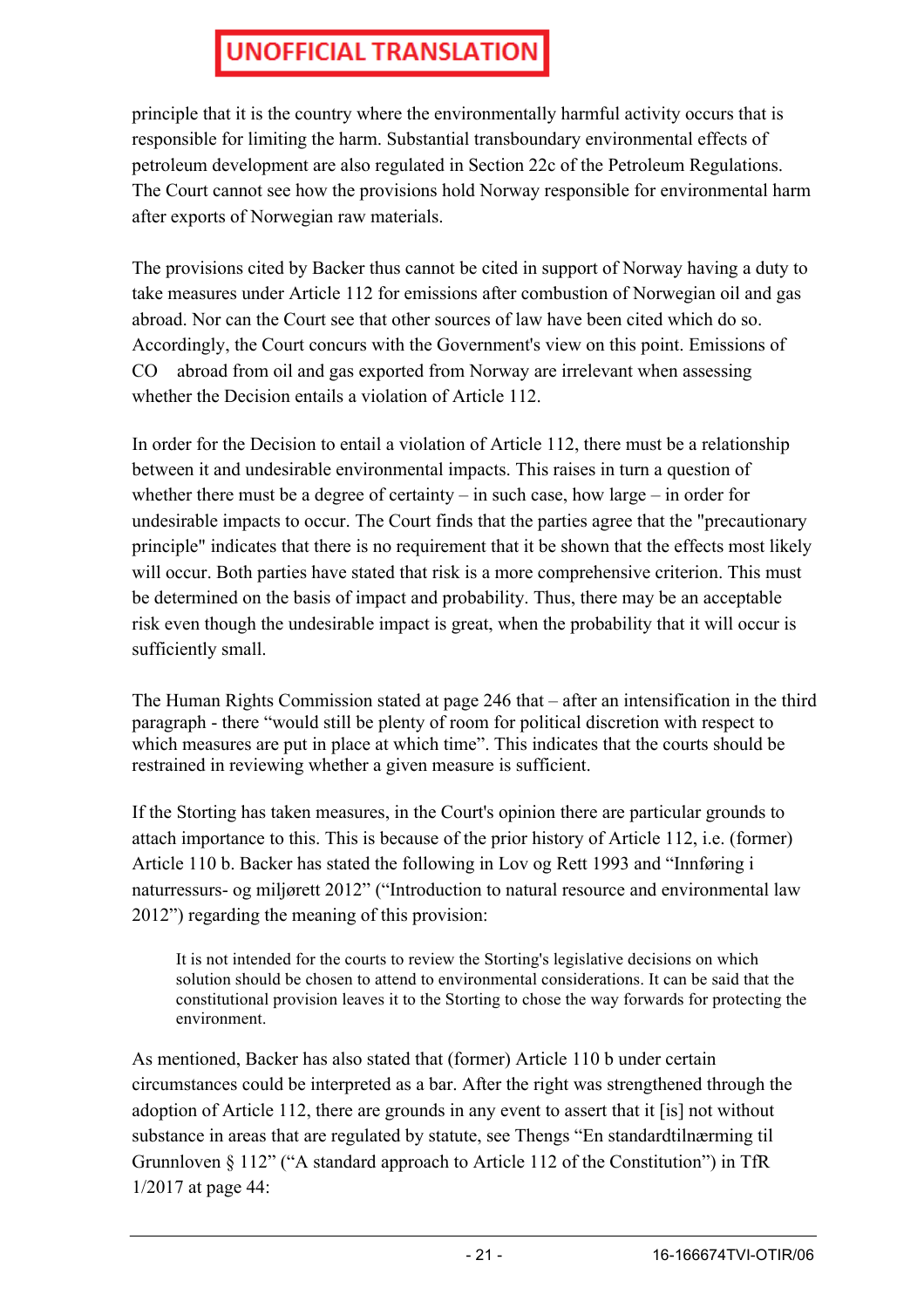Based on this, it can be asserted that it is no longer correct to understand the environmental provision in such a way that it loses its independent legal significance in areas regulated by statute, in other words, where the Storting has "taken a position". The presumption that the constitutional provision has been implemented where rules have been provided cannot be tenable any longer in light of the wording and the statements in the preparatory works quoted above.

Such an interpretation has also been pointed out by Fauchald in the article: "Hva er konsekvensene av Grunnlovens miljøparagraf?" ("What are the consequences of the Constitution's environmental paragraph?"), where he states that it is no longer tenable to assert that the Constitution's environmental provision loses its importance in areas that are regulated by statute. Application of Article 112 as well to areas regulated by statute does not mean that measures adopted by the Storting may be disregarded. As the Court sees it, there are grounds – based on both the prior history and the statement from the Human Rights Commission – to attach importance to the Storting having taken measures when deciding whether the duty to take measures has been fulfilled.

The Storting's opinion can also be important if the Storting has taken a position on the constitutionality. This is not at issue in this case because the Storting has not considered the question. However, the Storting has taken a position on a predicate for the Decision, i.e. the decision on opening Barents Sea South-east. Then the Storting has more directly taken a position on the Decision, which the Court will return to in section 5.2.4. As the Court sees it, the concern that legal decisions in the area have a democratic basis warrants attaching great importance to the Storting's position.

#### *5.2.3 What risk of environmental harm does the Decision entail?*

The Court has determined above in Section 5.2.1 that Article 112 of the Constitution is a rights provision, which means that the Decision is invalid if it violates the right. In section 5.2.2, the Court has sought to describe more specifically what the right in general entails. Before it is decided whether the right has been infringed in this instance, it is necessary to look more closely at the risk for negative environmental consequences from the Decision. Based on some of the Environmental Organisations' reasoning, the Court finds reason to specify that there are possible effects from the Decision that are relevant, not from the opening of Barents Sea South-east, Barents Sea South or Norwegian environmental protection policy and climate policy in general.

The risk for environmental harm because of the Decision can be divided – as the case stands – into (traditional) environmental harm and climate effects due to CO emissions. As mentioned, the risk for (traditional) environmental harm is related to affects in particularly vulnerable areas. With respect to CO emissions, the Environmental Organisations have emphasised that national emissions as well as emissions from combustion of exported oil and gas are relevant. As indicated under Section 5.2.2, it is the Court's opinion that CO emissions abroad from exported oil and gas have no significance in the assessment of whether there is a violation of Article 112 of the Constitution.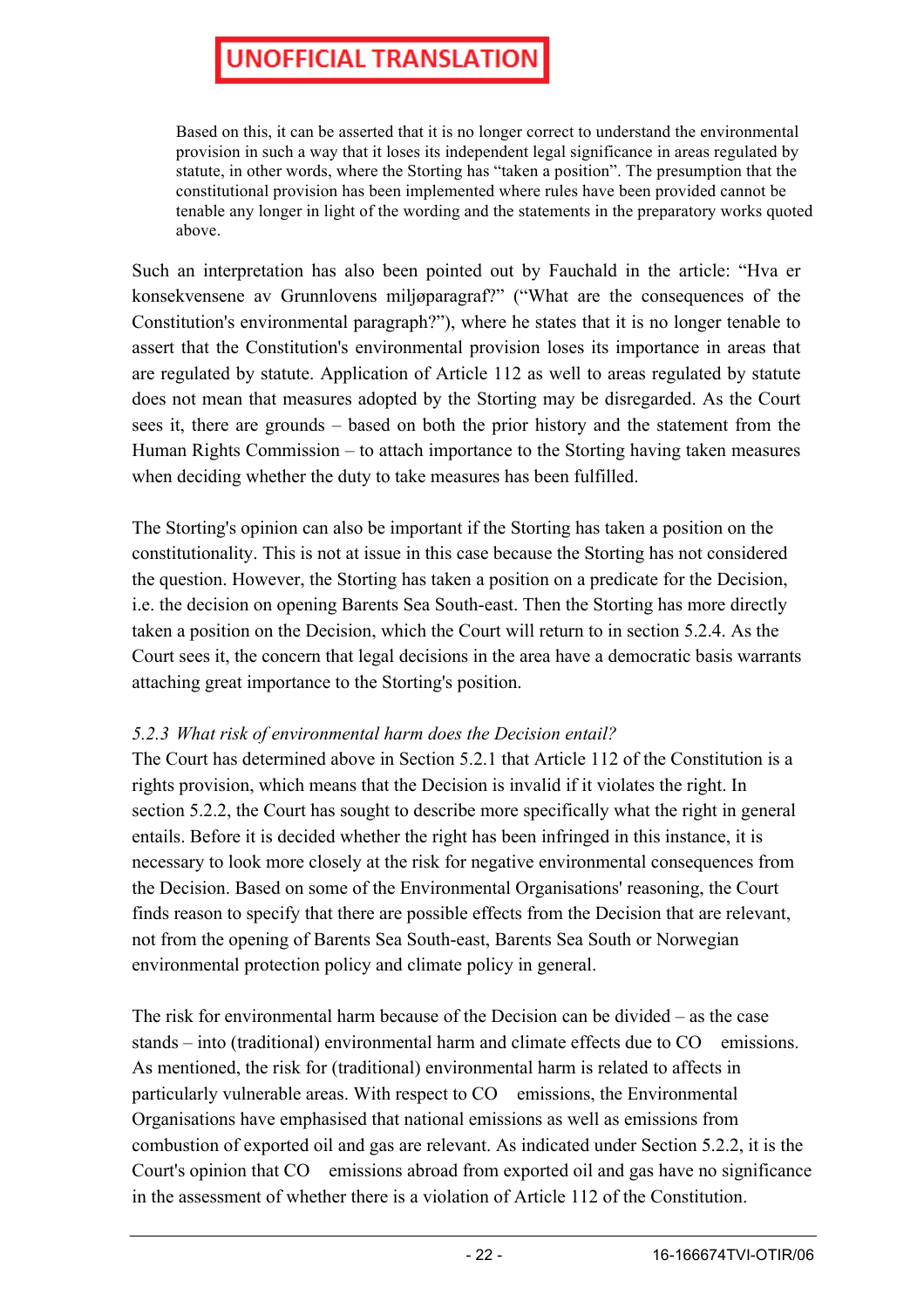An attempt has been made to calculate the costs of CO emissions from possible discoveries in Barents Sea South-east in the report "Petroleum activity in Barents Sea South-East – climate, economics and employment" by Mads Greaker and Knut Einar Rosendahl. As indicated in Section 2.1 of the Decision, 7 production licences (14 blocks) have been granted that are located in Barents Sea South, while three of the production licences (26 blocks) are located in Barents Sea South-east. The calculations of Greaker and Rosendahl thus do not apply specifically to the blocks involved in the Decision.

Greaker and Rosendahl have based their calculations on the document "Scenarioer for petroleumsvirksomhet i Barentshavet sørøst" ("Scenarios for petroleum activities in the Barents Sea South-east"), prepared by the Norwegian Petroleum Directorate (NPD). The report from NPD is referred to in "Konsekvensutredning – vedlegg til melding til Stortinget om åpning av Barentshavet sørøst for petroleumsvirksomhet" ("Impact assessment – annex to Report to the Storting on opening Barents Sea South-east for petroleum activities") (the IA) at page 17 as follows:

Two scenarios have been established for petroleum activities in the assessment area. The source data related to the petroleum resources in the area are limited (see text box). Among other things, this means that the authorities do not currently have a resource estimate for the area. The scenarios are therefore based on possible resource outcomes (producible resources) assessed on the basis of current knowledge about the geology in the area. The resources proven to be in the area if it is opened may be both substantially greater and less than this. The size of the producible resources can only be determined through opening and subsequent exploratory drilling.

The probability for making gas discoveries in the area is presumed to be greater than the probability for making oil discoveries. The resource outcomes in the two scenarios are also controlled by a need for substantial discovery sizes to be able to result in profitable development.

Consequently, it must be stated that the extent of oil and gas in Barents Sea South-east is quite uncertain. In addition, there is uncertainty related to the question of whether production will occur if discoveries are made.

As the quotation above shows, two scenarios are provided in the report from NPD (called the High scenario and the Low scenario), which Greaker and Rosendahl (as mentioned) have based their calculations on. Based on these two scenarios, Greaker and Rosendahl have estimated national emissions at 22 million tonnes of CO in the High scenario and 4.5 million tonnes of CO in the Low one. Greaker and Rosendahl have also estimated emissions abroad at a gross 370 million tonnes of CO in the High scenario and a gross 100 million tonnes in the Low one.

Norwegian CO emissions constitute in total 0.15 per cent of the emissions in the world. Twenty-eight (28) per cent of the Norwegian emissions stem from the petroleum sector. An isolated increase because of national emissions – even if the High scenario is assumed – means only an extremely marginal increase of total Norwegian emissions and for the petroleum sector's share. As the Court sees it, there is thus a basis for what is said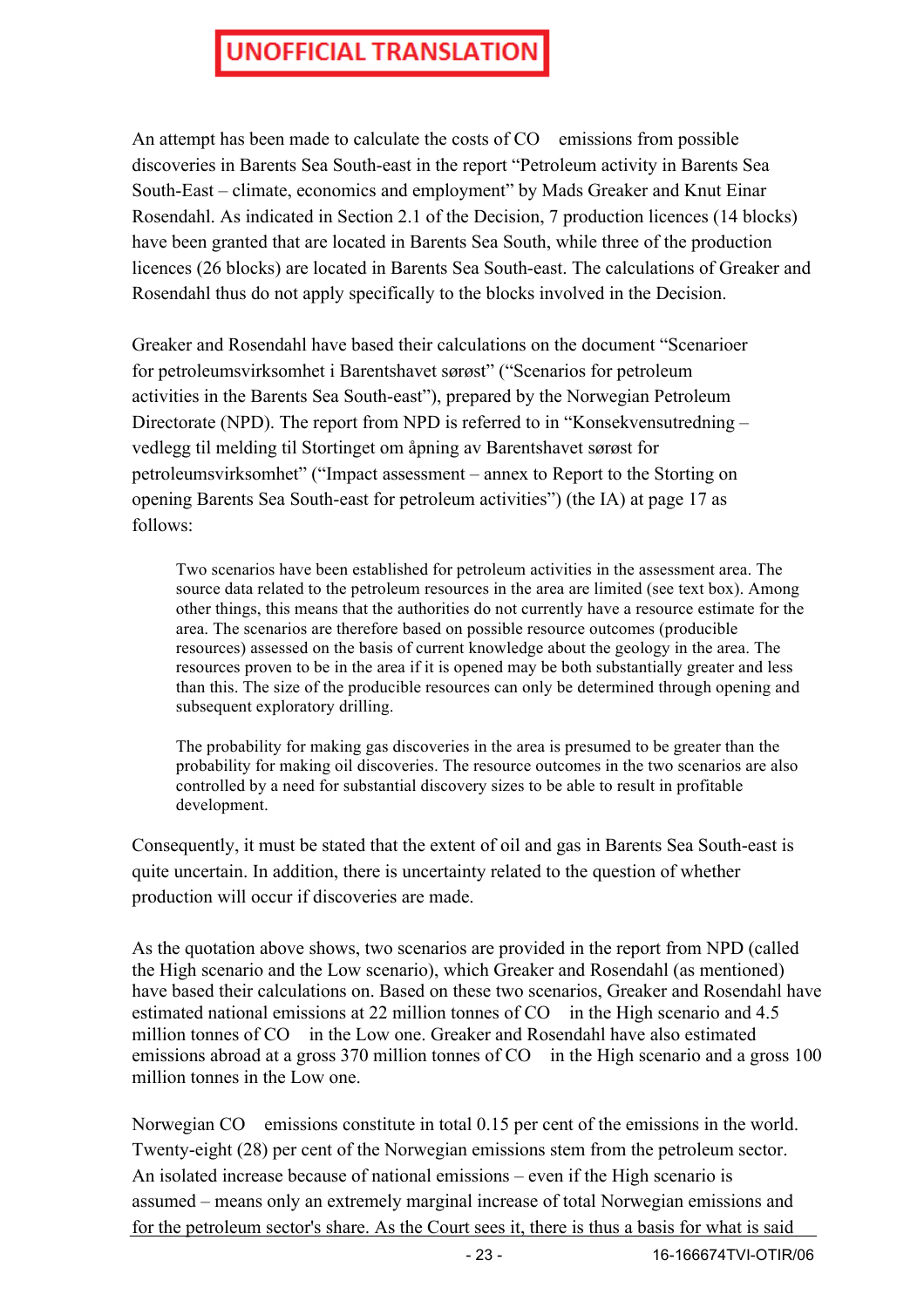in Report to the Storting No. 36 (2012-2013) at page 33 – with reference to the impact assessment – that "air emissions from petroleum activities in the opening area will result in marginal contributions to the total load".

With respect to (traditional) environmental risk, the Court will refer to Report No. 36 (2012-2013) to the Storting, page 6, where the following appears:

"The impact assessment shows that a major sudden spill may have a serious environmental effect, but based on experience from Norwegian petroleum activities in other areas, the probability for such a spill is deemed low. Limitations on drilling periods could substantially reduce any consequences of a sudden spill. Petroleum activities will have few negative environmental impacts from normal operations."

At page 8 in the impact assessment, it is stated:

The analysis of environmental risk is based on the assessments of impact potential but looks simultaneously at the statistical probability for such a serious spill incident (oil well blowout). Conservative assumptions have generally been used as a basis for the analysis, where for example the environmental resources with the highest potential for harm have been assessed for the most vulnerable season. Overall, the activity in the High scenario results in a probability of one oil well blow-out per 1,200 years in operation, while the probability for the Low scenario is one oil well blow-out per 2,400 years in operation. Combined with the impact potential, the environmental risk is thus that one incident is estimated to occur in the exploration phase, with three exploration wells annually, with *serious* environmental harm (i.e. restoration time greater than 10 years) to seabirds per 15,000 years and *moderate*  environmental harm (i.e. restoration time of one to three years) per 6,000 years, plus one incident with*serious* environmental harm to the ice edge per 11,000 years and *moderate*  environmental harm per 7,500 years.

In the development and operation phase, with facilities as in the scenarios, there is a 40 per cent probability of *no* harm to seabirds (i.e. less than 1 per cent population loss and thus no quantifiable impacts). There is a 90 per cent probability of *no* harm to the ice edge (i.e. [stranding] quantities less than 1 tonne per  $10 \times 10$  km route and thus no quantifiable impacts). There is an extremely low probability of serious environmental harm. One incident with moderate environmental harm to seabirds per 4,000 years in operation and one incident with *moderate* environmental harm to the ice edge per 2,000 years in operation.

Emergency response measures (oil spill response) for acute contamination could reduce the potential for harm for exposed environmental components.

What has been specified as impacts in the impact assessment applies for oil and gas production in Barents Sea South-east, not specifically for the blocks the Decision applies to.

The Court finds, among other things based on the evidence given by Samset, that black carbon has a great potential for harm in northern areas. The Court cannot see that the effect of such emissions has been quantified. In connection with preparation of the impact assessment, the Norwegian Institute for Air Research (NILU) was asked to conduct an expert assessment regarding "ordinary air emissions".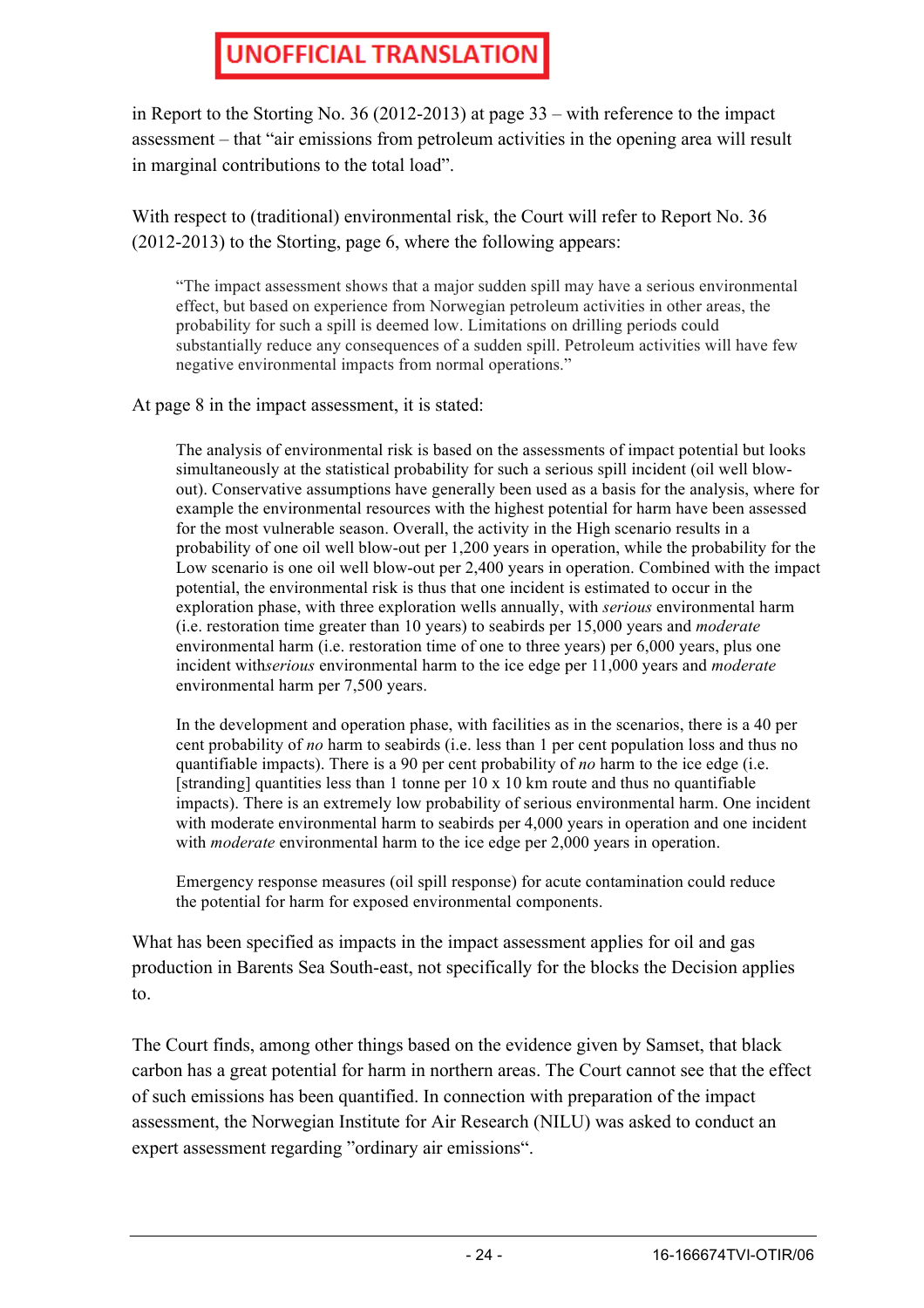The following is stated at page 39 in the report from NILU regarding black carbon:

In recent years, the climate effect of soot particles in the Arctic has gained some attention. However, any quantification of this effect is quite uncertain.

At page 43 in NILU's report it is stated:

The emissions from the planned activities at Jan Mayen and the Barents Sea have a composition similar to current emissions in the Arctic. Seen in light of the publication from Ødemark et al. (2012), it is therefore natural to conclude that the climate effect related to the new facilities will be extremely small. However, if future emissions from vessel traffic and petroleum activities change composition, for example, through reduced sulphur emissions, the total climate effect may change.

As regards the risk for environmental harm as a result of the Decision, the available information and what is cited above show – in the Court's view – that it can be concluded that the risk can be characterised as limited. The Court is of the opinion that this conclusion is sustainable even when the consultation statements of the Norwegian Polar Institute and the [Norwegian Environment Agency] are taken into account. The Court will return to these under Section 5.3.4.

*5.2.4 Has the duty to take measures under the third paragraph of Article 112 been met?* Under Section 5.2.2, the Court has held that the right in Article 112 of the Constitution is not violated if the duty to take measures under the third paragraph of the provision is met.

The Court has concluded under Section 5.2.2 that Article 112 does not cover CO emissions abroad from exported oil and gas. It is therefore not required that the Court assess whether sufficient measures have been taken to remedy the risk related to such emissions.

Under Section 5.2.3, the Court has concluded that the risk for environmental harm related to the Decision can be characterised as limited. Whether the duty to take measures under the third paragraph of Article 112 has been met will be assessed according to this.

It is stated under Section 5.2.2 that the courts should be restrained in reviewing whether a given measure is sufficient. It is stated at the same place that importance must be placed on the Storting having taken measures. Several of the measures at issue and which the Government has cited are legislation, i.e. measures laid down by the Storting.

It is also stated in Section 5.2.2 that it is the Court's opinion that importance must be placed on the Storting having taken a position on a predicate for the Decision, i.e. the decision on opening Barents Sea South-east, and that the Storting has more directly taken a position on the Decision. Questions related to the 23rd licensing round have thus been up for a vote in the Storting three times, i.e. in 2014, 2015 and 2016.

In 2014, Storting Member Rasmus Hansson proposed that the process of awarding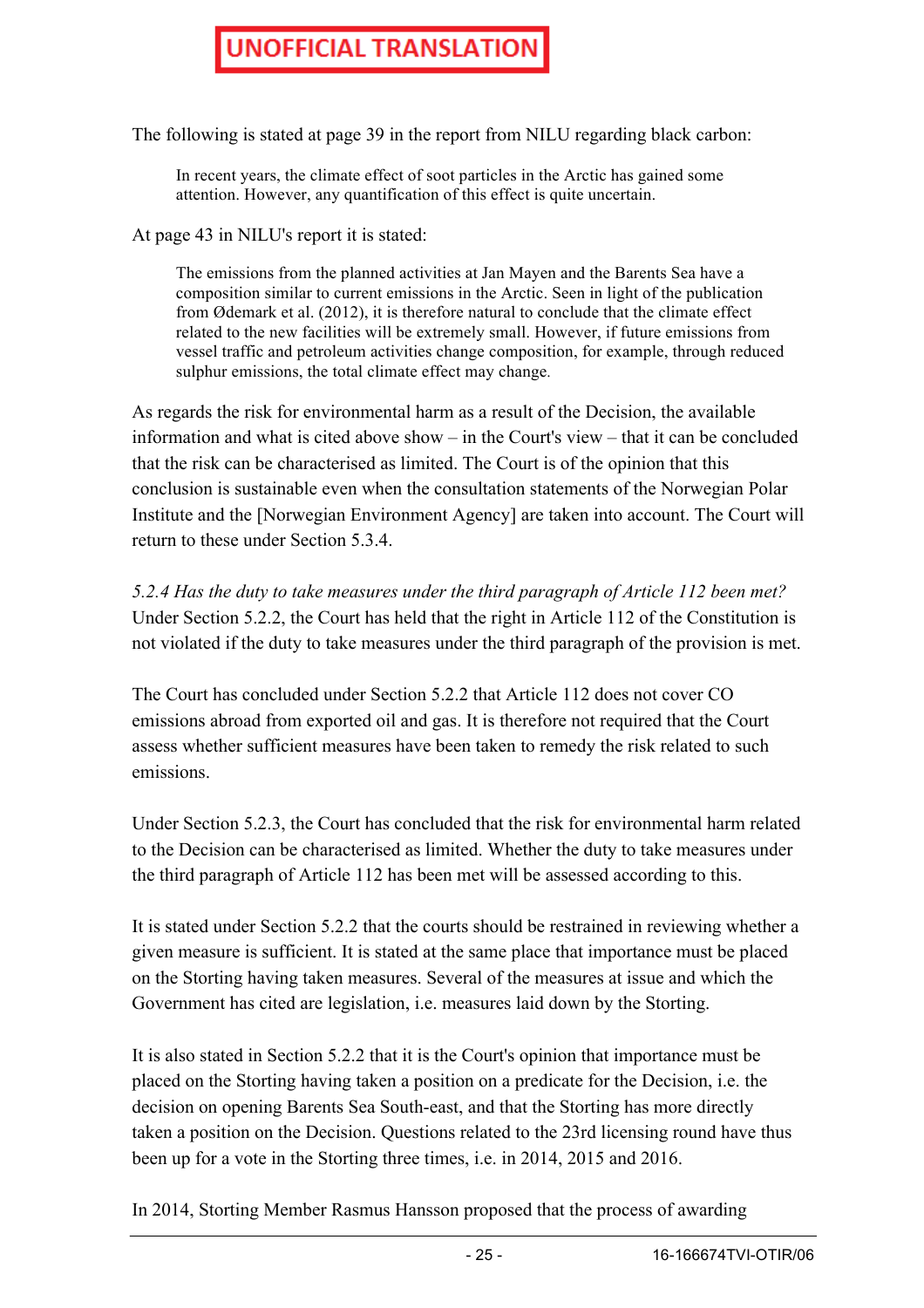blocks covered by the Decision be halted. The following is quoted from the proposal, included in Recommendation 206 to the Storting:

The proponent shows in the Member proposal that the UN's Intergovernmental Panel on Climate Change concluded in autumn 2013 that it is extremely likely that human activity is a key reason for the observed global warming. It is pointed out that Norway has committed itself to a target of limiting global warming to two degrees compared with the pre-industrial period.

….

The work on the 23rd licensing round is now under way on the Norwegian continental shelf, and the Government consultation letter is setting the stage to announce exploration blocks in heretofore untouched areas in the Barents Sea. Because of the long time horizons in the oil and gas industry, areas that are opened now for exploration, and where commercially exploitable discoveries are made, will not come into production until the 2030s. The proponent thinks that the supposition that any new discoveries in the 23rd licensing round will be producible is irresponsible towards the oil and gas industry, the taxpayers and future generations. It is pointed out that climate changes are the greatest challenge humanity is facing. As a step in this, the proponent believes that Norway should start a controlled shutdown of the oil and gas activities over a twenty-year period. The first step should be to halt the awarding of new exploration blocks in the 23rd Licensing Round.

The proposal was not adopted. The recommendation from the Storting's Standing Committee on Energy and the Environment shows that there were several different combinations of majorities. It was emphasised in these that at petroleum policy must be united with environmental and climate policy and that the main goal in Norwegian petroleum policy is to arrange for profitable production of oil and gas for the long term, but that the management must occur within stringent frameworks when it comes to health, safety and the environment.

In 2015, the Christian Democratic Party, the Liberal Party, the Socialist Left Party and the Green Party presented two proposals in connection with the consideration of a new management plan for the Barents Sea (Report to the Storting 20 (2014-2015)). In Recommendation 383 to the Storting, it is stated that the proposal from the mentioned parties involved the Storting asking the Government to ensure that petroleum activities would not be started in the areas along the ice edge and the polar front. The other proposal involved the Storting asking the Government to refrain from awarding specified blocks in the 23rd Licensing Round in line with the consultation input from the Norwegian Polar Institute and the Norwegian Environment Agency. None of the proposals were adopted.

In 2016, Storting Members Audun Lysbakken, Siv Elin Hansen and Heikki Eidsvoll Holmås submitted a total of five proposals reproduced in Recommendation 274 to the Storting. Three of the proposals read as follows:

- 1. The Storting asks the Government to halt the ongoing 23rd licensing round to await an independent, knowledge-based review of which Norwegian oil can be extracted in light of the climate agreement in Paris.
- 3. The Storting asks the Government to carry out an independent, knowledge-based review of which Norwegian oil can be extracted in light of the climate agreement in Paris.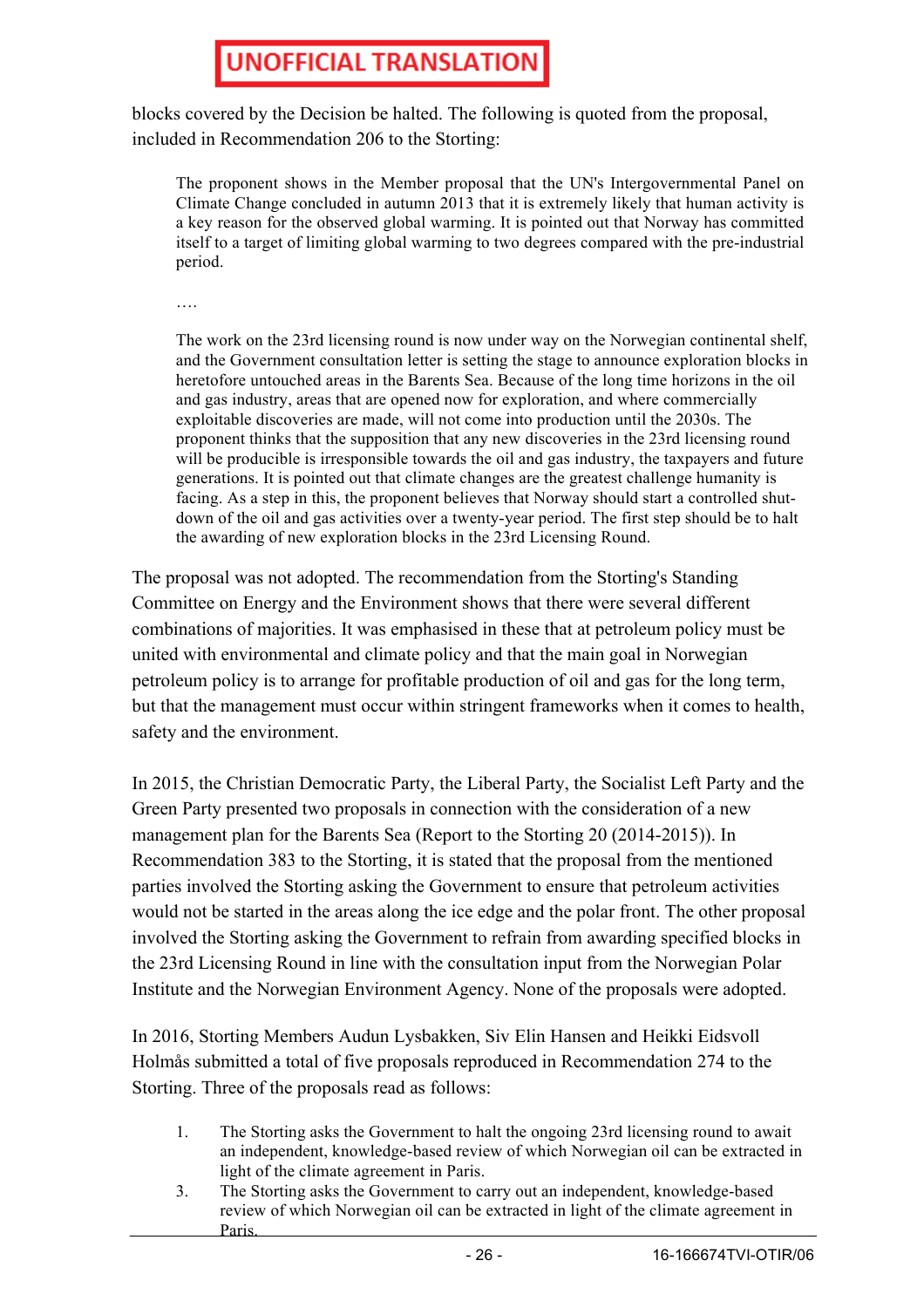4. The Storting asks the Government to submit a report to the Storting on the consequences for Norwegian petroleum policy in light of the climate agreement in Paris, based on an independent review of which Norwegian oil can be extracted if the global climate goals are to be reached.

None of the proposals were adopted. There were also during the consideration of these proposals several combinations of majorities in the Storting's Standing Committee on Energy and the Environment. In some of these, reference is made to several measures to reduce greenhouse gas emissions.

Both the broad agreement in the Storting on the opening of Barents Sea South-east and the consideration of the three proposals that have been cited cannot easily be understood other than as the majority in the Storting has regarded as acceptable the risk for environmental harm and climate deterioration due to the Decision, in part because of the existing measures.

As the Court sees it, it can be asserted after this that the Storting's involvement in itself is sufficient to find that the duty to take measures has been fulfilled. However, a specific assessment of the measures the Government has cited also provides a basis for concluding this. The Court points out in connection with this that the Government, as regards measures to remedy the risk for environmental harm due to national CO emissions, has cited the system with a CO tax, that the emissions are included in the national emissions trading system and that burning of excess gas is generally prohibited. It has also been emphasised that the introduction of a prohibition on shorebased power is being considered and that research and technology development are being concentrated on. The last two measures mentioned are relevant because possible emissions in connection with production of one or more of the blocks in question is 10 to 15 years into the future.

As regards measures for remedying the risk for (traditional) environmental harm, the Government has pointed out that there are a number of safety measures that will attend to environmental concerns on the Norwegian continental shelf in general and for the blocks the Decision covers in particular. According to what the Court understands, measures for remedying the risk for national CO emissions will also be important for the risk related to black carbon.

The Government has also pointed out that there are both geographic and temporal limitations for exploration drilling, in that exploration drilling shall not occur closer than 50 kilometres from the actual observed ice edge from 15 December to 15 June. It has also been pointed out that further assessment will be carried out under Section 4-2 of the Petroleum Act in connection with any development and operation of one or more of the blocks and that in connection with that, additional environmental requirements can be imposed on the operators at that time. Reference has been made to the discussion in Proposition No. 43 (1995-96) to the Odelsting at page 34 of the relationship between the process related to opening of a new area and in connection with any development: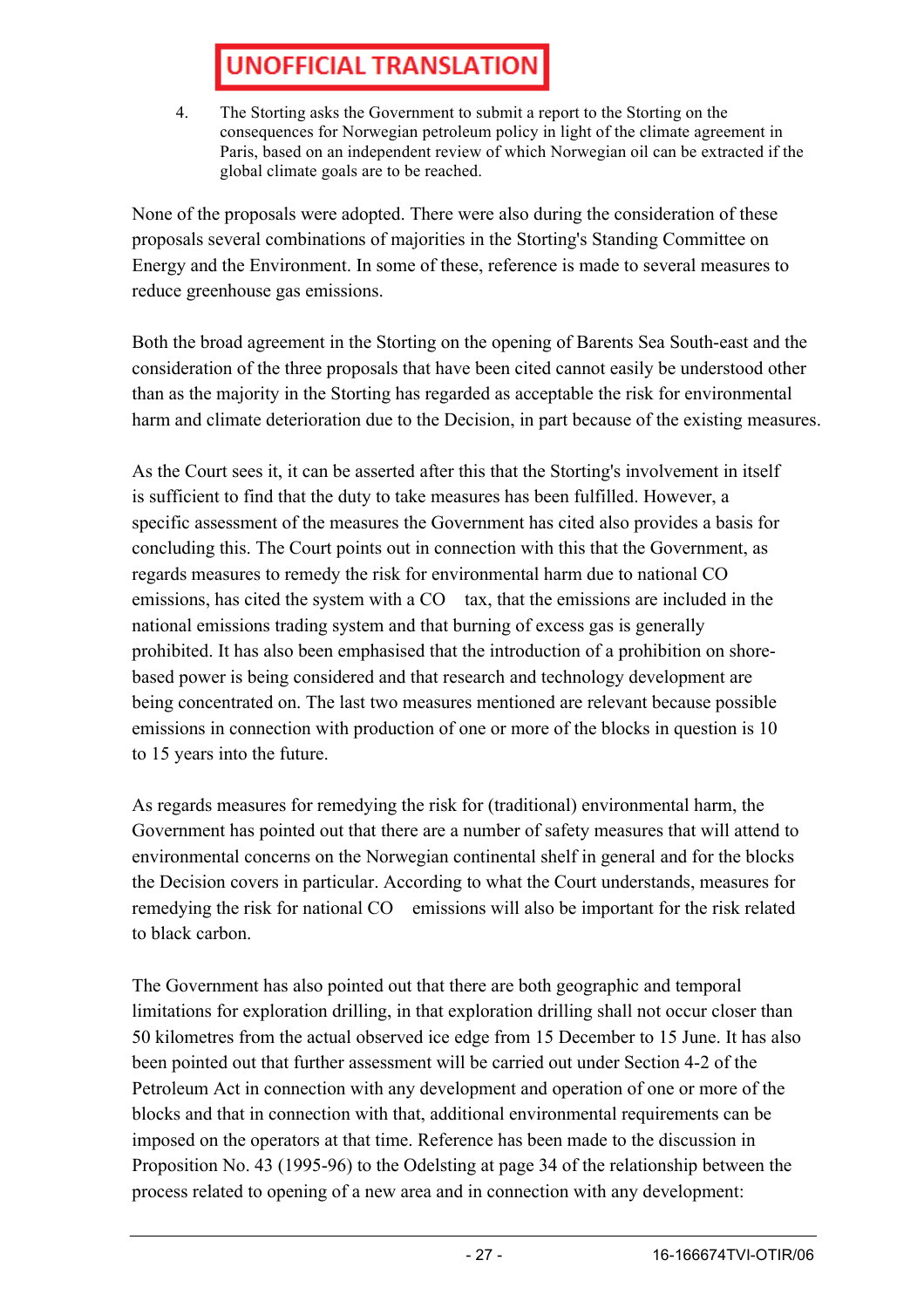The Ministry of the Environment has stated in its consultation statement that the Act should be clarified, so that the balancing that will take place before opening new areas will also cover the operating phase.

Under the legal definition of petroleum activities in Section 1-6 c), both production and use of petroleum are covered, in other words, the operating phase is included in the term "petroleum activities". By replacing the term "activities" with "petroleum activities" in the text of the Act, it becomes clearer that the assessment that must be done before opening new areas includes all stages in the activities. However, the Ministry will point out that it is primarily the effects from the activities in the exploration phase that must be assessed pursuant to Section 3-1. At the time for consideration of opening, it is impossible to have a clear opinion of whether discoveries will be made or these will be the object of development. Because of this, it can be difficult in practice to have particularly extensive assessments regarding the development and operating phase. In addition, there are special provisions in the Act regarding impact assessments before development can be commenced, see Section 4-2, second paragraph which is also given corresponding application for Section 4-3.

The Environmental Organisations have pointed out that emissions from petroleum production are Norway's largest impetus for emissions and that Norway so far has not been close to achieving its emissions targets. They have stated that Norway is not doing enough.

Whether enough is being done in climate policy generally lies outside what the Court must review. As indicated above, the measures meet the requirements that can be inferred from Article 112 of the Constitution. In relation to this requirement, enough is therefore being done. The Environmental Organisations have emphasised that the Decision must be assessed in a broader context. They have pointed out that these are the first licenses granted after there is reliable knowledge that the world's proven fossil fuel resources exceed what can be burned in order to reach the goals in the Paris Agreement. They have also emphasised that the Decision opens the way for petroleum activities further east and north than ever and have alleged that the purpose is to maintain petroleum production at the current level despite the fact that emissions must be reduced at a dramatic pace. They have also argued that the Decision contributes to extensive investments and technology development that contribute to increased fossil fuel production (the path argument) and that we are confronting a crossroads (the crossroads argument). They have pointed out that there is not even room for emissions from discovered oil and gas reserves in the carbon budget. They have stated that everyone must take responsibility and that Norway occupies a special position and that The Government must point out which countries will let their resources lie unused so that the Government can produce more. They have also emphasised that the demand for oil and gas will be reduced in such a way that it is far from certain that production from the blocks the Decision covers will be profitable.

As the Court sees it, none of these arguments are relevant in the assessment of whether the Decision violated Article 112 of the Constitution. In part it is talk of possible impacts from the Decision that are too remote in relation to the risk that is relevant to assess, and in part the issues involve overall assessments that are better assessed through political processes that the courts are not suited to reviewing.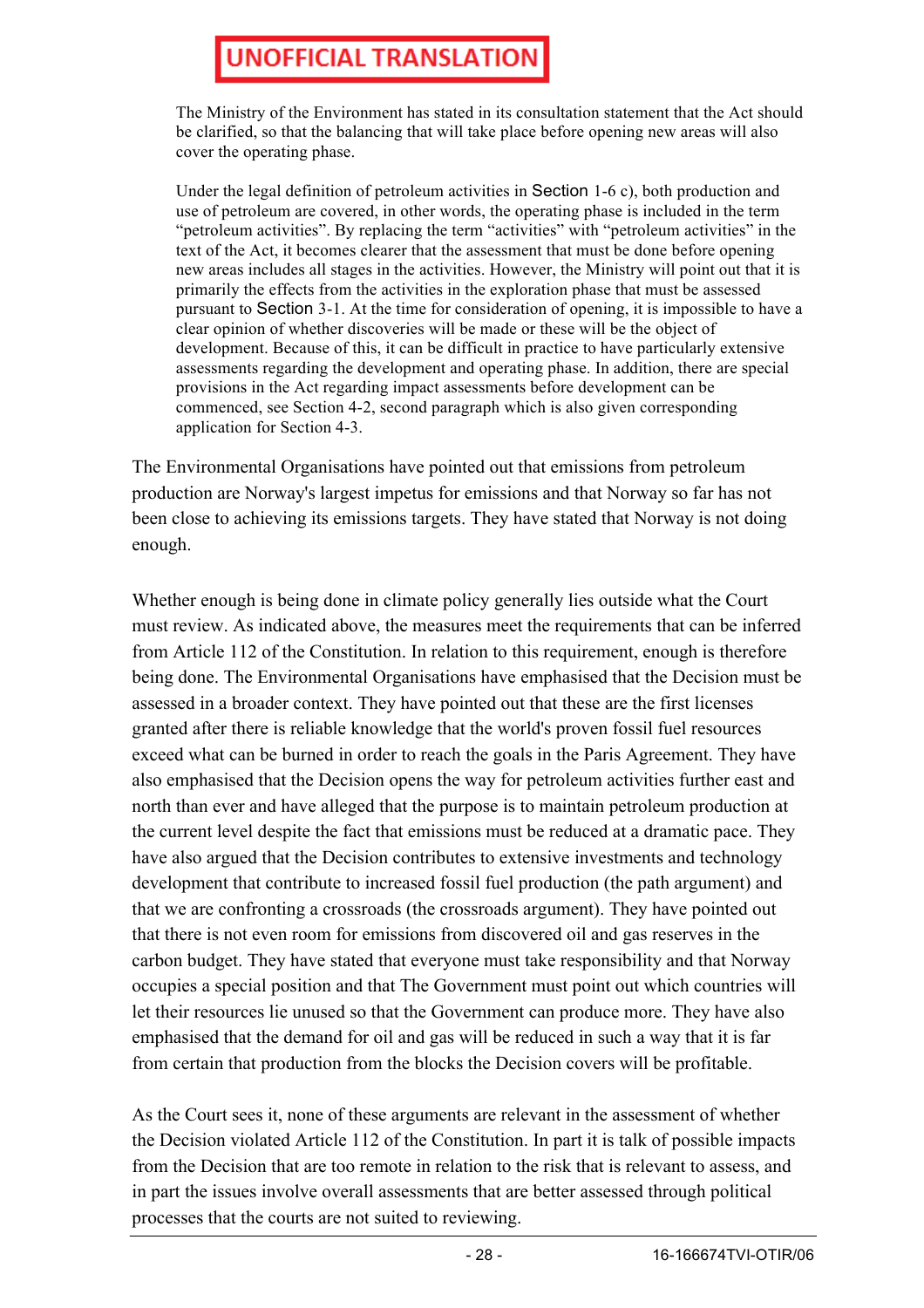Accordingly, it is the Court's opinion that the Decision as such or parts of it are not contrary to Article 112 of the Constitution. This is because the duty to take measures has been fulfilled.

#### *5.2.5 Pleadings in support pursuant to section 15-8 of the Dispute Act*

As mentioned above under Section 2.2, the Court has received in connection with the case three written submissions. The submissions are included in the decision basis in the case, see section 15-8, second paragraph, second sentence of the Dispute Act.

The following appears in the electronic version of the second edition of the commentary on the Dispute Act **(**by Tore Schei, Arnfinn Bårdsen, Dag Bugge Nordén, Christian H.P. Reusch and Toril M. Øie**)** :

Inclusion of the submission in the decision basis does not mean that any exception is being established to the disposition principle in cases regarding legal relationships subject to the parties' unlimited right of disposition, see section 11-2, first paragraph [of the Dispute Act]. Thus other claims may not be advanced through pleadings in support, nor may another prayer for relief or other grounds for a prayer for relief be submitted other than what has been claimed in the case.

The pleadings in support argue that Norway – under principles of international law – has a duty to refrain from awarding production licences. It is also argued that the Decision is contrary to Norway's obligations under rules on international human rights, particularly the European Convention on Human Rights. The pleadings in support also contain references to comparative law materials. The Environmental Organisations have not claimed that the Decision is contrary to international obligations, including the European Convention on Human Rights. Therefore the Court will not consider– because of the disposition principle – whether such arguments can lead to the Decision being wholly or partially invalid. The Court cannot otherwise see that the pleadings in support contribute to any extent worth mentioning to resolving the questions the Court must decide. Therefore they will have no importance for the Court's conclusions.

#### *5.2.6 Other substantive arguments from the Environmental Organisations*

The Environmental Organisations have claimed as an alternative argument that if Article 112 of the Constitution is to be understood such that a proportionality assessment must be carried out, then the Decision is disproportionate.

As alternative grounds for their prayer for relief, they have argued that the Decision is contrary to Section 3-3 of the Petroleum Act, see Section 3-1, when interpreted in light of Article 112 of the Constitution. The argument has not been elaborated on very much.

Based on the understanding the Court has expressed under Sections 5.2.1 and 5.2.2 on the meaning of Article 112, the Court sees the matter in such a manner that neither of these two arguments leads to a different result than what appears in Section 5.2.4. Nor do these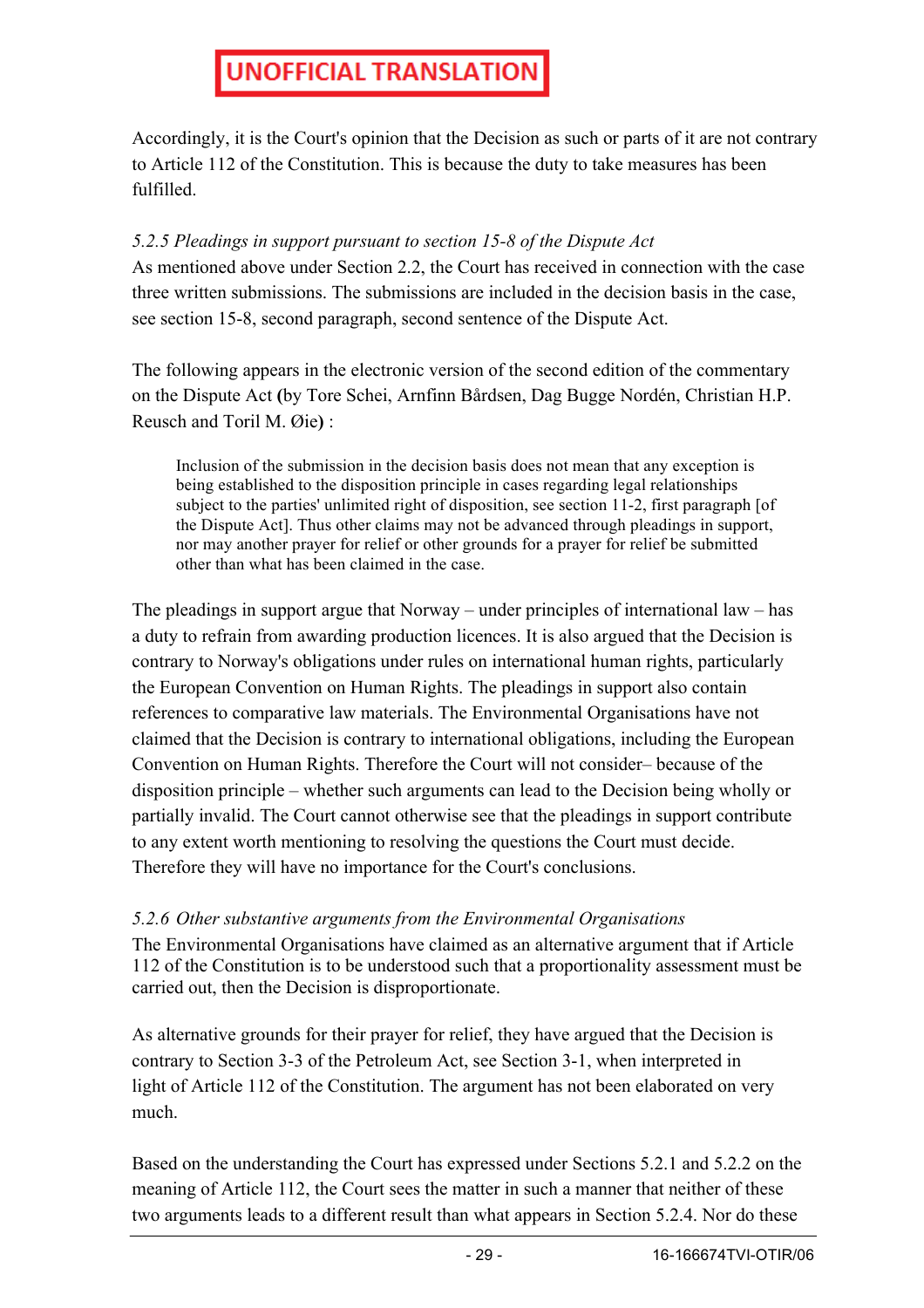arguments thus mean that the Decision is invalid.

*5.2.7 Summary and conclusion on the question of whether the Decision is contrary to Article 112 of the Constitution*

Article 112 of the Constitution is a rights provision, which can mean that decisions like the one at issue here are invalid.

However, the decision in this case does not violate Article 112. The risk of both (traditional) environmental harm and climate deterioration as a result of the Decision is limited, and remedial measures are sufficient.

Some issues that the Environmental Organisations have raised fall outside what is supposed to be reviewed by the Court. The case involves the validity of the decision on awarding licences in the 23rd Licensing Round, not the decision on opening Barents Sea South-east, Barents Sea South or Norwegian environmental and climate policy in general. Whether Norway is doing enough in the environmental and climate area and whether it was prudent to open fields so far north and east are questions that involve overall assessments which are better evaluated through political processes that the courts are not suited to reviewing.

#### 5.3 Have procedural errors etc. been committed that result in the Decision being invalid?

#### 5.3.1 *Introduction*

The Environmental Organisations have argued in the alternative that the Decision is invalid for three alternative reasons. Firstly, because the duty to assess impacts has been breached. Secondly, because the Decision rests on erroneous facts. As the Court understands this argument, it is related to the duty to assess impacts; further assessment would have produced correct facts. The argument is also understood to be particularly related to what has been alleged regarding errors concerning economic assessments. Thirdly, it is argued that the Decision has not been sufficiently justified. It has been emphasised that the deficiencies in the justification reflect deficiencies in the impact assessment.

The Environmental Organisations have argued that the errors individually and as a whole obviously – in any event, probably – have affected the substance of the Decision, especially for those awards that have been made in Barents Sea South-east. The Decision is thus invalid in their opinion.

The arguments are related to the climate question, questions regarding (traditional) environmental harm in particularly vulnerable areas and to economic assessments. The arguments encompass both the decision on opening Barents Sea South-east and the Decision, in the sense that it is alleged that errors related to the opening have formed a basis for the Decision, which means that the Decision is invalid. The Court does not understand it to mean that it is alleged that there are errors in the decision on opening Barents South in 1989 that result in the Decision being invalid.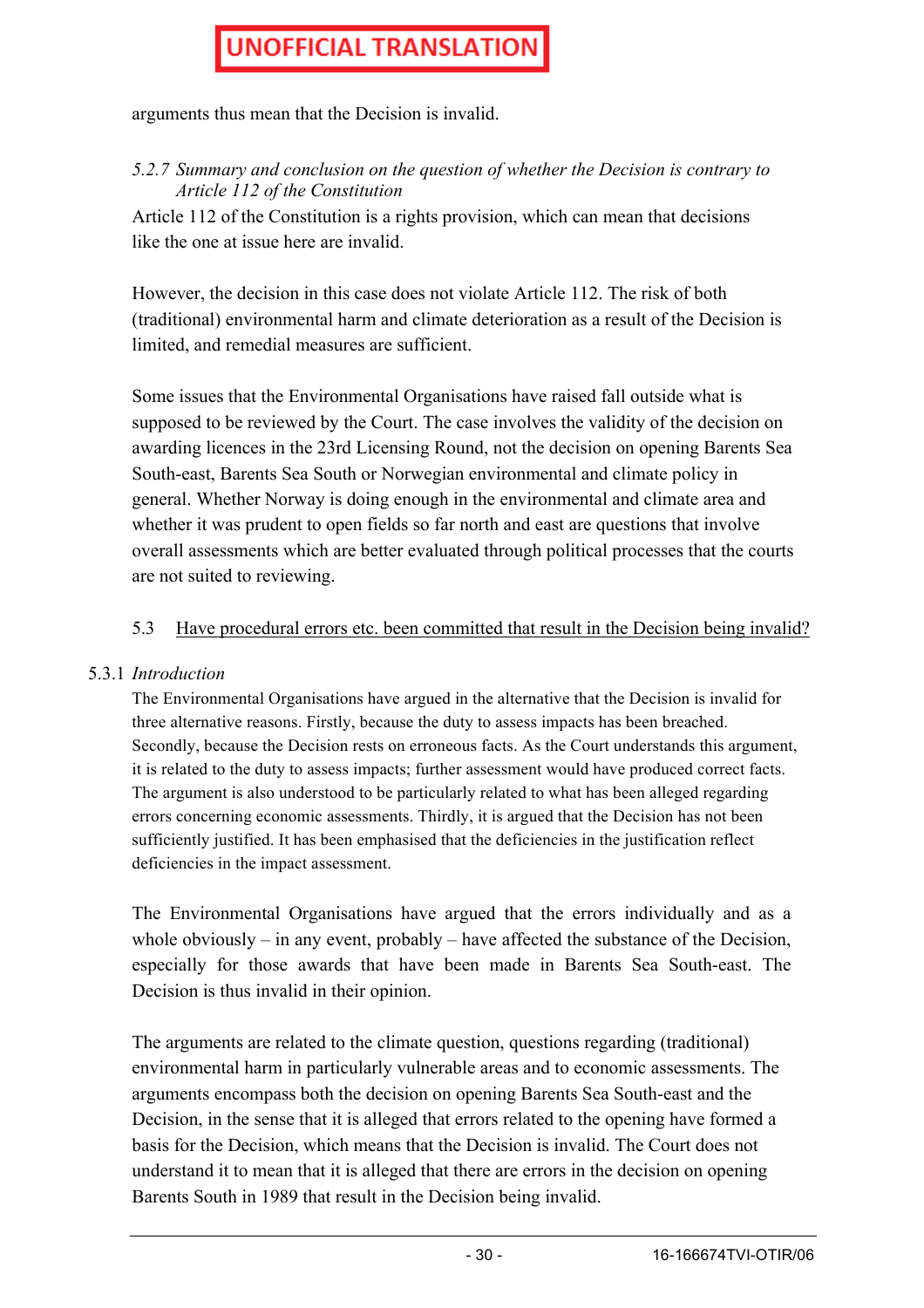Since the Environmental Organisations' principal argument – that the Decision is wholly or partially contrary to Article 112 of the Constitution – has not succeeded, the Court will take a position on the arguments regarding procedural errors etc.

The government has argued that none of the three alternative grounds invoked lead to the Decision being invalid. The Government has emphasised that all requirements for assessment have been met. It has been argued that the assessments satisfy the Petroleum Act with regulations and requirements stemming from administrative practice. The Government has also argued that the Environmental Organisations are blending together the proceedings related to the decision on opening Barents Sea South, Barents Sea Southeast and the proceedings related to the Decision. The Government has asserted that procedural errors related to the determination of the opening processes are only relevant if these decisions are invalid. The Government has also argued that there are no errors in the factual basis for the Decision, nor are there errors related to the justification.

The Court comes back to the parties' arguments in more detail below.

#### *5.3.2 Legal bases*

As mentioned in Section 5.3.1, the Environmental Organisations' arguments are related to both the decision on opening Barents Sea South-east and to the Decision. They involve the proceedings (breach of the duty to assess), they involve questions of whether the Decision rests on erroneous facts, and they involve the question of whether the Decision is sufficiently justified. Legal requirements for *assessment* stem from the Petroleum Act, but in principle from other rules as well. It is thus without question that Section 17 of the Public Administration act applies. However, it has not been shown that this provision has independent significance in connection with the assessment of the decision on opening Barents Sea South-east or the Decision.

Article 112 of the Constitution also imposes requirements for the proceedings, but these requirements must be considered fulfilled through the rules in the Petroleum Act, see more specifically below.

Assessment requirements before an area is opened for production stem from Section 3-1 in the Petroleum Act. The first paragraph in the provision reads as follows:

Prior to the opening of new areas with a view to granting production licences, an evaluation shall be undertaken of the various interests involved in the relevant area. In this evaluation, an assessment shall be made of the impact of the petroleum activities on trade, industry and the environment and of possible risks of pollution, as well as the economic and social effects that may be a result of the petroleum activities.

It is stated in Proposition to the Odelsting No. 43 (1995-1996) at page 33:

In 1992, the Constitution acquired a new provision in Article 110 b. The provision establishes that assessments shall be done of the environmental impacts of measures which may have an effect on the environment. Among other things, the assessment shall arrange for information for citizens and create a basis for their participation in the decision process.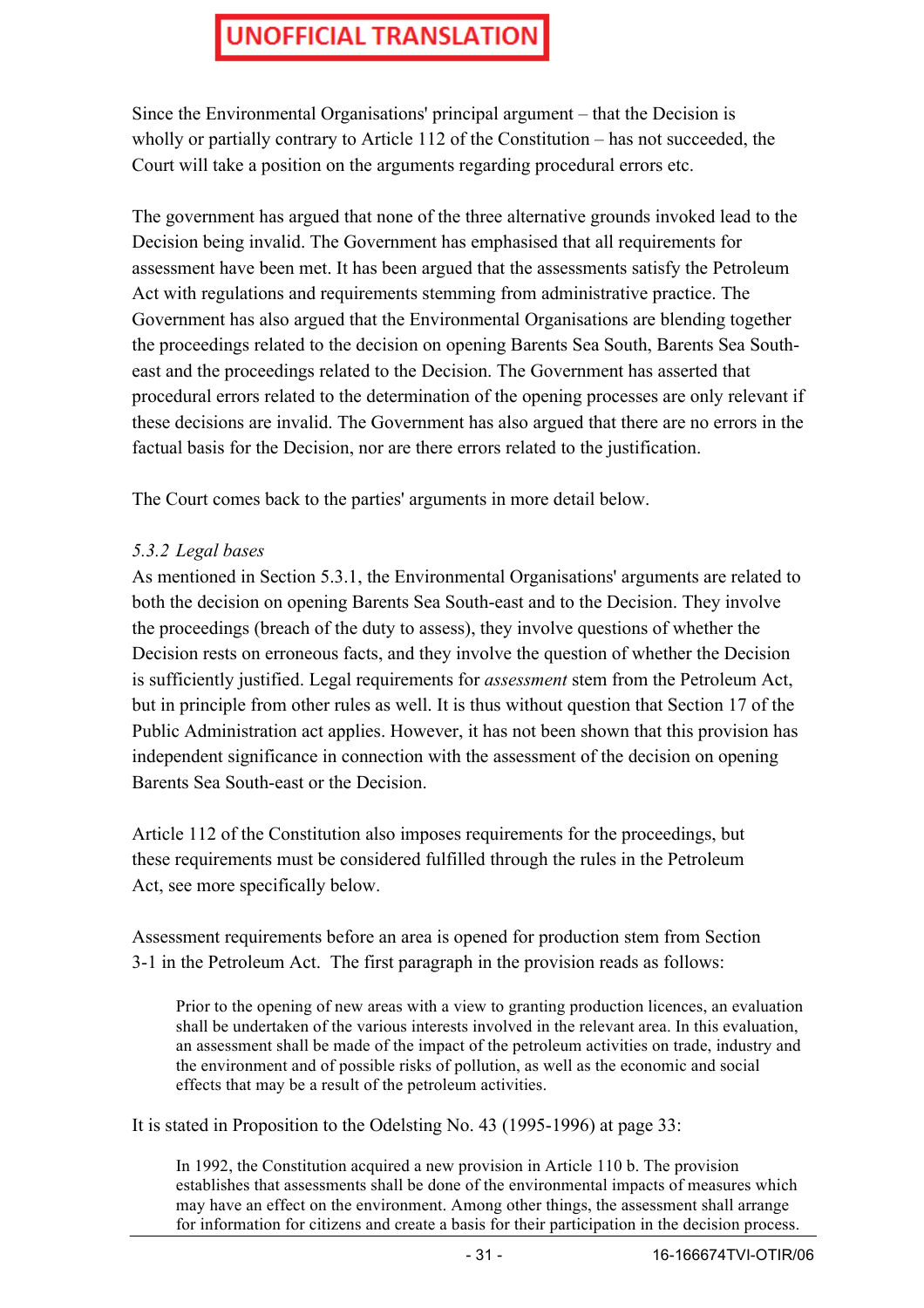The Ministry finds that Section 3-1 satisfies the requirements Article 110 b of the Constitution establishes..

Regarding the scope of the duty to assess impacts at the opening stage, the Court also points to the quotation from Proposition to the Odelsting No. 43 (1995-96) at page 34, reproduced above under Section 5.2.4, where it is stated that the duty to assess impacts encompasses all stages in the activities, but the Ministry points out that it is primarily "the effects of the activities in the exploration phases that must be assessed pursuant to Section 3-1". The Ministry emphasises in connection with that: "At the time for consideration of opening, it is impossible to have a clear opinion of whether discoveries will be made or these will be the object of development. Because of this, it can be difficult in practice to have particularly extensive assessments regarding the development and operating phase. In addition, there are special provisions in the Act regarding impact assessments before development can be commenced, see Section 4-2, second paragraph which is also given corresponding application for Section 4-3".

In "Petroleumsloven. Kommentarutgave" ("The Norwegian Petroleum Act. Commentary Edition") (by Ulf Hammer, Trond Stang, Sverre B. Bjelland, Yngve Bustnesli and Amund Bjøranger Tørum) – digital version – it is stated for Section 3-1 that the duty to assess impacts primarily relates to impacts in the exploration phases, but also to certain questions related to the development and operation phase. It is thus said:

Based on this, it must be natural to require that some key questions concerning possible development of a deposit be assessed to a degree sufficient for the authorities to undertake a prudent balancing of risk and disadvantages against economic and social benefits, if petroleum should be found in commercial quantities in the area that is opened. In other words, comprehensive, detailed impact assessments related to the development and operation phase are not required

When licensing under Section 3-3 of the Petroleum Act, requirements for the processing of the matter result from Section 3-5 in the Petroleum Act, Chapter 3 in the Petroleum Regulations and administrative practice. Licensing is also based on the processing of the matter during the opening of an area.

The licences granted in the Decision have not yet led to development and operation of petroleum deposits. For the sake of context, however, it is also considered appropriate to briefly explain the requirements for assessment that apply to this stage. The first, second and third paragraphs of Section 4-2 of the Petroleum Act read as follows:

If a licensee decides to develop a petroleum deposit, the licensee shall submit to the Ministry for approval a plan for development and operation of the petroleum deposit.

The plan shall contain an account of economic aspects, resource aspects, technical, safety related, commercial and environmental aspects, as well as information as to how a facility may be decommissioned and disposed of when the petroleum activities have ceased. The plan shall also comprise information on facilities for transportation or utilisation comprised by Section 4-3. In the event that a facility is to be placed on the territory, the plan shall in addition provide information about what applications for licences etc. have been submitted according to other applicable legislation.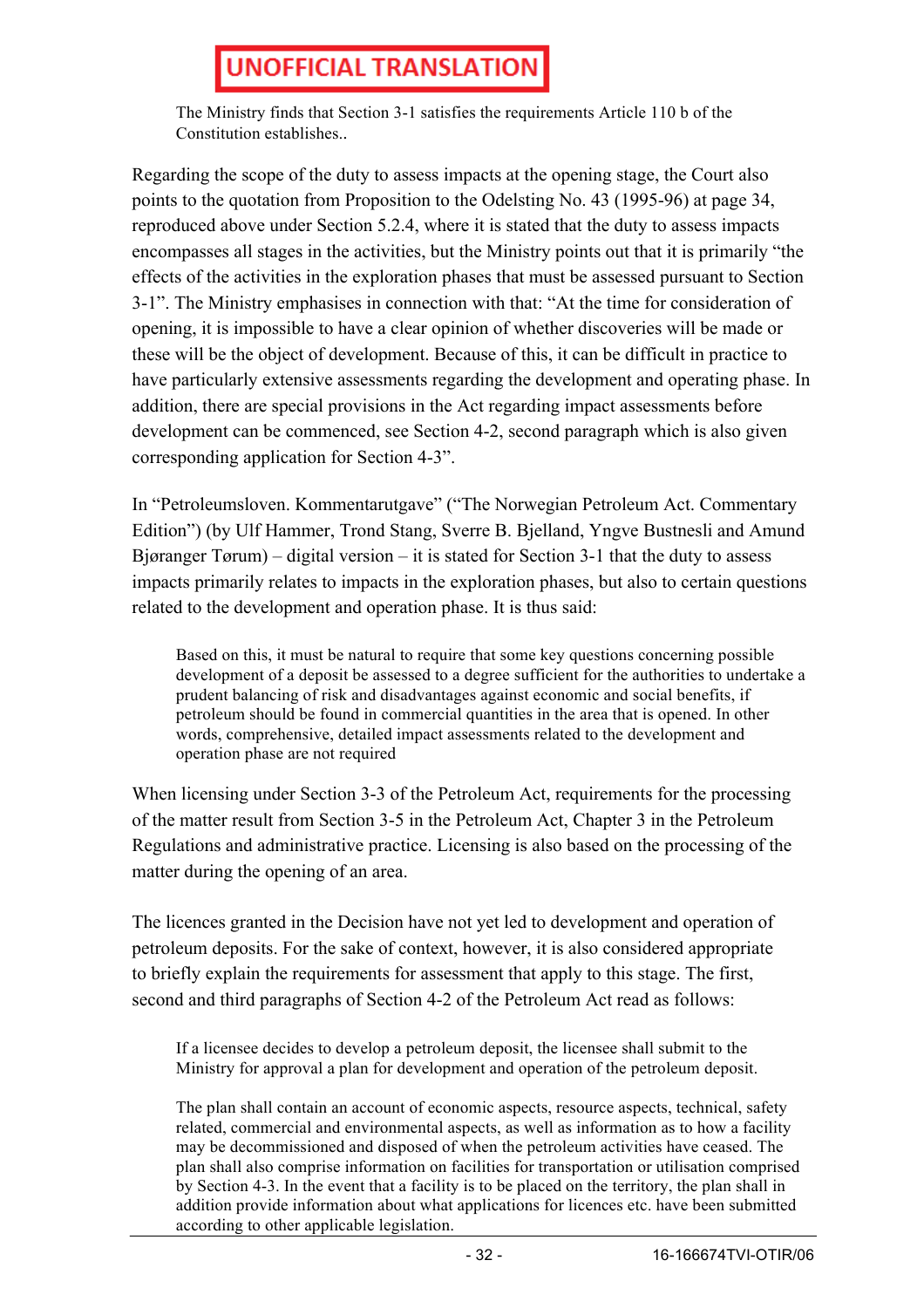The Ministry may, when particular reasons so warrant, require the licensee to produce a detailed account of the impact on the environment, possible risks of pollution and the impact on other affected activities, in respect of a larger defined area.

Regulations for the Petroleum Act have also been issued which are relevant for the duty to assess impacts, and guidelines have been issued by the Ministry of Petroleum and Energy and the Ministry of Labour and Social Affairs in "Guidelines for plan for development and operation of a petroleum deposit (PDO) and plan for installation and

operation of facilities for transport and utilisation of petroleum (PIO)" (PDO/PIO Guidelines).

With respect to Section 4-2 in the Petroleum Act, it is stated in Proposition No. 43 (1995- 96) to the Odelsting, pages 42 and 43:

Environmental effects are included in the term "environmental conditions". The provision thus authorises requirements for preparation of impact assessments. This rule must be seen in light of the requirements both national and international regulations establish for impact assessments including the provision in Article 110 b of the Constitution. See page 33 of the Proposition under the discussion of Section 3- l.

The quotation from the Proposition concerning Sections 3-1 and 4-2 relates to requirements in (former) Article 110 b, second paragraph, in the Constitution, a provision which – in a new linguistic style – has been carried forwards in the second paragraph of Article 112. The Court has no reason to see things differently than that the requirements in Sections 3-1 and 4-2 satisfy the requirements for assessment in the second paragraph of Article 112.

If an administrative decision rests on an *erroneous factual basis,* this can mean that it is invalid, see for example, Eckhoff/Smith: Forvaltningsrett ("Administrative law"), 6th edition, page 580. If the duty to assess impacts has not been complied with, a decision is nevertheless valid when there are grounds to conclude that the error has not been decisive for the substance of the decision, see Section 41 of the Public Administration Act. A similar rule applies for errors in the factual basis for a decision, see for example, Eckhoff/Smith: Forvaltningsrett ("Administrative law"), 6th edition, page 581. The Decision on awards in the 23rd licensing round has been taken by the King in Council, i.e. the Government. The Decision is thus only invalid if there is an error related to the duty to assess impacts or an error in the factual basis, if there are grounds to conclude that it has decisively affected the Government's decision.

The Court is of the opinion that the Environmental Organisations' allegation of *inadequate justification* does not relate to the requirement in Section 25 of the Public Administration Act, but to a requirement established in case law that the justification must provide sufficient basis for determining whether a decision suffers from substantive errors, see for example, Rt. 1981, page 745. Such a deficiency can mean that a decision is invalid.

The Environmental Organisations have also pointed out that particularly stringent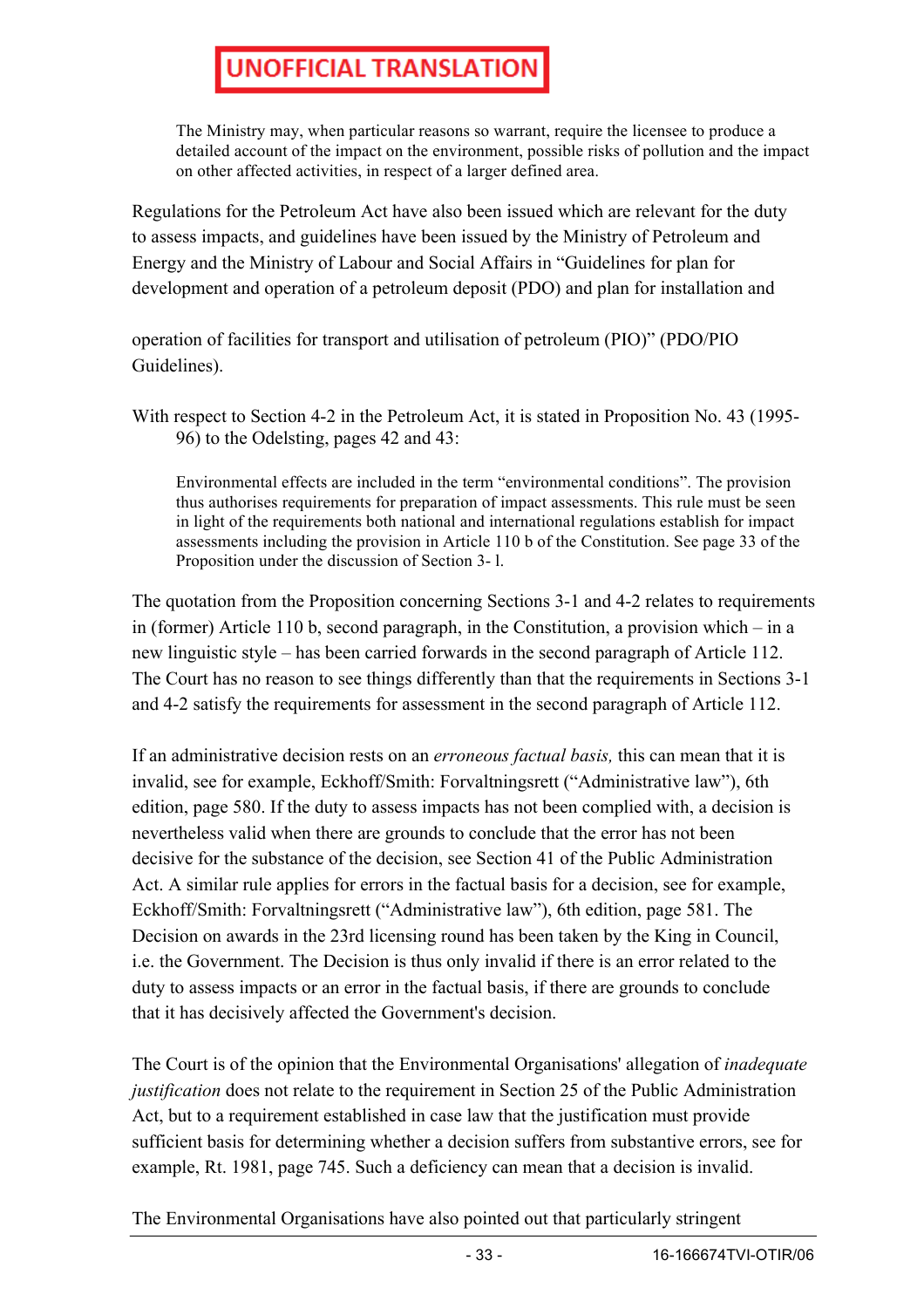requirements result from Article 112 of the Norwegian Constitution.

### *5.3.3 The argument regarding deficient assessment of climate questions*

The Environmental Organisations have primarily alleged that climate effects have not been sufficiently assessed. They have pointed out that a field has been opened in Barents Sea South-east and that exploration activity in Barents Sea South is continuing with the aim of maintaining Norwegian petroleum production at the same level as today after 2020. Climatic consequences of this must be thoroughly assessed. In their opinion, this has not been done.

The Environmental Organisations have also alleged that no assessment has been carried out related to whether it actually will be possible to meet the demand for emissions cuts while at the same time the production level on the Norwegian continental shelf is maintained after 2030. They have further stated that no assessment has been carried out related to stimulating investments and technology development, nor has it been assessed what significance this has for increased fossil fuel productions. Nor has an assessment been carried out related to whether the emissions trading system will be effective.

The argument from the Environmental Organisations encompasses all blocks covered by the Decision, i.e. not only those in Barents Sea South-east, but also blocks in Barents Sea South. The Court understands the argument to say that it relates to deficient assessment of impacts that may arise if development and production are started. In any event, it has not been specifically pointed out which risk may arise from exploration activity.

As regards the Government's arguments, see Section 4.3 and Section 5.3.1. With respect to the question of assessment related to greenhouse gas emissions, the Government has argued that all requirements with respect to assessment have been met, that a new assessment will be carried out in the event of any development and operation and that conditions can be set in connection with that which address the concerns at issue. The Government has also cited the fact that issues such as this are considered as a stage in climate policy.

The Court notes that the following appears in Report No. 36 (2012-2013) at page 33, regarding national greenhouse gas emissions:

Several bodies invited to comment on the Report point out that petroleum activities in Barents Sea South-east will contribute to increased Norwegian greenhouse gas emissions. The Ministry cites the impact assessment where it is stated that air emissions from petroleum activities in the opening area will result in marginal contributions to the total burden. It is also pointed out that the government's overall goal in climate policy is to contribute to limiting the anthropogenic temperature increase to a maximum of two degrees Celsius compared to the pre-industrial level. Regulation of CO emissions from the petroleum sector is an integral part of the climate policy in effect, see Report to the Storting No. 21 (2011-2012).

- 34 - 16-166674TVI-OTIR/06 As stated in the report, the impact from national air emissions – as a result of the opening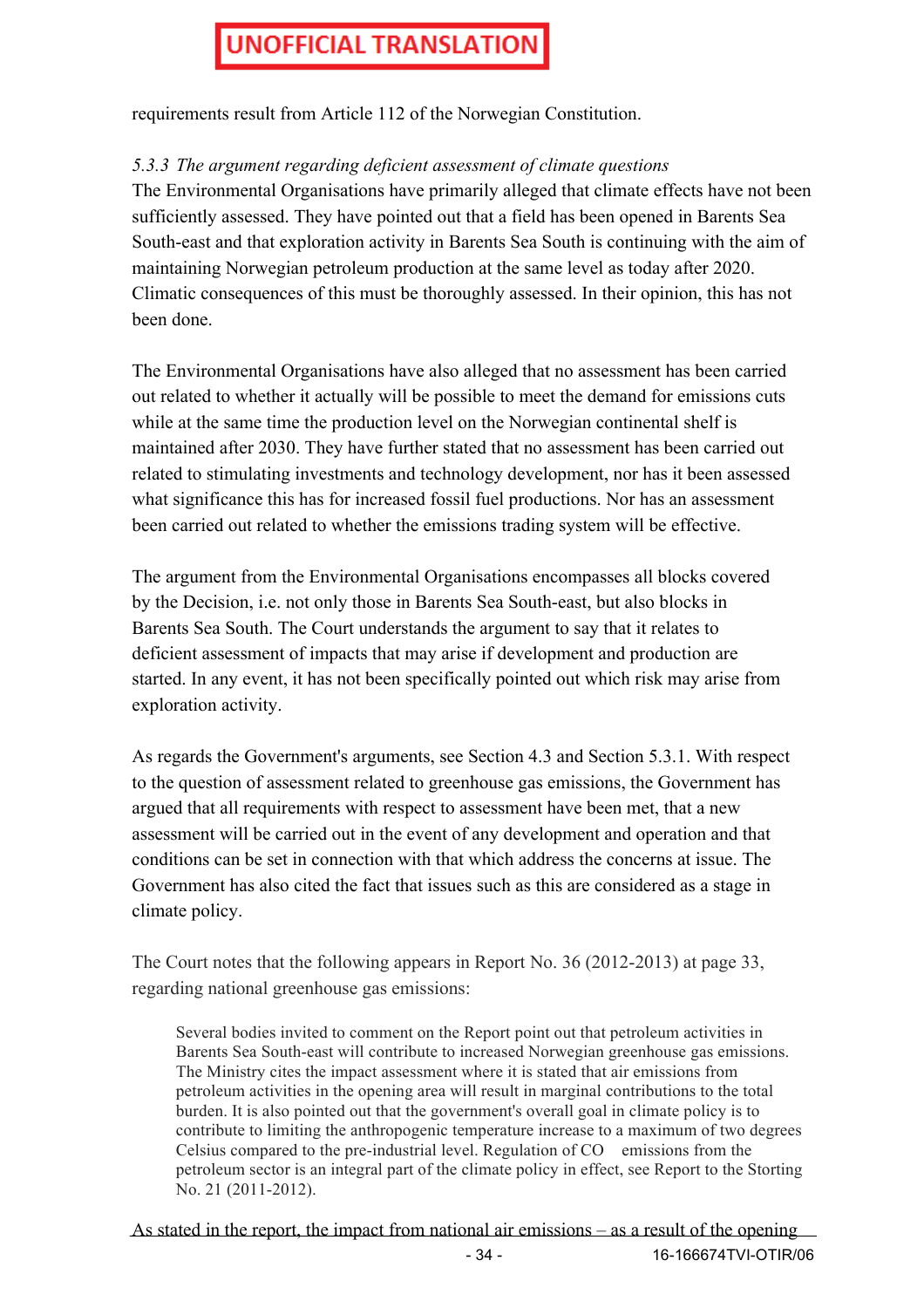of Barents Sea South-east – has been assessed as: Emissions will result in marginal contributions to the total burden. As regards CO emissions abroad from exported oil and gas, there is no obligation - as the Court will come back to in Section 5.3.5 – to assess this.

In addition – as it is also stated – emissions of greenhouse gases are assessed as a part of climate policy. There are, therefore, a number of studies, assessments and debates in the Storting regarding the climate question. Among other things, it is dealt with in the "Climate Settlements" in 2008 and 2012, in several Reports to the Storting – including the one cited in the quotation – Report to the Storting to the Storting No. 13 (2014-2015) and in other documents, for example, Proposition No. 114 to the Storting (2014-2015) on the development of the Johan Sverdrup field.

Proposals which would have had consequences for the Decision – if any of them had been adopted – have been considered by the Storting. See Section 5.2.4 regarding the consideration in the Storting of questions related to the 23rd Licensing Round in 2014, 2015 and 2016. The proposals in 2014 (Recommendation No. 206 to the Storting (2015– 2016) and Recommendation to the Storting No. 274 were based on climate considerations.

See also Recommendation No. 258 to the Storting (2016-2017), where it is stated that the Storting considered a proposal from Rasmus Hansson regarding strategic adaptation and phasing out of Norwegian petroleum production in order to reduce Norway's economic risk and meet the climate goals in the Paris Agreement. The proposal was not adopted. The following is quoted from Recommendation to the Storting No. No. 258 (2016-2017):

A third majority, the members of the Labour Party, the Conservative Party, the Progress Party, the Christian Democratic Party and the Centre Party, point out that the prospects for both the oil and gas markets in the foreseeable future form a basis for production of Norway's petroleum resources, provided that the cost trend is kept under control. This also applies in scenarios that are in line with international climate objectives. This majority cites the letter from the Minister where it is stated that Norwegian climate policy objectives will be reached while at the same time we have strong and competitive petroleum activities.

This majority points out that the petroleum activities will thus for many decades play a central role in creating wealth and in employment, technology development and societal development. There will also be demand in a low-emissions society for petroleum products. This majority points out that through global pricing of CO emissions, the resources produced with the lowest emissions will be positioned to meet the demand for fossil fuel resources in such a scenario.

It is the Court's opinion, based on what the Environmental Organisations have argued on this point, that neither the decision on opening Barents Sea South-east nor the Decision is invalid. Nor does the Decision rest on an erroneous factual basis.

- *5.3.4 Argument regarding deficient assessment of traditional environmental harm related to particularly vulnerable areas*
- The Environmental Organisations have cited the fact that the Decision moves petroleum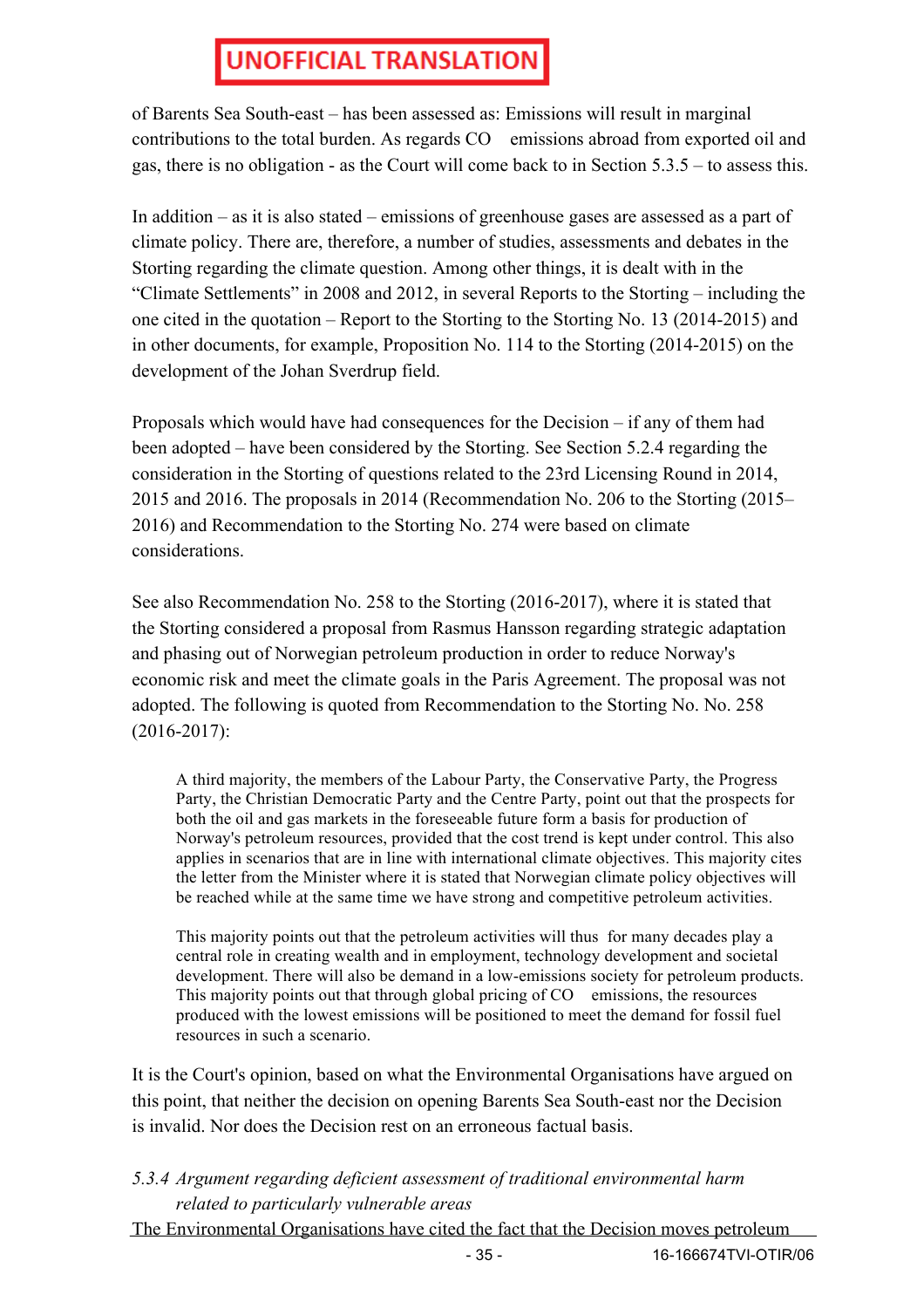activities further north than ever and partially into the variable ice edge at the polar front. They have argued that the assessment leaves major questions with respect to challenges related to these areas. They have emphasised that this is expressed with particular clarity in advice against proceeding from the Norwegian Polar Institute and the Norwegian Environment Agency. They have argued that it will not be possible to bring this up with the companies afterwards. They have pointed out that an assessment must be done for each licence.

The argument is related to the fact that blocks in particularly vulnerable areas and covers both blocks in Barents Sea South and in Barents Sea South-east. Advice against proceeding from the Norwegian Polar Institute and Norwegian Environment Agency has been cited, but the blocks in question have not been specifically indicated.

The Court understands the argument to say that it relates to deficient assessment of impacts that may arise if development and production are commenced. In any event, it has not been pointed out specifically which risk may arise from exploration activity.

As regards the Government's arguments, see Section 4.3 and Section 5.3.1. Regarding in particular the question of assessing impacts for particularly vulnerable areas, the Government has referred to the fact that questions related to matters such as the ice edge, black carbon, vulnerable waters and emissions have been covered by all appropriate assessments and procedures in connection with the opening of Barents Sea South-east. The Government has emphasised that in the event of any development and operation, further assessment must be carried out and that in connection with that, conditions can be set which address the concerns in question.

The reference by the Environmental Organisations to the Norwegian Environment Agency and the Norwegian Polar Institute involves consultation statements of 27 March 2014 and 4 April 2014, respectively. The statements have been provided for the proposal by the Ministry of Petroleum and Energy of 14 February 2014 regarding blocks to be announced in the 23rd Licensing Round.

The proposal from the Ministry of Petroleum and Energy was sent for consultation after areas that were of interest were nominated. The proposal by the Ministry of Petroleum and Energy states: For the newly opened area in Barents Sea South-east, the only input requested relates to whether new, significant information has appeared after the Storting considered Report to the Storting No. 36 (2012- 2013) *New opportunities in Northern Norway* - *opening of Barents Sea South-east to petroleum activities* and Report to the Storting no. 41 (2012-2013) *Supplement to Report to the Storting No. 36 (2012- 2013).* For other areas, the only input requested is that related to whether new, significant information had appeared after the respective management plan was adopted, see Report to the Storting No. 28 (2010-2011) *An industry for the future* - *Norway Ïs petroleum activities.* Any new, significant information will be included in the decision basis for the announcement of the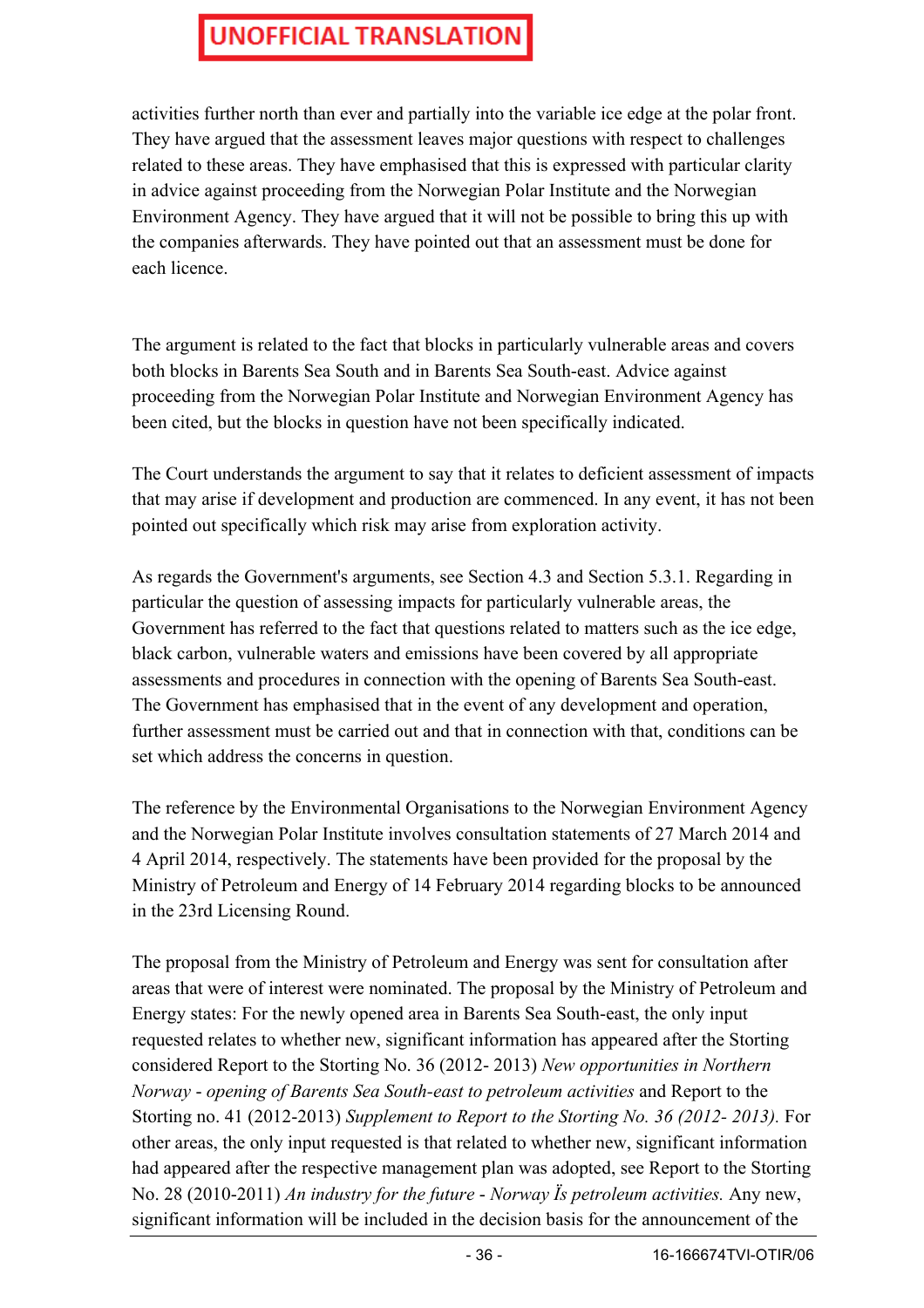23rd Licensing Round.

Before the Court undertakes a specific assessment of whether additional assessments should have been carried out with respect to the matters the Environmental Organisations have cited, it is considered appropriate to quote from the advice against proceeding from the Norwegian Polar Institute and the Norwegian Environment Agency. It is also considered appropriate to account for main features of the process related to the issues in question.

The consultation letter from the Norwegian Polar Institute states in part:

The knowledge basis regarding species and ecosystems in Barents Sea South-east is still very deficient. In the impact assessment in connection with the opening of Barents Sea South-east, it was claimed that the knowledge about natural resources in the area was "considerable" and "comparable with the level of knowledge for areas opened in Barents Sea South". The Norwegian Polar Institute will again emphasise, in line with our comments on the impact assessment, that even though the status of knowledge does not differ substantially from other parts of the Barents Sea, this is not synonymous with having sufficient knowledge.

The gaps in knowledge are great, not least as regards variation through the year and between years, with respect to both environmental value and vulnerability. The Norwegian Polar Institute also wishes to emphasise the need to improve the knowledge about and the understanding of how climate changes will affect environmental value and vulnerability, and then to what extent petroleum activities might affect these values in light of the expected changes.

#### **Particularly valuable and vulnerable areas**

Particularly valuable and vulnerable areas (Norwegian acronym: SVO) have been identified in the area sought through the *Management Plan* . Limits have been set for activities in connection with the particularly valuable and vulnerable areas, including for petroleum activities. Figure 1 shows that the *Management Plan* specifies that in Barents Sea South and South-east, petroleum activities shall not be commenced in the particularly valuable and vulnerable areas *Bear Island*, *Variable ice edge* and *Polar front*. Some of the proposed blocks in northern parts of Barents Sea South-East directly overlap with identified particularly valuable and vulnerable areas (see Figure 2) *This involves blocks 7335/3,7435/10-12, 7436/1 and 7435/9.*

#### ………………………

#### **The polar front in particular**

The polar front is the term for the boundary that occurs where warm Atlantic water meets cold Arctic water. This temperature gradient contributes to stirring of water masses, which in turn makes the area extremely productive. This production contributes to the area being an extremely important feeding area for a large number of animal species, for example, many species of migratory seabirds, seals and whales.

Climate changes can alter the location and intensity of the polar front through changes in sea temperature and ocean currents. Examples of this can be seen along the west coast of Spitsbergen, where large variation in temperature, salinity and current patterns has been seen in the last decade.

Some of the proposed blocks in northern parts of Barents Sea South-East (7335/3, 7435/10- 12 and 7436/1,10) directly overlap with the *Polar front* particularly valuable and vulnerable area (see Figure 2).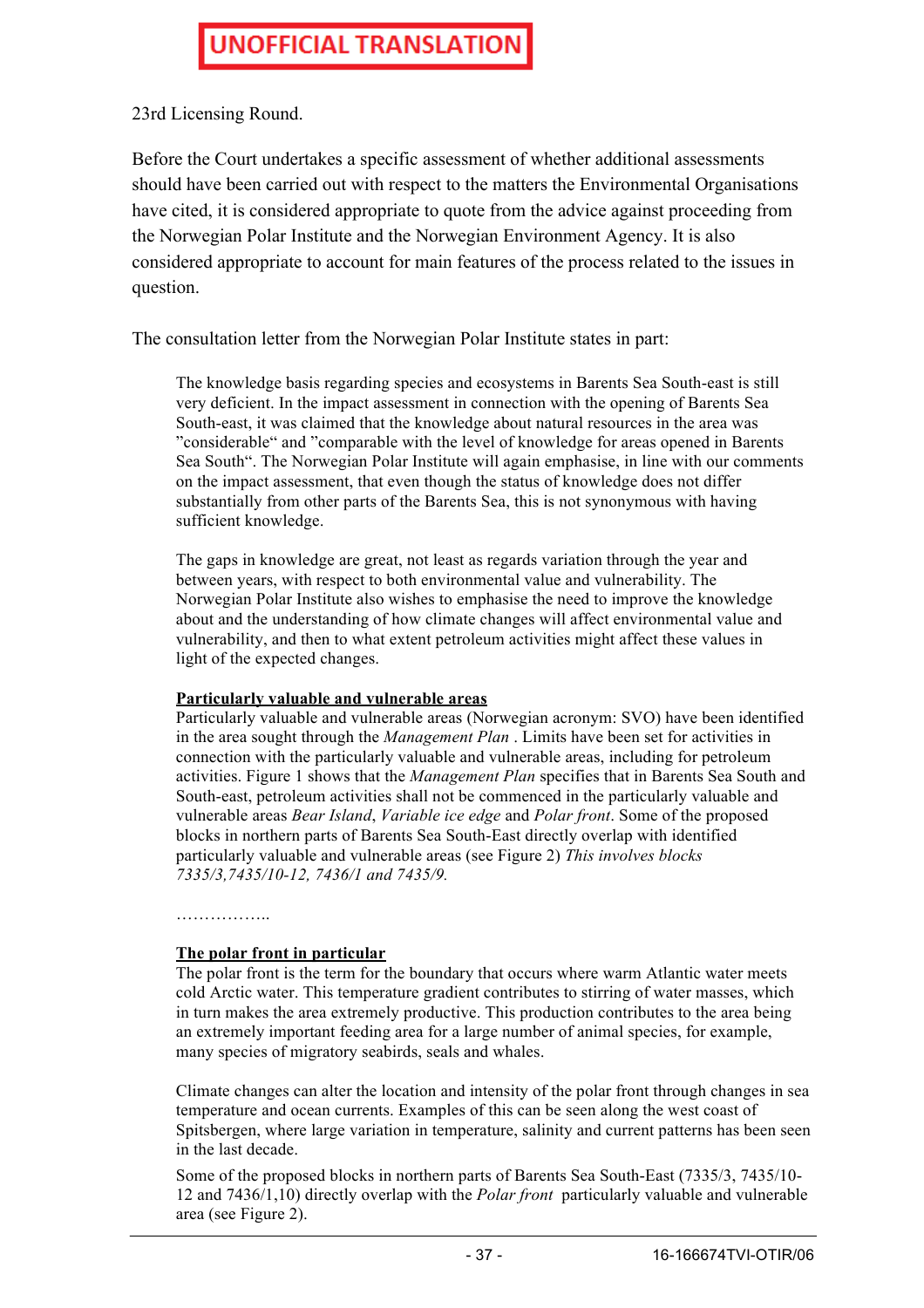The Management Plan says the following about limits for petroleum activities in connection with the polar front:

"*In the areas along the ice edge and the polar front, petroleum activities shall not be commenced in this Storting period".*

#### **The marginal ice zone in particular**

The Norwegian Polar Institute finds it appropriate to highlight particular circumstances concerning ice extent and the marginal ice zone that are relevant for the area covered by the proposal for blocks in the 23rd Licensing Round.

The marginal ice zone, from the outer limit for ice extent and in the entire area where light passes through the ice cover, is an area with elevated ecological vulnerability. Depending on which vulnerable environmental and natural resource values are involved, there is elevated vulnerability from the limit for maximum ice extent (for example, populations of seabirds and sea mammals), in under the ice (for example, primary production) and within the limit for close drift ice or permanent ice (for example, polar bears occur in particularly large density in a belt along areas with less ice cover). The ecological vulnerability is greatest in the spring and summer. The marginal ice zone (and the polar front) are also among the most important habitats and feeding grounds for key species such as capelin and Arctic cod. These species are also extremely important as prey for many species of seabirds and sea mammals, in addition to being important for the commercial fisheries.

………

Figure 3 shows the monthly limit for maximum ice extent throughout the year, based on data materials from the 30-year period of 1984–2013. The maximum ice extent is occasionally well south of the established *Variable ice edge* particularly valuable and vulnerable area. Several of the proposed blocks in central parts of Barents Sea South and the blocks in the northern part of Barents Sea South-east are close to or inside the maximum limit for ice extent from November to June, inclusive. This involves blocks 7234/3, 7235/1-5, 7234/6-9, 7234/11-12, 7235/7 7322/3, 7323/1, 7323/5-6, 7332/9, 7333/7, 7335/1-3, 7336/1, 7434/7-9, 7435/9-12 and 7436/10. This is a circumstance which must be taken into consideration in connection with assessing activity in these areas.

One of the proposed blocks in the northern part of Barents Sea South-East (7435/9) directly overlaps with the *Variable ice edge* particularly valuable and vulnerable area (see Figure 2). The Management Plan says the following about limits for petroleum activities in connection with the ice edge: "«*In the areas along the ice edge and the polar front, petroleum activities shall not be commenced in this Storting period".*

*………*

**The Norwegian Polar Institute believes that the following proposed blocks which directly involve the** *Management Plan's* **particularly valuable and vulnerable areas**  *Polar front* **or** *Variable ice edge* **should not be made available: 7335/3, 7336-1 ,7435/9-12 and 7436/10.**

Based on the probability of effects in areas with elevated ecological vulnerability in the marginal ice zone and the polar front, **the Norwegian Polar Institute also recommends that the following blocks in Region A (north-eastern part of Barents Sea South-east) and in Region B in Barents Sea South-east not be made available: 7322/3, 7323/1, 7335/1-3 and 7434/7-9.**

In addition, **the Norwegian Polar Institute believes that limitations should be placed on drilling times in Region C, in the middle part of Barents Sea South-east, i.e. following blocks: 7234/3, 7234/6-9, 7234/11-12, 7235/1-5, 7235/7, 7332/9 and 7333/7. Drilling**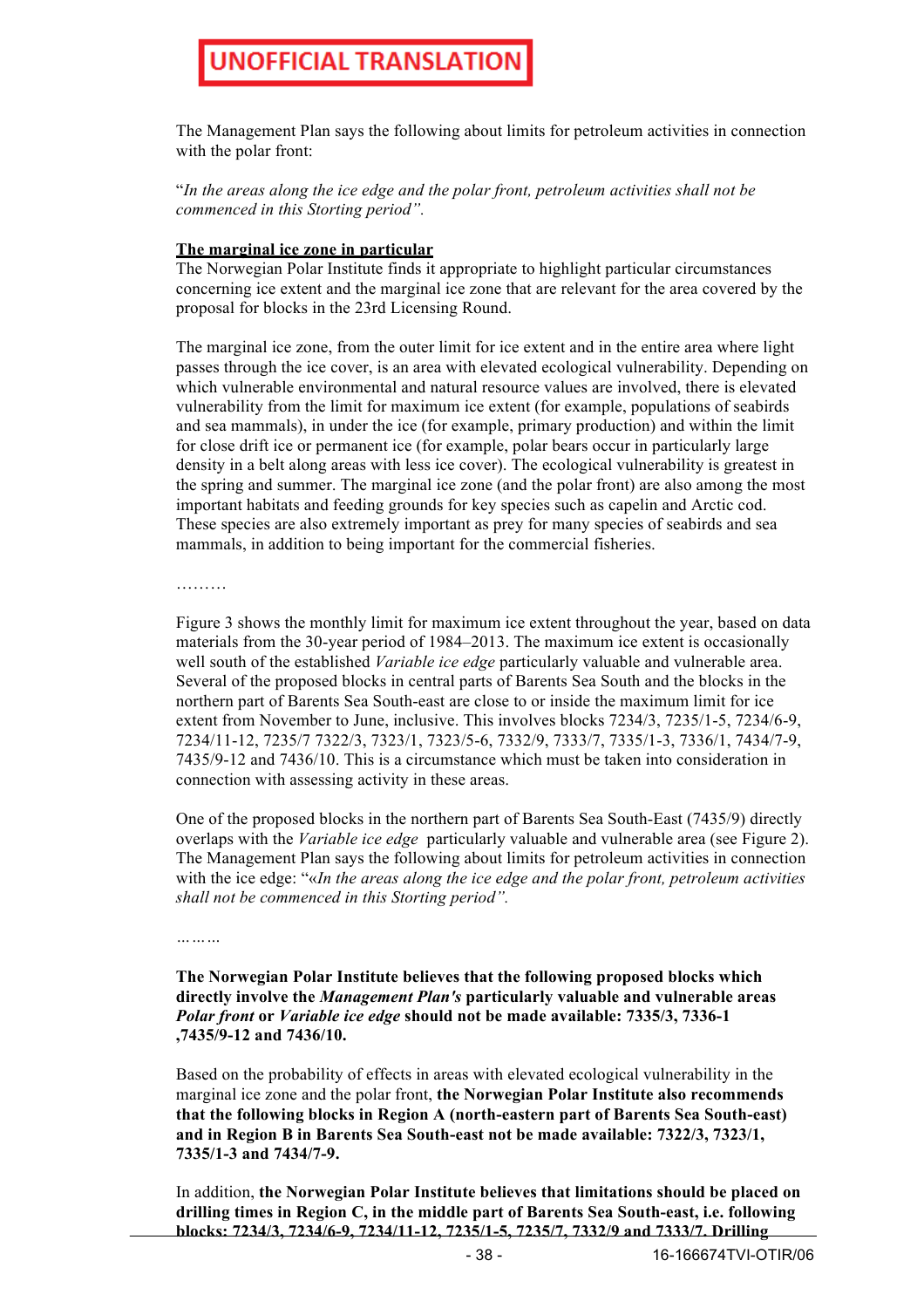

**should not be permitted from 1 January – 30 April in this area**.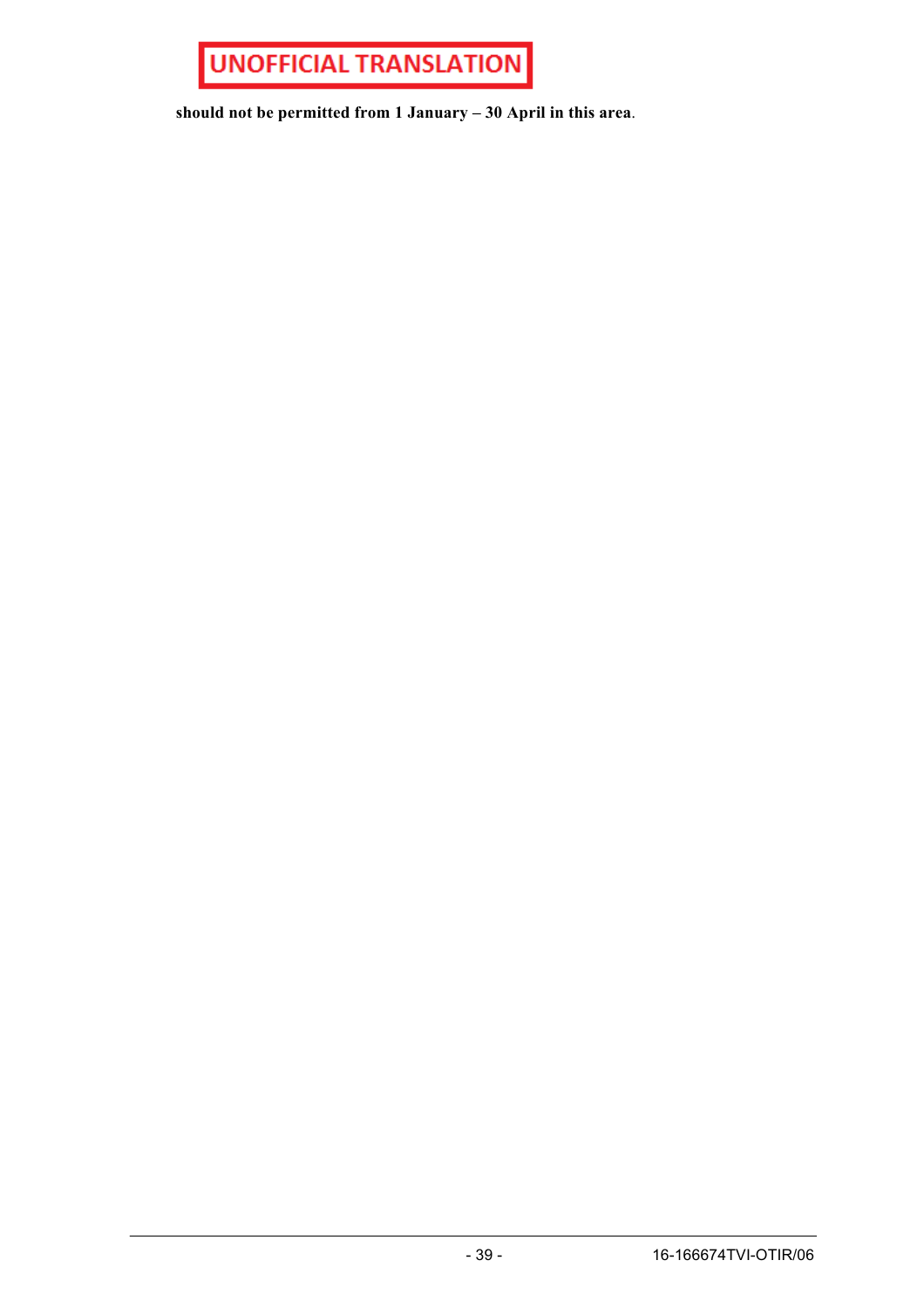……

The Norwegian Polar Institute also believes that the Ministry of Petroleum and Energy (MPE) **should specifically state and document whether existing emergency preparedness is sufficient to deal with accident situations in the areas, and state how it is planned to get preparedness up to a necessary and prudent level when it is not currently sufficient.**

According to what the Court can see, the following blocks advised against by the Norwegian Polar Institute – reproduced in the quotation above – are not covered by the Decision: 7234/7-9, 7234/11-12, 7235/7, 7332/9 and 7333/*7*, i.e. a total of 8 blocks. It also appears that the Norwegian Polar Institute's proposals with respect to restrictions on drilling times has been accommodated. See in connection with that Production Licence No. 859, where it is stated that drilling is not permitted in an area closer than 50 kilometres to the actual observed ice edge from 15 December to 15 June.

In the consultation letter from the Norwegian Environment Agency, it is stated:

**The Norwegian Environment Agency believes a more thorough technical process is necessary in order to define a limit for the ice edge that also covers more extreme years. This should be carried out through the cross-sector work on a technical basis for the management plans. Until there is agreement on such a limit, the blocks furthest north-east in Barents Sea South-east should not be announced. This applies to 7434/7, 8 and 9, 7435/9, 10, 11 and 12, 7436/10, 7332/9, 7333/7, 7335/1, 2 and 3, and 7336/1.**

**The northernmost blocks proposed to be announced in Barents Sea South, 7322/3, 7 and 9, 7323/1, 5 and 6, 7324/5, 6 and 10 and 7325/2, 3, 4, 5 and 6, are also located where ice may occur. We recommend that these blocks not be announced before experience with drilling in the already-awarded blocks 7423, 7424 and 7425 has been assessed.**

According to what the Court can see, the following blocks advised against by the Norwegian Environment Agency – reproduced in the quotation above – are not covered by the Decision: 7332/9, 7333/7, 7323/5 and 6, 7325/2, 3 and 6 and 7324/10, i.e. a total of 8 blocks in all.

There are similarities between the statements from the Norwegian Polar Institute and the Norwegian Environment Agency with respect to which of the proposed blocks are considered problematic with respect to the concerns cited, but there are differences to a certain extent. The Norwegian Polar Institute refers in this way to blocks 7234/3, 7234/6- 9, 7234/11 and 12, 7235/1-5 and 7235/7 without these being advised against by the Norwegian Environment agency, while the Agency advises against the following blocks which are not referred to by Norwegian Polar Institute: 7322/7 and 9, 7323/5 and 6, 7324/5,6 and 10 and 7325/2-6.

Accordingly, it is found that several blocks the Norwegian Polar Institute and the Norwegian Environment Agency regarded as problematic are not covered by the Decision. Furthermore, it appears that these consultative bodies have differed little in their views on what the consequences of the argument should be.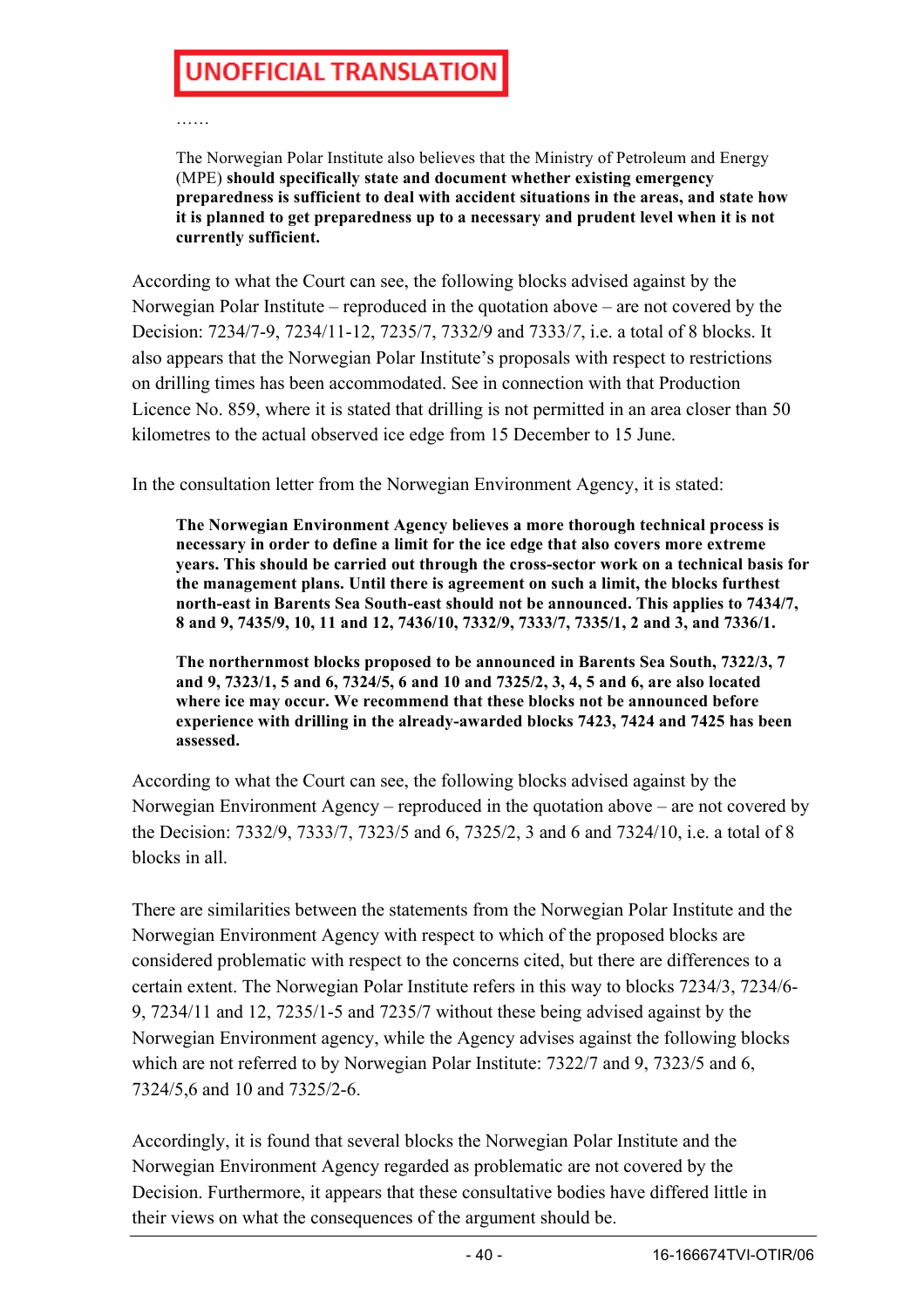The Norwegian Polar Institute and the environmental authorities have been consultative bodies in the process preceding the opening of Barents Sea South-east, in connection with consultation on a programme for the impact assessment from 2011 as well as in connection with the impact assessment here. Consultation suggestions have been considered by the Ministry and the Government before the decision on opening was taken. See analyses carried out of impacts referred to in Section 5.2.3. It is stated in Report to the Storting No. 36 (2012-2013) at page 36:

It is the Government's assessment that the impact assessment and the consultation statements received indicate that it is prudent to open Barents Sea South-east for petroleum activities with the frameworks stated below.

When the report was considered by the Storting, the following comments appeared in Recommendation to the Storting no. 495 (2012-2013).

A majority of the Committee, all except the Member from the Christian Democratic Party, are of the opinion that the Ministry has conducted a thorough and lawful management of the opening process.

………

In the updated Management Plan for the Barents Sea and the maritime areas off the Lofoten Islands (Report to the Storting No. I (20I0-2011)), the Government decided that the area to be opened did not differ significantly from other parts of the Barents Sea. *It is therefore reasonable that the Government used as a starting point the general knowledge from the work on the Management Plan in the work on the impact assessment.*

The Committee has noted that the greatest environmental impacts are particularly in the northern part of the area to be opened, towards the ice edge and all the way south towards land. The Committee points out that the Ministry also outlines a need in the northern part of the area to be opened for new technology and new solutions for oil spill response.

The concern for the ice edge and the polar front has also been assessed by the Ministry and the Government after it was decided to open Barents Sea South-east, i.e. in connection with the consultation round that was started by the Ministry's letter of 14 February 2014.

The Storting has also considered the argument after the opening of Barents Sea South-east. In connection with the consideration of Report to the Storting No. 20 (2014-2015) – where an updated Management Plan was proposed for the Barents Sea (among other areas), including calculation of the ice edge – two proposals were presented (as mentioned under Section 5.2.4) from the Christian Democratic Party, the Liberal Party, the Socialist Left Party and the Green Party. One proposal involved the Storting asking the Government to ensure that petroleum activities would not be commenced in the areas along the ice edge and the polar front. The other proposal involved the Storting asking the Government to refrain from awarding specified blocks in the 23rd Licensing Round in line with the consultation input from the Norwegian Polar Institute and the Norwegian Environment Agency. None of the proposals were adopted.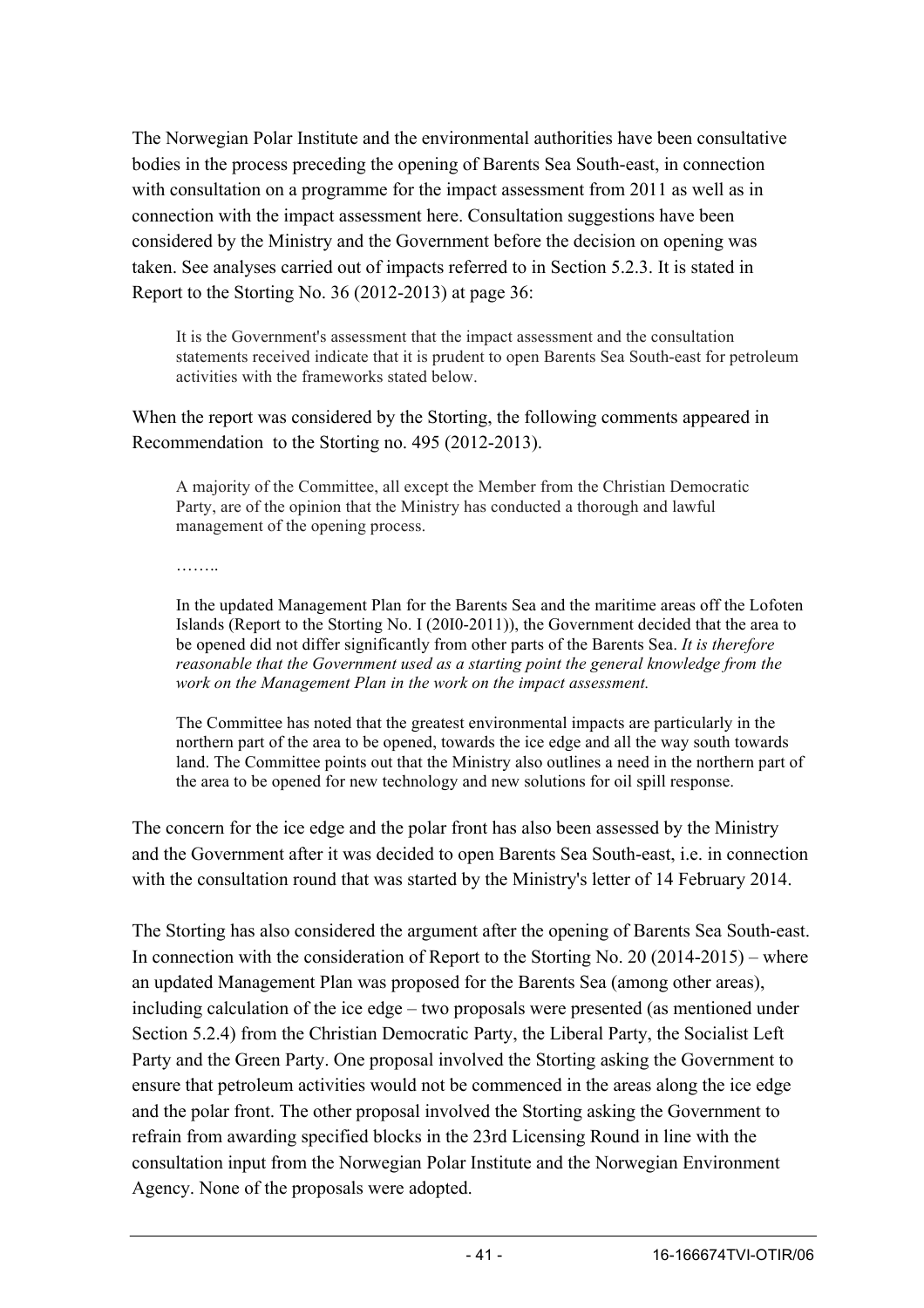The review above shows that the concern for the ice edge and the polar front has been assessed both before and after the opening of Barents Sea South-east by the Ministry, the government and the Storting. The Environmental Organisations – and the Norwegian Polar Institute in its consultation statement – have referred to the fact that in the Management Plan, In Report to the Storting No. 10 (2010-2011), it is stated on page 132 that petroleum activities shall not be commenced along the ice edge and the polar front in the Storing period in question. It is difficult to see what independent significance such a statement has for the Court's assessment. It is also stated in Report to the Storting No. 41 (2012-2013) at page  $1 -$  as the Court understands the statement – that the circumstance is not an obstacle to conducting petroleum activities in the entire Barents Sea South-east, and in Recommendation to the Storting No. 495 at page 4 it is stated that the majority in the Storting's Standing Committee on Energy and the Environment was content with the Government proposing to open Barents Sea South-east for petroleum activities. On the other hand, the minority in the committee stated that the proposal exceeded the overall frameworks for the Management Plan, in that petroleum activities would be permitted in the northernmost parts of the opening area which lie within the maximum ice extent for sea ice in the last ten years.

The Environmental Organisations have referred to the fact that Report to the Storting No. 20 (2014-2015) was sent back to the Government by the Storting. As mentioned in Section 5.2.4, the report was dealt with in Recommendation to the Storting no. No. 383 (2014- 2015). The majority of the Committee, the Members from the Labour Party, the Christian Democratic Party, the Centre Party, the Liberal Party, the Socialist Left Party and the Green Party stated that petroleum activities in and along the ice edge are not consistent with sound management of our maritime areas. The Storting decided to send the report back to the Government and asked the Government to commence work on a regular overall revision of the Management Plan for the Barents Sea and the maritime areas off the Lofoten Islands and to come back to the Storting with this.

It is not easy to see what independent significance the returning of Report to the Storting No. 20 (2014- 2015) has for the Court's assessment. In any event, the Storting drew no consequences for the opening of Barents Sea South-east from the return, nor from the referenced majority comments from the Labour Party, the Christian Democratic Party, the Centre Party, the Liberal Party, the Socialist Left Party and the Green Party. Instead, the majority rejected the proposal that the Storting ask the Government to ensure that petroleum activities not be commenced in the areas along the ice edge and the polar front and that the Storting ask the Government to refrain from awarding specified blocks in the 23rd Licensing Round in line with the consultation input from the Norwegian Polar Institute and the Norwegian Environment Agency.

It is the Court's opinion, based on what the Environmental Organisations have argued on this point, that the assessment that has been carried out related to the ice edge and polar front issue meets the requirements under the rules referred to in Section 5.3.2 above. The issue has been assessed both before and after the opening of Barents Sea South-east by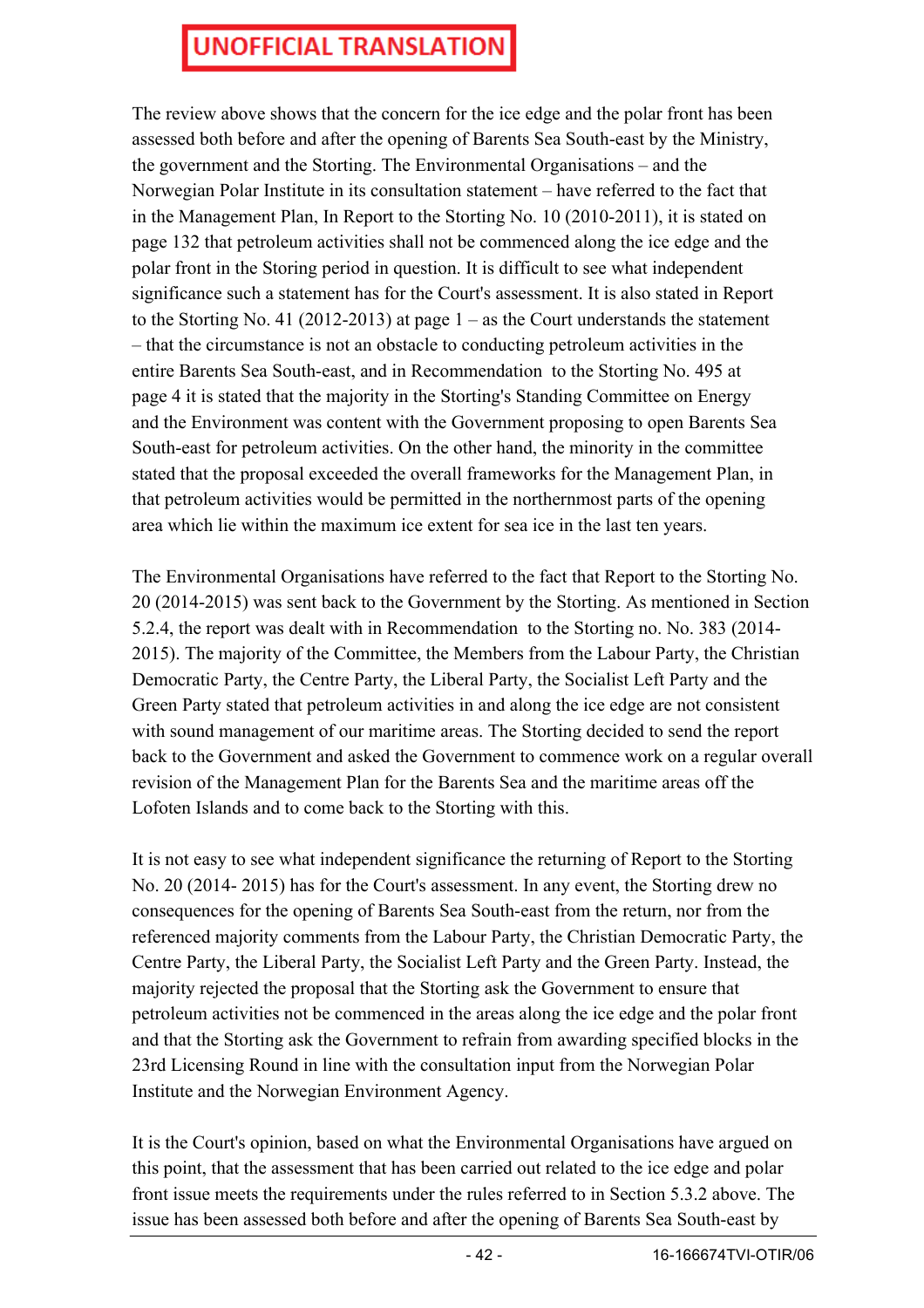the Ministry, the Government and the Storting. Furthermore, it is the Court's opinion that the Decision does not rest on an erroneous factual basis.

In the assessment of whether the duty to assess impacts has been met, the Court has also placed importance on the fact that a new impact assessment will be carried out and a plan for development must be approved by the Ministry if commercially exploitable discoveries are made, see Section 4-2 of the Petroleum Act. Conditions can be imposed in connection with that. In the opinion of the Court, whether the licences granted through the Decision can be reversed or not is of secondary importance when it is assumed that the issues can be assessed and possibly taken care of through setting conditions.

Whether it is actually difficult or simple for the authorities to impose conditions is not a relevant issue, in the Court's opinion.

As mentioned previously, possible production from the blocks in question lies 10–15 years into the future. There will surely be a new Management Plan then for the areas in question. It will then be possible to take new knowledge into account when setting conditions.

5.3.5 *Argument regarding errors and deficiencies related to economic assessments* The Environmental Organisations have argued that errors and deficiencies related to information about economics in Barents Sea South-east mean that the Decision is invalid. The arguments rely on the report "Petroleum activity in Barents Sea South-East – climate, economics and employment" by Mads Greaker and Knut Einar Rosendahl and the evidence Greaker and Rosendahl gave before the Court.

The arguments relate to blocks in the Decision that are located in Barents Sea Southeast. As mentioned in Section 5.2.3, the assessments Greaker and Rosendahl have carried out do not relate explicitly to the blocks in the Decision, but to Barents Sea South-east.

The following appears at page 3 in the report by Greaker and Rosendahl, under the heading "Main findings":

Our review shows the quality of the economic assessments performed ahead of the Licensing Decision to be inadequate, and that in some cases the information provided is quite simply incorrect or misleading.

The most serious error is that revenues and expenses for petroleum activity are not discounted (to present value), and that the socio-economic costs of CO2 emissions relating to the activity have not been taken into account. In addition, the impact assessment was performed in 2012–2013, i.e. before the oil price crash in 2014, and was therefore based on relatively high oil and gas prices (almost USD 120 per barrel of oil). However, the Licensing Decision was adopted in 2016, when the oil price was USD 45 per barrel and the market's price expectations had been significantly lowered. If we assume more reasonable price expectations, consider costs of CO2 emissions in Norway, as well as discount future revenues and expenses, the net benefit falls from NOK 280 billion (High scenario) and NOK 50 billion (Low scenario) to NOK 41 billion and NOK -2 billion respectively. These are significant changes. We also believe that the costs relating to increased CO2 emissions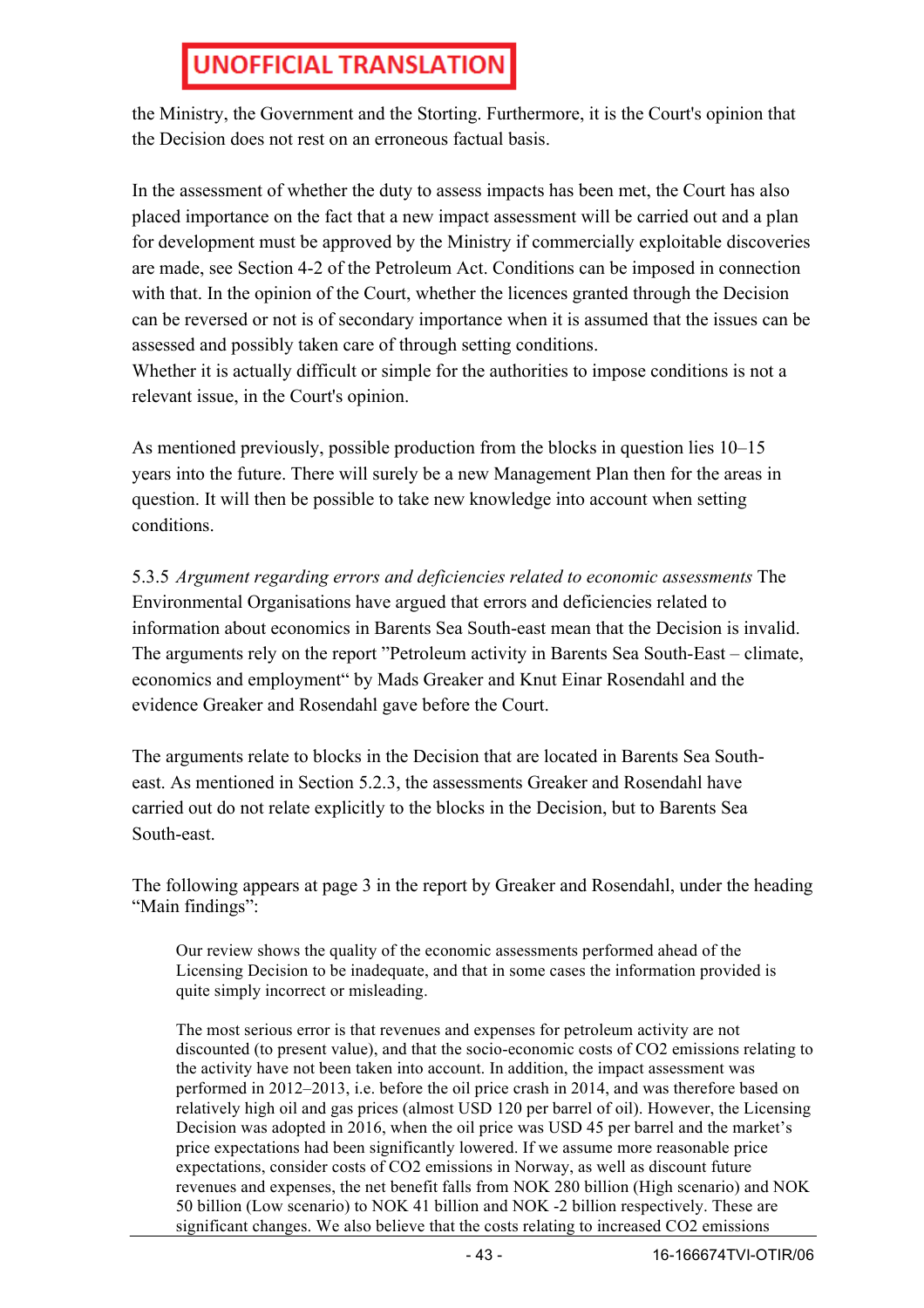abroad should be deducted, which further reduces the net present value. Additional nonvalued costs also have to be considered: for example, the possibility of uncontrolled emissions.

Some of the impact assessment's estimates for CO2 emissions in Norway are defective and as mentioned are not included in the economic analysis. CO emissions in Norway have an unequivocal socio-economic cost, which we estimate at NOK 11 billion in the High scenario and NOK 2.3 billion in the Low scenario (present value 2017).

The possibility of increased CO2 emissions abroad as a result of the petroleum activities is not discussed in the impact assessment. It is highly probable that oil production in Barents Sea South-East would result in increased CO2 emissions abroad. We estimate the climate costs relating to such emissions at around NOK 20 billion in the High scenario and around NOK 7 billion in the Low scenario (present value 2017).

The impact assessment contains several errors and misleading assertions, some of which are mentioned above. Another error involves the double-counting of value-added effects in the impact assessment, where we believe that Statistics Norway's (SSB) estimates have been used in addition to NPD's estimates. Furthermore, the summary of the impact assessment only states "gross sales value" in the two scenarios, which is extremely misleading. This becomes particularly problematical in light of the fact that the figure stated in the Low scenario is quite simply incorrect, and twice as high as the correct figure (stated in NPD's original calculations in 2012). The difference between the gross sales value reported in the impact assessment summary and our calculation of net present value is striking: The former states revenues of NOK 270 billion in the Low scenario, while our calculation results in a negative net present value.

We believe that the figures for the employment effect are overstated. This applies in particular to the figures that are based on Pöyry's report on regional employment effects. As far as we understand, Pöyry has estimated gross employment effects of development in Barents Sea South-East, and not taken into account the fact that most people who gain employment as a result of this development would have been otherwise employed if this production did not go ahead.

Major uncertainty attaches to future oil and gas prices and to the costs of petroleum production in this area. Despite this uncertainty, the impact assessment does not discuss economic uncertainty or risk. With the exception of two scenarios relating to the number of oil and gas finds, the economic calculations do not assess alternative assumptions.

The Norwegian Ministry of Finance regards the petroleum tax regime as "investmentfriendly", which means that the award of licences could result in the implementation of socio-economically unprofitable projects. A further significant imbalance emerges when we compare investments on the mainland with investments on the Norwegian Shelf. Projects that are sometimes extremely unprofitable under the mainland tax regime may be profitable under the petroleum tax regime. This, for example, is the case in NPD's Low scenario, which is commercially profitable under the petroleum tax regime, but not under the mainland tax regime.

Based on our findings we conclude that the impact assessment including sub-reports does not provide an adequately thought-out basis for adopting the Licensing Decision and for the opening of the 23rd Licensing Round. We justify this on three grounds: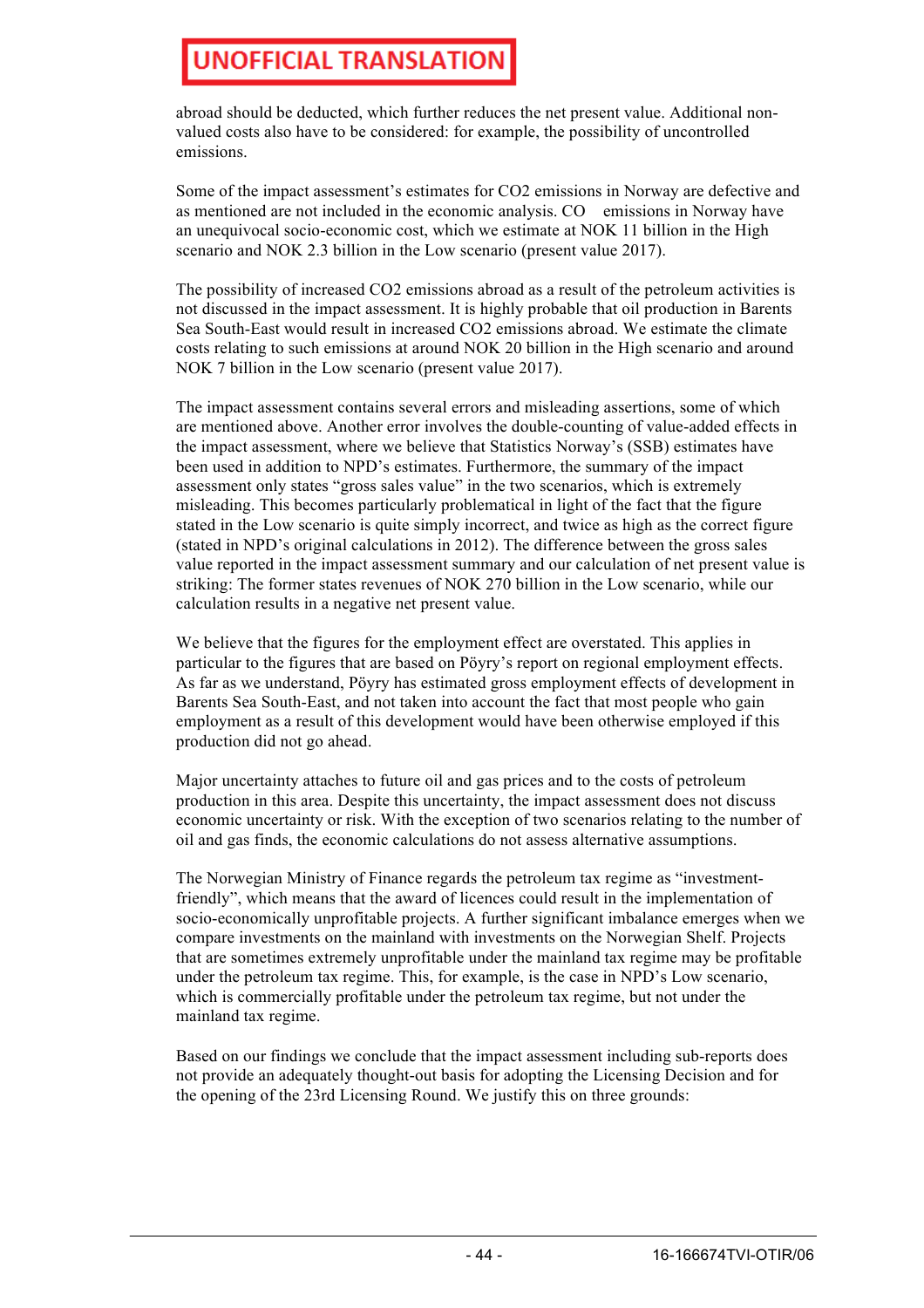- I. The survey contains many errors and defects, some serious.
- Il. Petroleum activity in Barents Sea South-East entails a number of non-valued environmental impacts that will not be adequately considered by private oil companies.
- Ill. The petroleum tax regime is structured in such a way that investments that are not socio-economically profitable can nonetheless be implemented by private organisations.

As regards the Government's arguments, see Section 4.3 and Section 5.3.1. As regards the question related to economics, the Government has argued that the assessments carried out in connection with the opening decision are sufficient for the purpose. However, the Government acknowledges that there is a calculation error in the impact assessment, but it has pointed out that this was corrected. Otherwise, this involves – as the Government sees it – different ways of presenting the figures.

The Court has noted Greaker and Rosendahl's conclusion. According to what the Court understands, it is not based on the rules in the Petroleum Act and related regulations and administrative practice. As the Court sees it, the question of whether the assessments in the impact assessment satisfy the requirements is accounted for under Section 5.3.2.

Greaker and Rosendahl have brought up in particular that there are errors in the impact assessment because the revenue and cost estimates have not been discounted and global climate costs have not been included in the calculations. They have also referred to the fact that other non-estimated costs, for example, the possibility of uncontrolled emissions, have not been taken into consideration, and furthermore that there are errors related to stating employment effects. They also think that it is an error not to have taken into account the decline in the price of oil after the opening decision and that the tax rules may result in commercial investments being made that are unprofitable from a socio-economic perspective.

The Court cannot see that the duty to assess impacts includes climate consequences of CO emissions from oil and gas exported abroad or therefore the costs of such emissions. As the Court sees it, it is contrary to expectation for Norwegian authorities to have such a duty related to emissions that other countries are responsible for under international law. For this to have been the case, it would have to have been stated clearly in the rules. It is not. Nor has it been shown that an attempt to identify such impacts has been made in connection with other opening processes.

Greaker and Rosendahl have cited at page 13 in their report the statement in the guidelines for socio-economic analysis from the Norwegian Government Agency for Financial Management that in principle, everything that affects resource consumption or the welfare of anyone in society should be taken into account, but that this is limited to effects for groups in Norway. However, it is said that in some cases there may also be grounds to include effects for areas or countries outside Norway, something that will be relevant, for example, in analyses of global environmental effects where Norway has obligated itself through international agreements.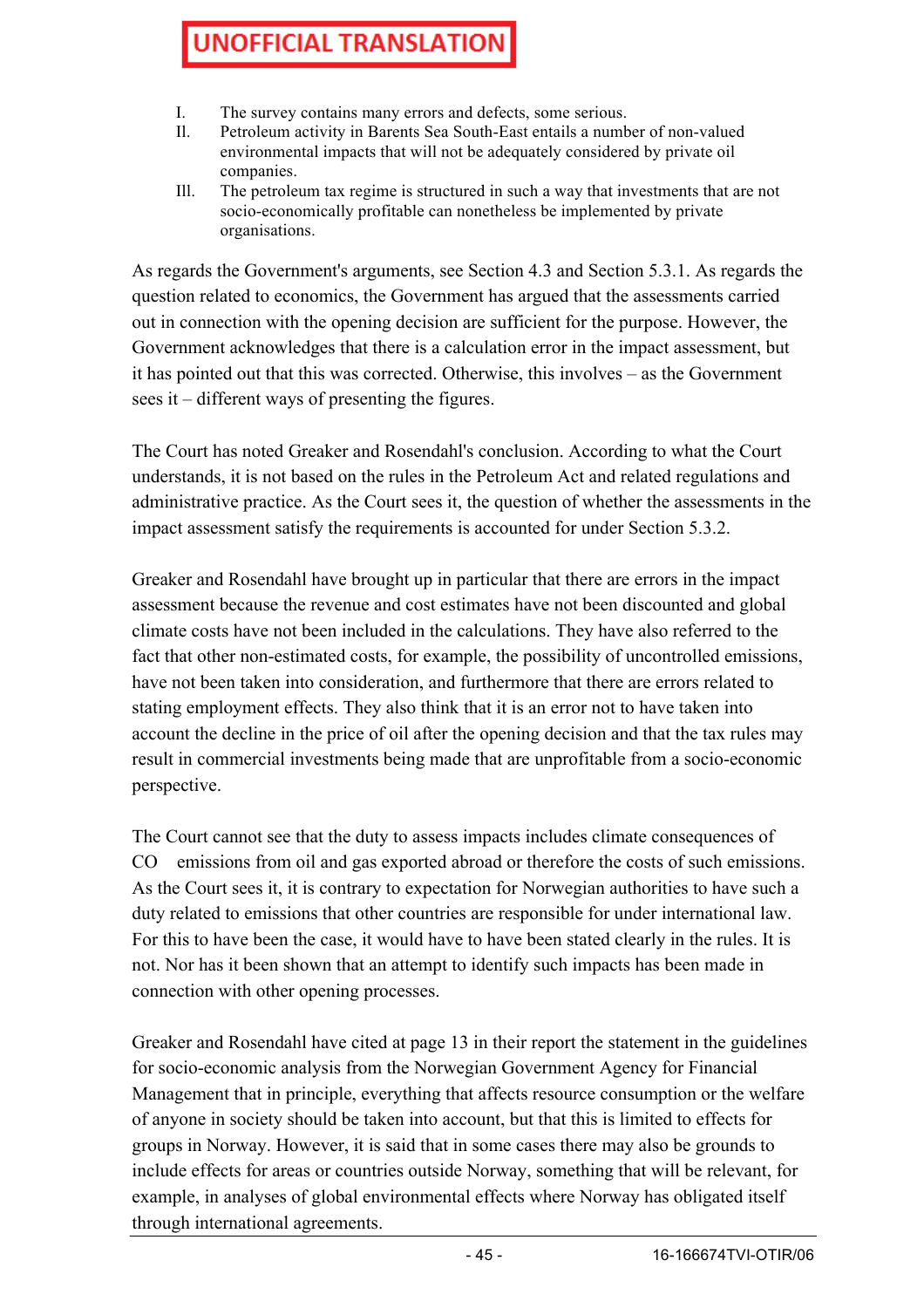The Court cannot see that what is stated in the guidelines for socio-economic analysis can be cited for the proposition that costs related to CO emissions from exported oil and gas should have been assessed. It is natural to interpret the statement to mean that there may be grounds to include environmental effects in other countries because of activity in Norway, i.e. activity for which Norway is responsible. The Court refers to the review of individual provisions regarding this under Section 5.2.2.

The great majority of matters Greaker and Rosendahl have otherwise taken up are what can be characterised as omissions, such as failure to discount, failure to calculate costs related to national CO emissions, failure to calculate other non-estimated costs, failure to assess future oil process and failure to present effects of the taxation system.

Whether it was an error to omit such information as Greaker and Rosendahl have pointed out depends, as mentioned, on whether this can be considered a breach of the duty to assess impacts. Little has been cited in sources of law indicating that it is. As regards the failure to discount, the Environmental Organisations have certainly emphasised that standard practice indicates that it should be done. They have cited the impact assessment from June 1988 prepared in connection with the opening of Barents Sea South in 1989 and the Norwegian Petroleum Directorate's document "Økonomisk vurdering av uoppdagede petroleumsressurser i havområdene utenfor Lofoten, Vesterålen og Senja" ("Economic assessment of undiscovered petroleum resources in the maritime areas off the Lofoten Islands, the Vesterålen Islands and Senja") from 2010. The Government has responded that the information on reservoirs was far more certain in the two examples than what applies for Barents Sea South-east and that it made sense for that reason to carry out discounting. As the Court sees it, there is no basis to find that there is a breach of administrative practice in not discounting the figures in the impact assessment.

As the Court sees it, the question of whether the omissions breach the duty to assess impacts depends on what is the purpose of this when opening a new area. As stated in "Petroleumsloven. Kommentarutgave" ("The Norwegian Petroleum Act. Commentary Edition"), see Section 5.3.2, it is required when opening that "some key questions concerning possible development of a deposit be assessed to a degree sufficient for the authorities to undertake a sound balancing of risk and disadvantages against economic and social benefits, if petroleum should be found in commercial quantities in the area that is opened". The impact assessment must therefore be sufficient for a sound balancing to be carried out at the time of the opening.

What provides a basis for a sound balancing at the time of the opening must be viewed in light of the fact that an impact assessment will be carried out before commencing any operation and production and that a plan for starting requires the Ministry's approval, see Section 4-2 of the Petroleum Act. In the impact assessment at this stage, expected revenues to the Government must be calculated and national employment effects must be estimated, including ripple effects, see the PDO/PIO Guidelines at page 25. The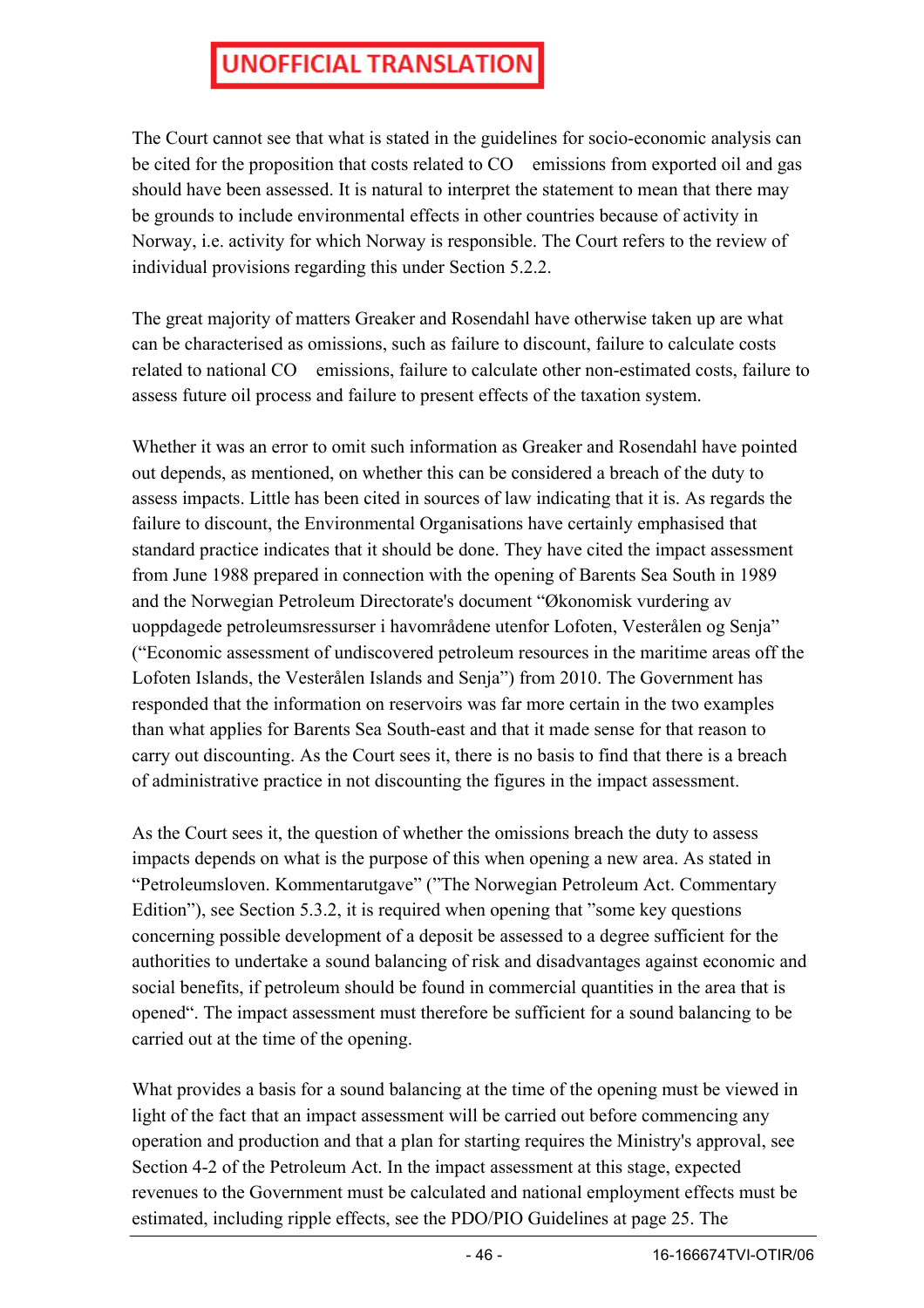development and operation plan can only be approved by the Ministry if the project displays acceptable socio-economic benefits and is reasonable and robust against changes in the price of oil and gas. If these conditions are not met, the plan must be presented to the Storting for approval, see the PDO/PIO Guidelines at page 9.

Whether discounted figures etc. were necessary to conduct a sound assessment at the time of opening Barents Sea South-east must also be viewed in the context of the source data on which the calculations are based. As indicated in Section 5.2.3, the estimate of oil and gas is based on a document prepared by NPD, and as indicated it can be confirmed that the extent of oil and gas in Barents Sea South-east is quite uncertain. With such uncertainty, the omissions Greaker and Rosendahl have highlighted have less importance in the assessment of soundness.

Accordingly, it is the Court's opinion that the information in the impact assessment satisfies the requirements stated in Section 3-1 of the Petroleum Act and related regulations, despite the omissions Greaker and Rosendahl have pointed out. The information in the impact assessment was sufficient for the purpose. The missing information pointed out by Greaker and Rosendahl for all intents and purposes will be assessed in the event of any development and operation of one or more blocks.

Some of the matters Greaker and Rosendahl have pointed out involve information in the impact assessment which they think is incorrect or misleading. This primarily involves an error in the impact assessment from the gross sales value in the Low scenario being twice as high as the correct figure. The Government agrees with this. On the other hand, the Environmental Organisations agree that this error has not been propagated to the net figures used in the impact assessment. Furthermore, they agree that the error has been corrected in Report to the Storting No. 36 (2012–2013) and that the error committed in the impact assessment has not had any significance for the decision on opening Barents Sea South-east and therefore not for the Decision either.

Greaker and Rosendahl have also argued that the impact assessment is misleading with respect to employment effects. As the Court understands it, such effects will also be assessed in the event of any development and operation, see the specifics above regarding this. To the extent the impact assessment is misleading on this point, it is also the Court's understanding that there are no grounds to think that the error has been determinative for the decision on opening Barents Sea South-east, and therefore not for the Decision either. The opening of Barents Sea South-east rests on considerations other than just the economic, including strategic concerns. It is difficult for the Court to see that the information Greaker and Rosendahl think is correct with respect to employment effects would have resulted in the opening decision not being taken.

The Environmental Organisations have also emphasised that an assessment at the time of development and operation will only relate to presumptively profitable fields, while fields that are not opened will entail a cost for the Government because of the taxation rules. As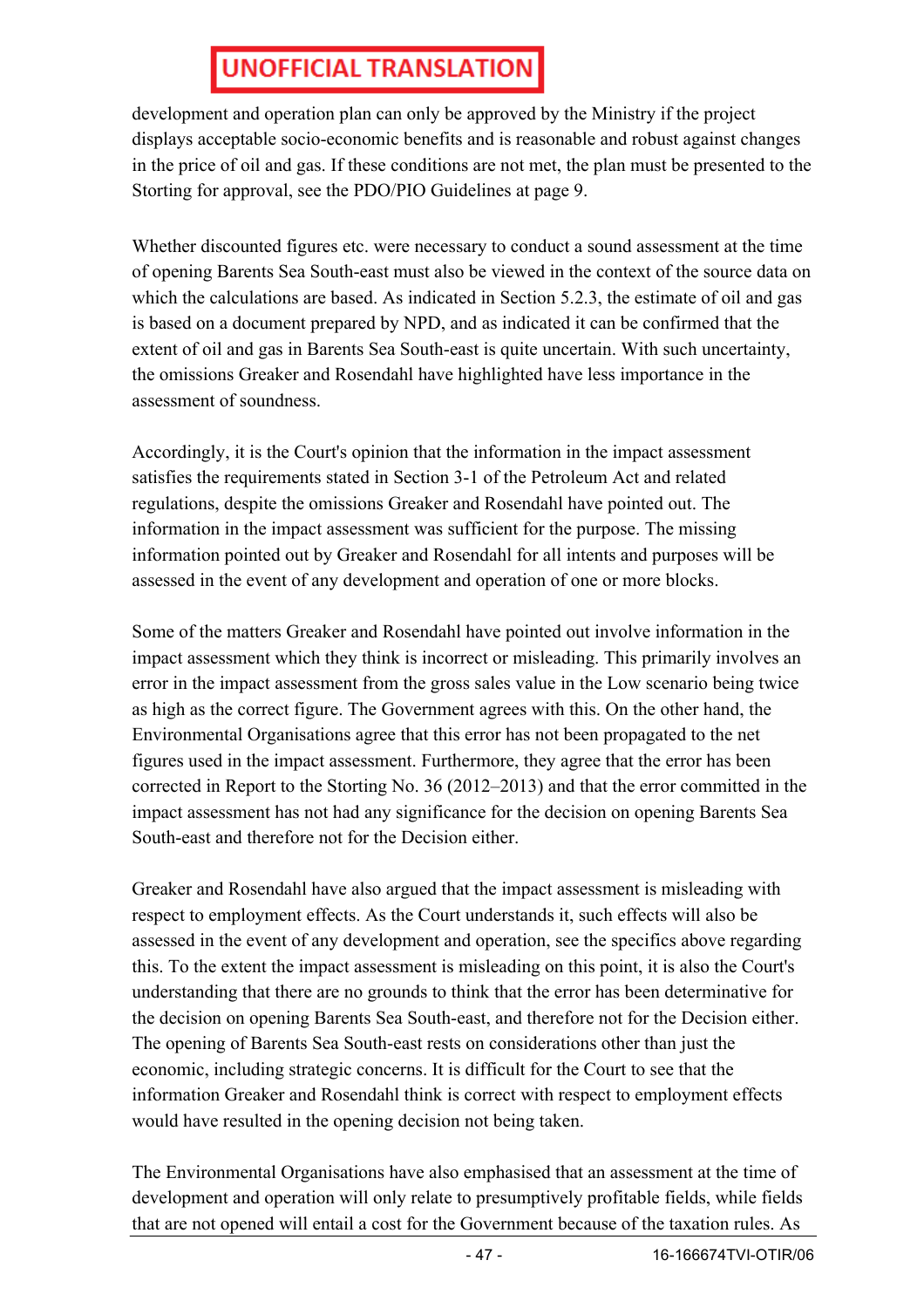the Environmental Organisations see it, this effect should have been assessed in connection with opening. The Court understands that the effect of the tax rules is continuously assessed in connection with tax policy. It is also the Court's understanding that the matter involves such marginal matters that there are no grounds to conclude that information regarding this would have resulted in the decision not being taken.

Accordingly, the Court concludes that arguments related to errors and deficiencies concerning economic matters do not lead to the Decision being invalid.

### *5.3.6 Argument regarding inadequate justification*

The Environmental Organisations' allegation of *inadequate justification* relates to a requirement established in case law that the justification must provide sufficient basis for determining whether a decision suffers from substantive errors, see for example, Rt. 1981, page 745. It has been emphasised that the deficiencies in the justification reflect deficiencies in the impact assessment.

The Environmental Organisations have also referred to the notion that particularly stringent requirements for justification result from Article 112 of the Constitution, without this having been specified. In the opinion of the Court, it is difficult to see that this allegation goes further than the requirement established in case law. The Government has argued that the allegations do not result in the Decision being invalid.

In the opinion of the Court, circumstances have not been demonstrated indicating that the Decision is invalid because of inadequate justification. The allegation does not succeed.

### *5.3.7 Summary and conclusion on the question of whether the Decision is invalid because procedural errors have been committed, because erroneous facts have been relied on or because the justification is inadequate.*

There are no errors in the duty to assess impacts that result in the Decision being invalid. Nor are there errors in the facts the Decision rests on that result in invalidity. Nor does the allegation that there are deficiencies in the justification succeed.

### 5.4 **Conclusion**

The Environmental Organisations' argument that the Decision violates Article 112 of the Constitution has not prevailed. Nor have the arguments regarding procedural error etc. Judgment will therefore be granted in favour of the Government of Norway through the Ministry of Petroleum and Energy.

### 5.5. Legal costs

The Government has won the case, and the general rule is that the Government is thus entitled to full compensation for its legal costs, see Section 20-2, first and second paragraphs of the Dispute Act. Exceptions are made from this general rule in the third paragraph of the Act, which reads as follows: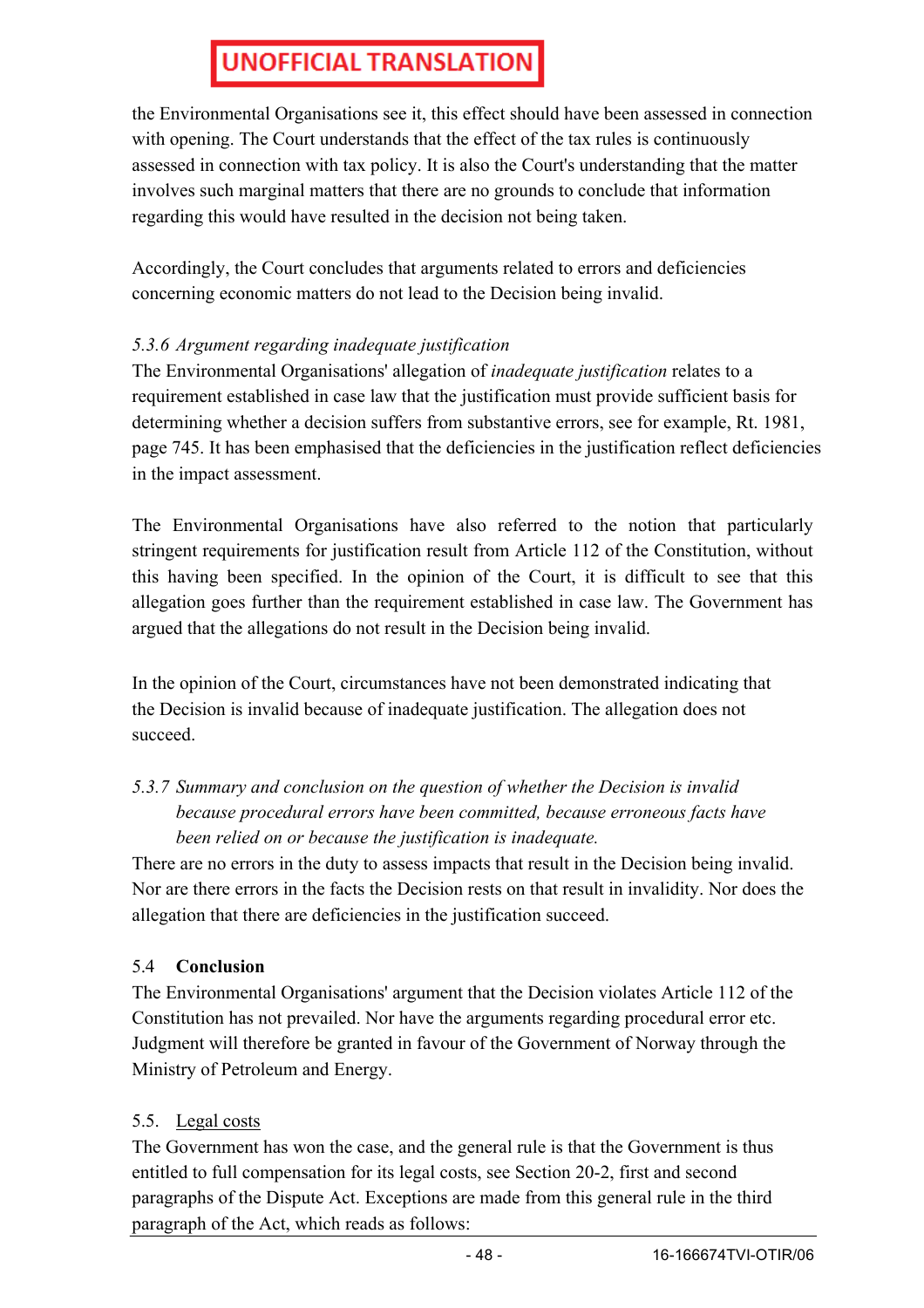The opposing party may be exempted from liability for compensation if compelling grounds make it reasonable. Particular importance shall be placed on

- a) whether there was justifiable cause to have the case heard because the case was uncertain or was not clarified from an evidentiary perspective until after the action was brought,
- b) whether the prevailing party can be blamed for the matter having become a legal case or has rejected a reasonable offer of settlement, or
- c) whether the case is important to the welfare of the party and the relative strength of the parties justifies an exemption.

As indicated in the wording of the Act, in order for an exemption to be made for the liability for costs, compelling grounds must make it reasonable. When deciding this, particular importance shall be placed on factors appearing in letters  $a$ ) – c). In the opinion of the Court, there are no such factors present.

The case has raised questions about the meaning of Article 112 of the Constitution that have not been reviewed previously. Decisions from the Supreme Court show that clarification of fundamental questions can be a compelling reason that makes exemption from the liability for costs reasonable. However, there is no clarification through the District Court's judgment; that will not occur until a decision by the Supreme Court, if any. The Court is thus of the opinion that this factor cannot justify an exemption either.

The conclusion is therefore that the Government is entitled to payment of its legal costs: The Government has presented a claim of NOK 580,000. The claim involves remuneration to counsel and one of the co-counsel. The cost is considered necessary, as it has been concluded based on the importance of the case that it has been reasonable to incur them, see Section 20-5 of the Dispute Act.

Pursuant to Section 20-6, second paragraph, first sentence of the Dispute Act, it is decided that the Plaintiffs and the Intervener shall be jointly liable for the Government's claim to legal costs. Emphasis has been placed in this decision on the provision in Section 20-6, second paragraph, second sentence. Allocation of liability has not been requested under Section 20-6, second paragraph, third sentence of the Dispute Act.

\* \* \*

The judgment has not been issued within the deadline of two weeks in Section 19-4, fifth paragraph, second sentence of the Dispute Act. The reason must therefore be stated in the judgment, Section 19-4 fifth paragraph, fourth sentence. The reason that the twoweek deadline has been exceeded is primarily that preparation of the judgment has been labour-intensive, but also because of other ongoing work assignments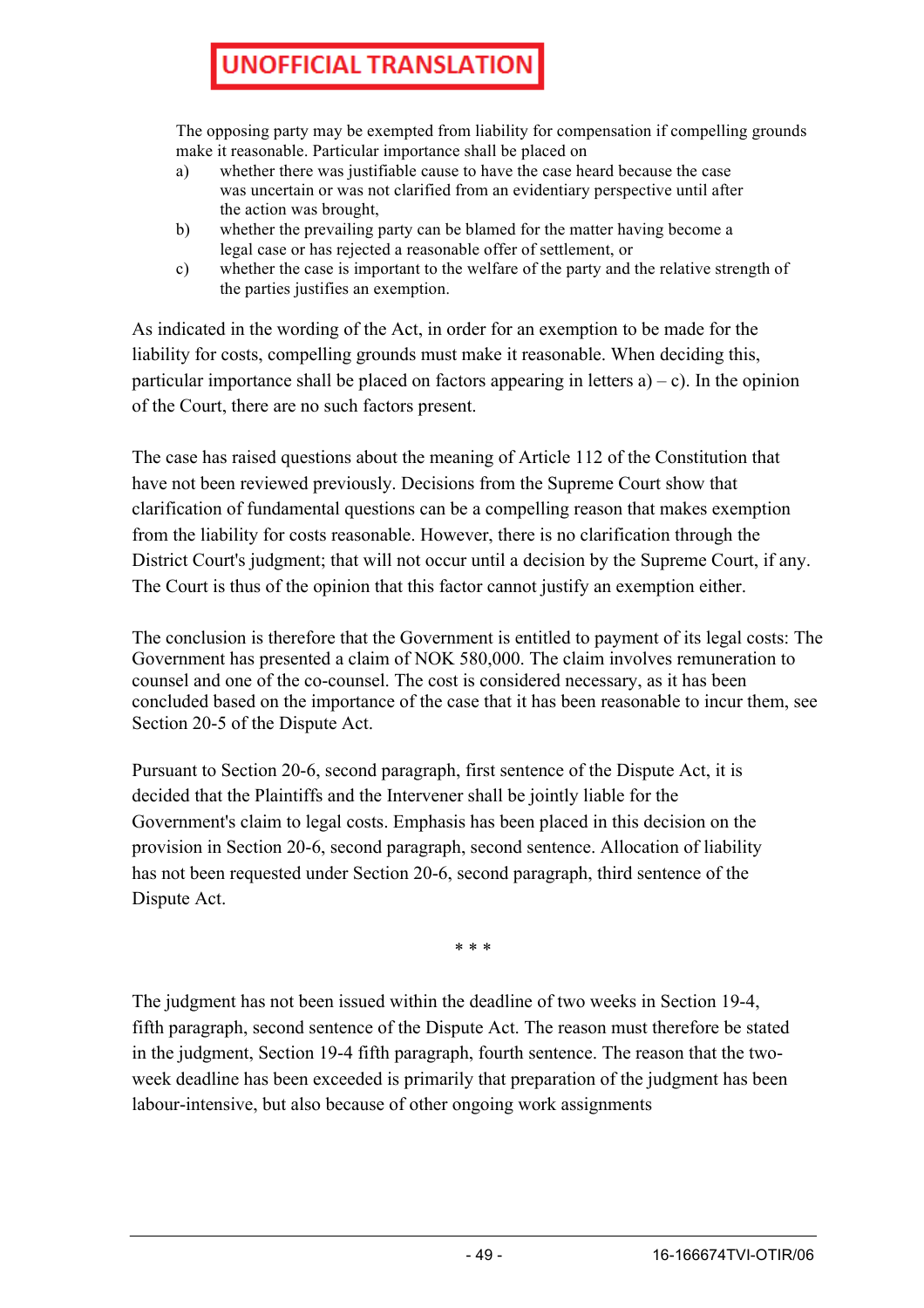#### **DECISION**

- 1 The Government of Norway through the Ministry of Petroleum and Energy is found not liable.
- 2 Föreningen Greenpeace Norden, Natur og Ungdom and Besteforeldrenes klimaaksjon are jointly ordered to pay within  $2 - two - weeks$  legal costs of 580,000 – five hundred eighty thousand – Norwegian kroner to the Government of Norway through the Ministry of Petroleum and Energy.

Court adjourned

Hugo Abelseth

Instructions regarding the opportunity to appeal in civil cases are attached.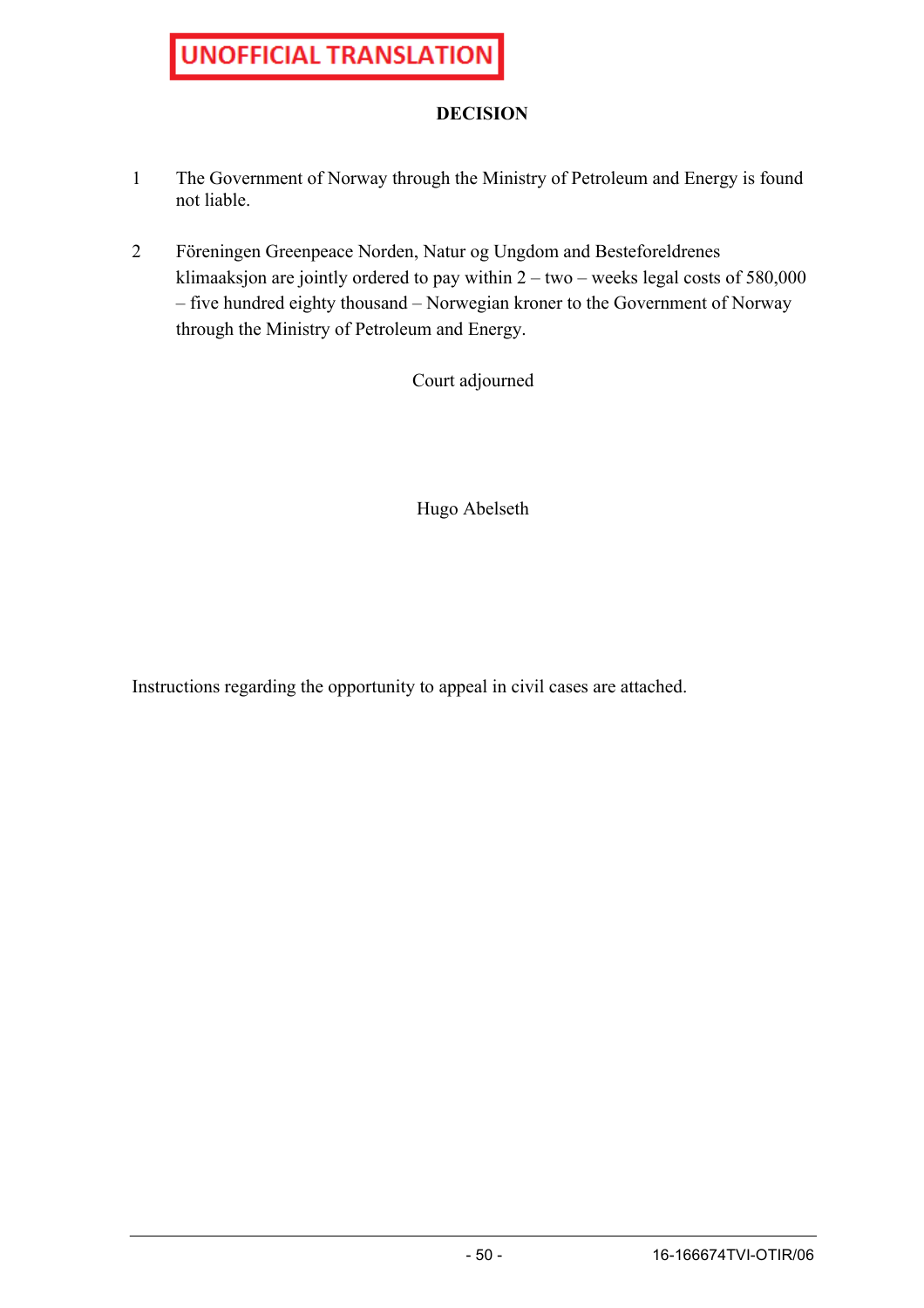### **Guidelines on the right of appeal in civil cases**

In civil cases, the rules in Chapters 29 and 30 of the Dispute Act apply to appeals. The rules for appeals against judgments, appeals against interlocutory orders and appeals against decisions vary somewhat. You will find more information and guidance regarding the rules below.

#### **Appeal deadline and fee**

The deadline for appealing is one month from the date the decision was made known to you, unless the court has set another deadline. The following periods are not included when the deadline is calculated (court holidays):

- from and including the last Saturday before Palm Sunday up to and including Easter Monday
- from and including 1 July until and including 15 August
- from and including 24 December until and including 3 January

The appellant must pay a processing fee. You can get more information about the fee from the court which has heard the case.

#### **What must be included in the notice of appeal?**

You must identify in the notice of appeal

- which decision you are appealing
- which court you are appealing to
- name and address of parties, their representatives and counsel
- what you think is wrong with the decision that has been made
- the factual and legal grounds for the errors
- what new facts, evidence or legal grounds you will present
- whether the appeal involves the entire ruling or only parts of it
- the claim to which the ruling applies, and the result you are requesting
- the basis for the court being able to consider the appeal, if there has been doubt about that
- how you think the appeal should be handled from here

#### **If you wish to appeal a District Court judgment to the Court of Appeal**

Judgments from the District Court may be appealed to the Court of Appeal. You may appeal a judgment if you think there are

- errors in the factual circumstances the Court has described in the judgment
- errors in the application of the law (the law has been misinterpreted)
- procedural errors

If you wish to appeal, you must send a written notice of appeal to the District Court which has heard the case. If you are conducting the case yourself without a lawyer, you can appear in the District Court and appeal orally. The Court can also permit legal representatives who are not lawyers to appeal orally.

There is usually an oral proceeding in the Court of Appeal which decides an appeal from a judgment. In the consideration of the appeal, the Court of Appeal will concentrate on the parts of the District Court's ruling that are disputed and have doubt(s) associated with them.

The Court of Appeal can refuse to consider an appeal if it concludes that it is clear that the judgment from the District Court will not be changed. In addition, the Court can refuse to